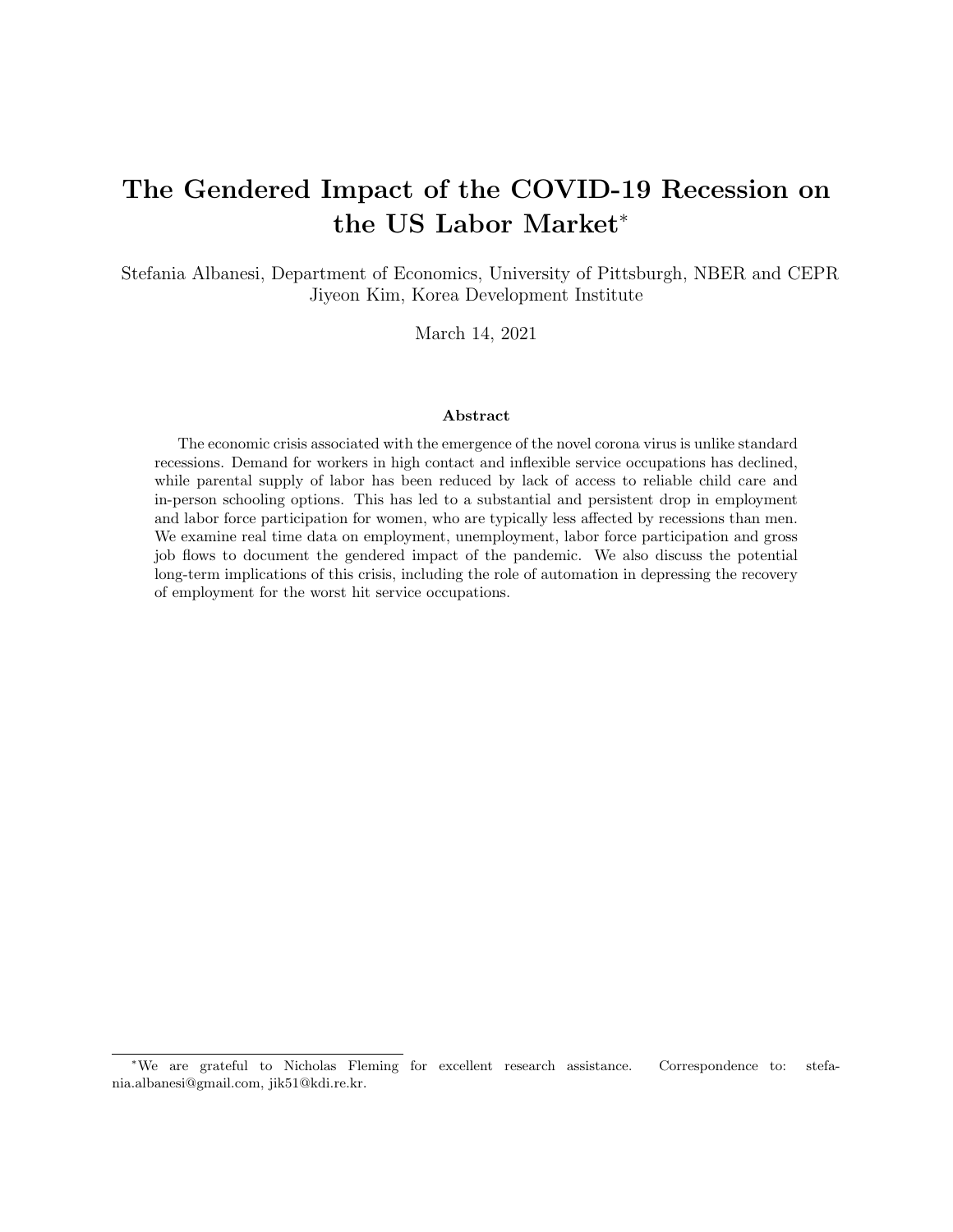## 1 Introduction

Recessions in the United States are usually associated with a larger employment drop for men than for women [\(Doepke and Tertilt \(2016\)](#page-26-0) and [Albanesi \(2019\)](#page-25-0)). This asymmetry is partly explained by gender differences in the occupation distribution, with men primarily employed in production occupations and women concentrated in service occupations, which tend to be less cyclical [\(Albanesi](#page-25-1) and Sahin (2018), [Olsson \(2019\)](#page-27-0)). Additionally, married women tend to increase their attachment to the labor force during economic downturns relative to expansions, as a form of household insurance that reduces the adverse impact of recessions [\(Ellieroth \(2019\)](#page-26-1)). The lower cyclicality of women's employment has determined a reduction in the cyclical volatility of aggregate employment, as the share of women in the workforce increased from the 1970s onward [\(Albanesi \(2019\)](#page-25-0)).

The recession resulting from the emergence of COVID-19 sharply differs from typical recessions. First, there has been a sizable drop in the demand for services, as a result of both the mitigation measures enacted to contain the pandemic and consumers' response to the risk of infection [\(Chetty](#page-26-2) [et al. \(2020\)](#page-26-2)). Given the concentration of women in service occupations, they have been disproportionately hit by the corresponding employment losses. Second, limited availability of in-person childcare and schooling options have led many mothers to exit the labor force. Thus, both demand and supply of female employment have been adversely affected during the pandemic, removing an important source of household insurance and an automatic stabilizer for the aggregate labor market [\(Albanesi et al. \(2020\)](#page-25-2), [Alon et al. \(2020b\)](#page-25-3)).

To highlight the unprecedented behavior of the labor market during the pandemic, we first briefly review the historical evidence on the cyclicality of employment by gender. We then examine real time data on the impact of the coronavirus pandemic on the labor market. First, we classify occupations by their exposure to the pandemic, based on contact intensity and ability to work remotely. We show that women are overrepresented in high-contact and inflexible occupations most affected by the pandemic. While these occupations account for 15% of total employment, 73% of workers employed in these jobs are women. Employment in these occupations dropped by 40% from February to April 2020 and, by the end of the year, was still 10 percentage points below pre-pandemic values. We then examine the behavior of employment, unemployment and non-participation during the pandemic, and the role of the occupation distribution in accounting for gender differences in the response. We find that, controlling for age and education, employment was on average 5.3 percentage points lower in the spring (March to May) and the summer (June to August) relative to February 2020, and 3 percentage points lower in the fall (September to December). Employment fell more for women compared to men at every stage of the pandemic, with the biggest gender differences estimated for married women with children, whose employment fell by an additional 4 percentage points compared to men in that category in the spring and summer. Controlling for occupation attenuates the decline in employment and the gender differences by about one third. Overall, women's employment losses account for 66% of the aggregate decline in employ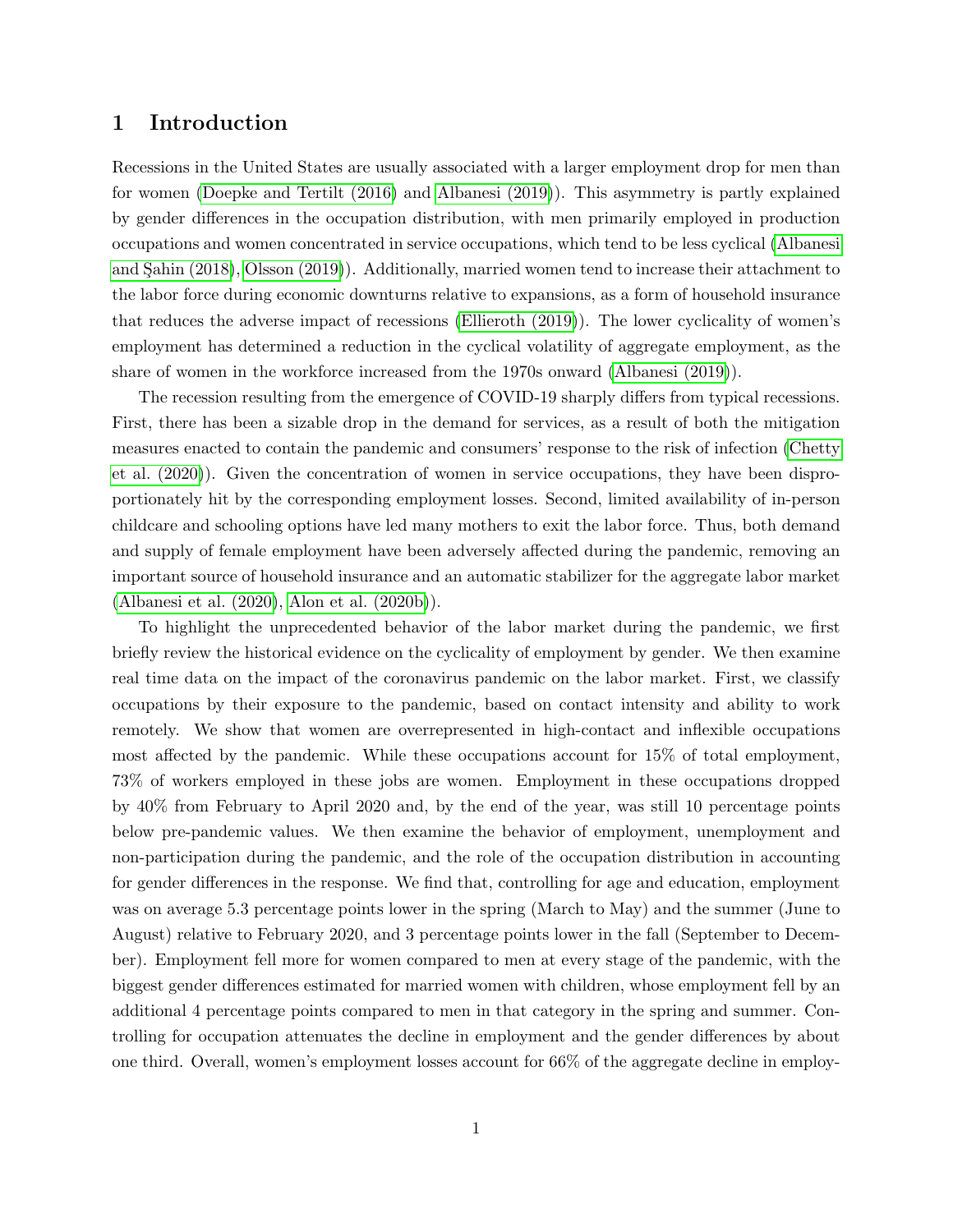ment in the spring, 63% in the summer and 59% in the fall of 2020, though their pre-pandemic share of the population was 52%. A very similar pattern holds for unemployment, suggesting that the occupational distribution accounts only for a small fraction of the incremental employment losses suffered by women during the pandemic. Non-participation rises by approximately one third of a percentage point during the pandemic compared to February 2020 and controlling for occupation reduces this effect to 0.1 percentage points. The gender gap is largest for this variable with women's share of the rise in non-participation accounting for 70% of the aggregate in the spring, 86% of the average in the summer, and over 100 percent of the average in the fall, as male non-participation declines while women's non-participation continues to be higher than in February 2020. Women with children show the largest gaps in the increase in non-participation compared to men in the same category, though controlling for occupation, attenuates the gap for single women. Even controlling for occupation, married women with children experience a rise in non-participation that is approximately 0.5 percentage points larger than married men for the summer and fall.

To isolate labor demand and labor supply factors, we also examine the behavior of gross job flows. We find sizable and significant gender gaps in the response of employment to unemployment (EU) flows and employment to non-participation (EN) flows. Controlling for age and education, EU rise more than twice as much for women compared to men in the spring and summer. Even with occupation controls, sizable gender gaps remain in the spring for single parents and married workers. Turning to EN, which more than doubles during the pandemic, we find sizable gender gaps pointing to a greater rise for women. These remain after controlling for occupation for single parents in the spring and summer and for married parents in summer. To interpret our findings for 2020, we use a similar approach to examine the behavior of employment, non-participation, EU and EN flows during the great recession. We show that the pattern of gender differences were completely reversed relative to the 2020 recession. Women's employment fell by substantially less than men's and their non-participation rose by less, with differences in the occupational distribution accounting for all the gender gaps for married workers.

We conclude by discussing some of the continuing impacts of the pandemic. Given its disproportionate impact on women's employment and participation, and the link between gender wage gaps and non-participation spells for women, one possible implication of the 2020 recession is a rise in gender wage gaps. [Adda, Dustmann, and Stevens \(2017\)](#page-25-4) estimate that 13% of the gender wage gap can be explained by spells of non-participation, which are associated with human capital depreciation and skill obsolescence. We also consider the prospect for a full recovery of aggregate employment. Our point of departure is that since the 1990 recession the United States has experienced "jobless recoveries," that is cyclical rebounds in economic activity where labor market performance did not keep pace with GDP growth and aggregate demand recovery. One possible explanation of this phenomenon is that the job losses associated with structural change, such as the trend decline in manufacturing, and technological advancements leading to the emergence of labor saving technologies, such as automation, are concentrated in recessions and they are not reversed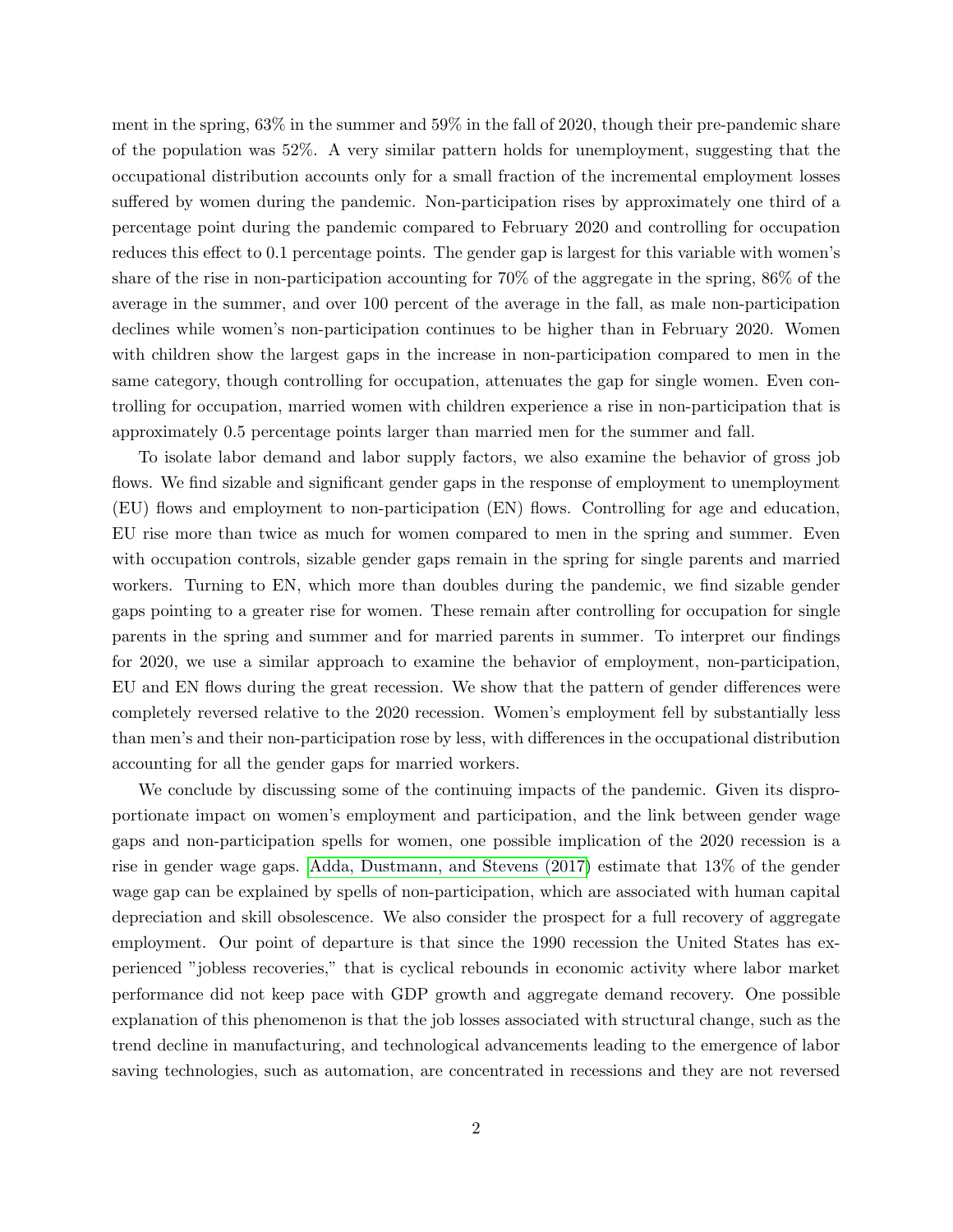as the economy recovers [\(Groshen and Potter \(2003\)](#page-26-3), [Jaimovich and Siu \(2020\)](#page-27-1)). This scenario is plausible for the pandemic recession, even more so as the risk of infection is expected to persist for several years, which may generate additional incentives to adopt labor saving technologies in order to limit the costs associated with adapting workplaces and practices to this new reality. To explore this possibility, we consider susceptibility to automation by occupation, using an index created by [Autor and Dorn \(2013\)](#page-25-5) as well as our own measure. We find that about half of the inflexible/highcontact occupations that have experienced the biggest declines in employment during the pandemic have high susceptibility to automation.

The paper is structured as follows. Section [2](#page-3-0) reviews the evidence on cyclicality of employment by gender. Section [3](#page-5-0) introduces our occupational classification and documents the distribution of occupation by gender and exposure to COVID-19. Section [4](#page-10-0) examines real time data on the impact of the pandemic recession on employment, unemployment, non-participation and gross job flows for men and women, and compares it to the great recession. Section [5](#page-20-0) discusses the continuing impacts.

## <span id="page-3-0"></span>2 Employment by Gender in Typical Recessions

We briefly review the evidence on the cyclicality of employment by gender in typical recessions. We use yearly data from the Current Population Survey (CPS) between 1976 and 2019. The sample includes workers of age from 25 to 54, armed force excluded. We focus on the employment to population ratio by gender, marital status and by presence of children younger than 12 years old. Let  $y_t^C$  denote the cyclical component of the logarithm of real GDP per capita in year t, and  $e_t^{i,C}$ t the cyclical component of the logarithm of the employment to population ratio for group  $i$ , where the groups vary by gender, marital status and the presence of children. The cyclical components are extracted with a Hodrick-Prescott filter with smoothing parameter  $\lambda = 6.5$  [\(Ravn and Uhlig](#page-27-2)  $(2002)$ . We estimate:

<span id="page-3-2"></span>
$$
e_t^{i,C} = \beta y_t^C + \epsilon_t \tag{1}
$$

and then compute the standard deviation of  $\hat{e}^{i,C}_t = \hat{\beta} y_t^C$  over the sample period and take its ratio to the standard deviation of  $y_t^C$ . The variable  $\hat{e}_t^{i,C}$  $t_t^{\prime,\mathrm{c}}$  captures the component of employment to population ratio for group  $i$  that is associated to cyclical variations in GDP, and its standard deviation is a measure of the cyclicality of this variable. The results are reported in Table [1.](#page-3-1)

<span id="page-3-1"></span>

|  |  |  | Table 1: Business Cycle Volatility by Gender, Marital Status and Presence of Children |  |  |  |  |  |  |  |  |  |
|--|--|--|---------------------------------------------------------------------------------------|--|--|--|--|--|--|--|--|--|
|--|--|--|---------------------------------------------------------------------------------------|--|--|--|--|--|--|--|--|--|

|       | All  | Married | Single   | Married w/o Children | Single w/o Children | Married with Children | Single with Children |
|-------|------|---------|----------|----------------------|---------------------|-----------------------|----------------------|
| Men   | 0.66 |         | .04      | 0.61                 |                     | $0.66\,$              |                      |
| Women | 0.46 | 0.42    | $0.52\,$ | 0.34                 | 0.48                | $0.45\,$              | $_{0.99}$            |

Standard deviation of cyclical component of the employment to population ratio by gender and marital status, as estimated from equation [1.](#page-3-2) Yearly data for 1976-2019, HP filtered with parameter  $\lambda = 6.5$ . Source: Authors' calculations based on the CPS.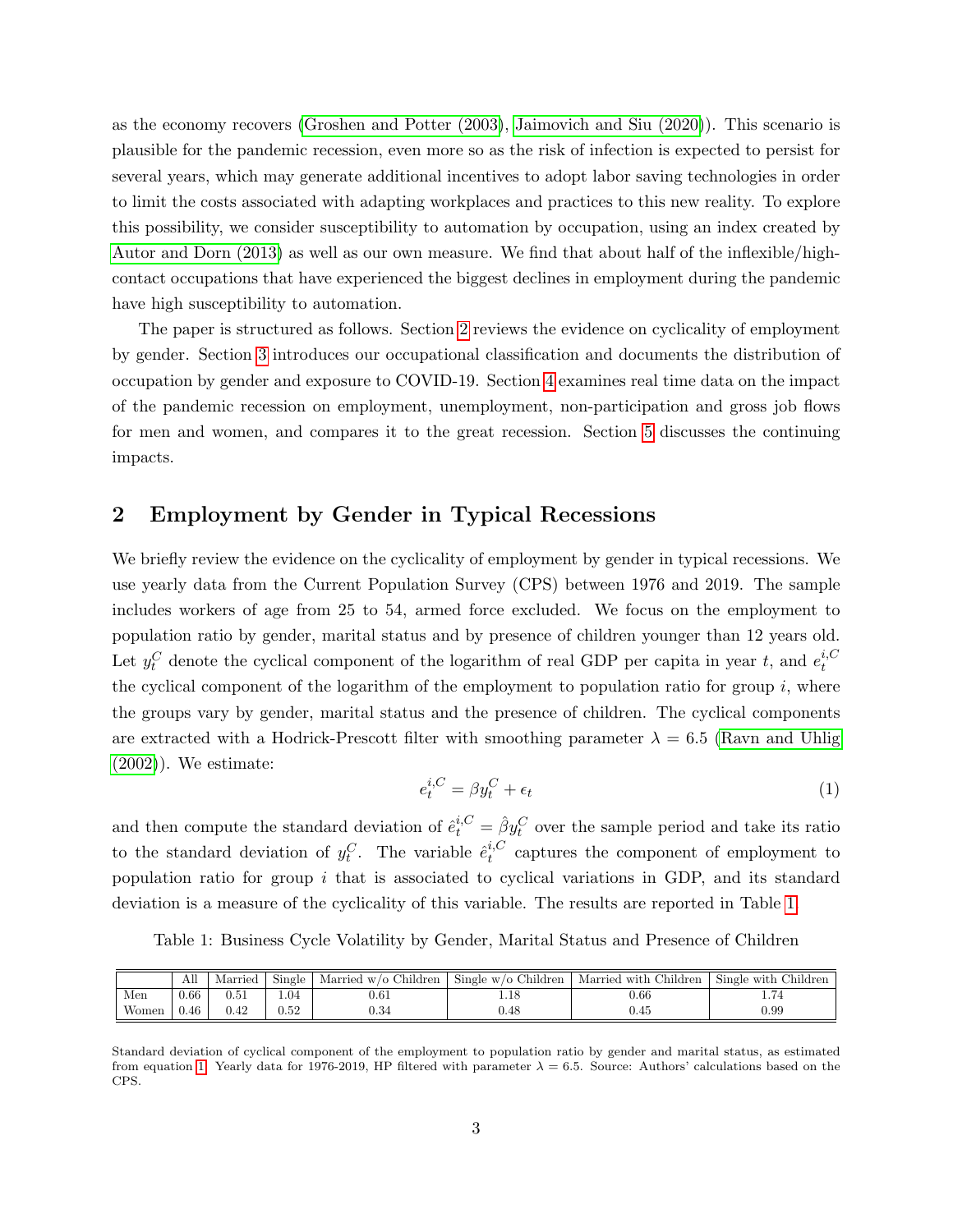Consistent with [Doepke and Tertilt \(2016\)](#page-26-0) and [Albanesi \(2019\)](#page-25-0), we find that female employment is less cyclical than male employment. The standard deviation of the cyclical component of the employment to population ratio is 66% of the standard deviation of GDP for men and 46% for women. The differences are larger for single individuals than for married, with the standard deviation for married men equal to 51% of the standard deviation of GDP and the standard deviation of married women equal to 42%, while the corresponding values for single men and women are respectively 104% and 52%. The differences in cyclicality by marital status likely stems from differences in age and educational attainment, as single individuals are more likely to be young and less skilled, and these categories of workers are more business cycle sensitive [\(Mincer \(1991\)](#page-27-3), [Shimer](#page-27-4) [\(1998\)](#page-27-4)). We also consider how exposure to business cycles varies with the presence of children of age less than 12 years old. We find that both for single and married individuals, those without children display lower cyclicality than those with children, and that gender gaps in cyclicality are smallest for individuals with children compared to those without, conditional on marital status. Individuals married without children display the lowest cyclicality, with the standard deviation of their employment to population ratio equal to 61% of the standard deviation of GDP for men and 34% for women in this group. At the other extreme, single individuals with children display the highest cyclical volatility in employment, with the standard deviation of their employment to population ratio equal to 174% of the standard deviation of GDP for men, and 99% for women. Single parents are the demographic group most exposed to standard business cycle risk. Single fathers's exposure is 3 times as large as for married fathers, while single mothers' exposure is twice as large as for married mothers. Again, this difference may be related to differences in educational attainment across single and married parents [\(Taylor \(2010\)](#page-28-0)).

There are two main factors that account for the lower cyclicality of female employment. The first is occupation and industry distribution and the second the cyclical properties of labor supply. Albanesi and Sahin (2018) show that women are more likely to be employed in service providing industries and service occupations, which tend to be less cyclical compared to goods producing industries and production occupations that employ a larger share of men. They show that this accounts for most of the difference in the loss in employment during recessions since 1990. The occupation and industry distribution by gender does not vary by marital status [\(Cortes and Pan](#page-26-4) [\(2018\)](#page-26-4)) and can explain why both for single and married workers employment is less cyclical for women.

The second factor leading to lower cyclicality of female employment applies exclusively to married individuals, and is related to household insurance via labor supply, also known as the "added worker effect." Since the first study isolating this mechanism [Lundberg \(1985\)](#page-27-5), a variety of contributions have confirmed the importance of this channel. [Cullen and Gruber \(2000\)](#page-26-5) show that unemployment insurance benefits crowd out the spousal increase in labor supply associated with a spell of unemployment, [Stephens \(2002\)](#page-28-1) estimates the added worker effect in response to job displacement. [Parker and Skoufias \(2004\)](#page-27-6) examine data from Mexico and find that there is a sizable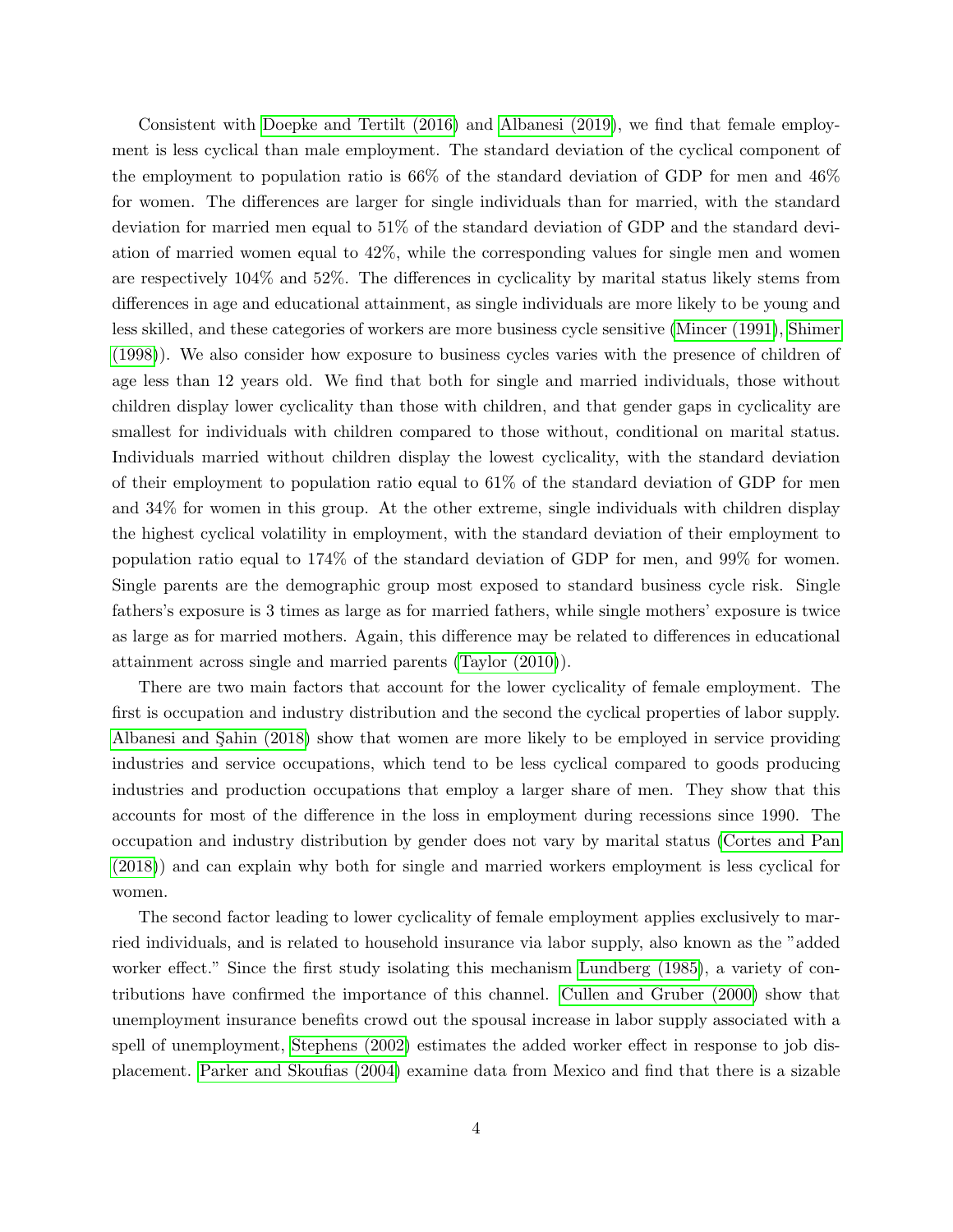added worker effect in economic downturns, [Juhn and Potter \(2007\)](#page-27-7) examine the evolution over time of the added worker effect in the United States. [Shore \(2010\)](#page-27-8) examines the risk sharing of marriage over the business cycle and finds that husbands' and wives' incomes are less positively correlated in recessions. Additionally, in cohorts of couples who had been married through relatively bad times, high-earning husbands tend to be married to low-earning wives and vice versa, with a large and statistically significant effect. [Blundell, Pistaferri, and Saporta-Eksten \(2016\)](#page-26-6) examine the link between wage and consumption inequality using a structurally estimated life-cycle model incorporating consumption and family labor supply decisions, and find a sizable role for household insurance via wives' labor supply.

[Albanesi \(2019\)](#page-25-0) shows that this channel renders women's labor supply countercyclical, and [Ellieroth \(2019\)](#page-26-1) specifically shows that married women are less likely to leave the labor force and are more attached to employment in recessions. She shows that this form of precautionary labor supply in response to the higher threat of job loss experienced by their husband in recessions accounts for 30% of married women's low cyclicality of employment.[1](#page-5-1)

The impact of children on married women's labor supply over the business cycle has not so far been studied by this literature, but the lower cyclicality of employment for both single and married workers without children compared to those with children may reflect lower ability to adjust labor supply in response to business cycle variation on part of married individuals of both genders.

## <span id="page-5-0"></span>3 Exposure to the COVID-19 Recession by Occupation

To determine exposure to the COVID-19 recession, we classify occupations along two dimensions based on their flexibility and contact intensity. The distinction between flexible and inflexible occupations is made according to whether the occupation can be carried out remotely. Flexible occupations include occupations that allow their employees to work remotely, whereas inflexible occupations involve outdoor activities or require operating on site equipment. The distinction between high-contact and low-contact occupations is based on workers' physical proximity to customers or co-workers while on the job. We then document the distribution by gender across these occupations.

We create the measures of flexibility and contact intensity using data from the Occupational Information Network (O\*NET). The O\*NET survey started in 1998 and updated on an irregular basis. We use the most recent version published in February 2020. O\*NET asks a random sample

<span id="page-5-1"></span><sup>&</sup>lt;sup>1</sup>A number of recent papers develop quantitative models capturing the implications for consumption smoothing and welfare. See [Park et al. \(2020\)](#page-27-9) show that wives increase their labor supply significantly in response to increases in the variance of husbands' permanent wage shocks, reducing the welfare cost of increased earnings risk since the early 1970s. [Ortigueira and Siassi \(2013\)](#page-27-10) examine the role of the family as a risk sharing institution in an economy with idiosyncratic labor income and unemployment risk. [Mankart and Oikonomou \(2017\)](#page-27-11) build a theory of joint household search in a frictional labor market to argue that the acyclicality of the labor force is due to the added worker effect. [Wu and Krueger \(2021\)](#page-28-2) calibrated life-cycle two-earner household model with endogenous labor supply can rationalize the extent of consumption insurance against shocks to male and female wages.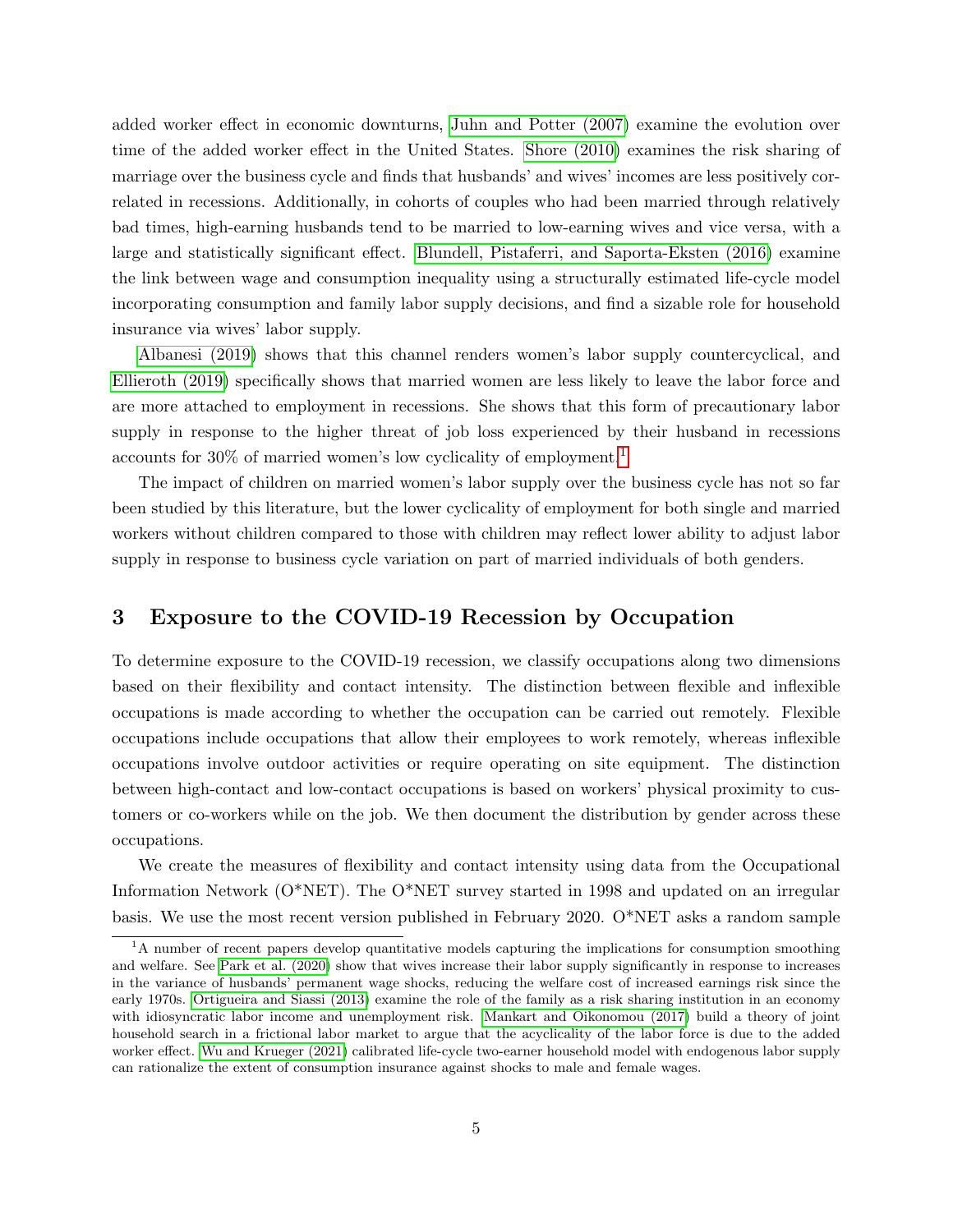of U.S. workers in each occupation various questions about typical work activities required in their occupations. To measure occupations' flexibility, we consider fifteen questions, reported in the Online Appendix, designed to elicit whether workers are performing tasks that can be executed remotely, or whether they are bound to their work location by the need to operate or inspect equipment. Respondents answer each question on an ordinal scale of one to five, and we take the average across respondents' answers. To compute the contact intensity measure, we use a question asking about physical proximity to other people while working. Again, respondents answer on an ordinal scale of one to five with each number assigned with a specific example describing the distance to other people. The Online Appendix presents the measures of flexibility and contact intensity by occupations' major groups.

We classify occupations as inflexible if their inflexibility score is above the median and as flexible otherwise. Similarly, we consider the occupation to be high-contact occupation if an average respondent says that she works at arm's length or closer to other people, which is closer than safe social distancing distance of 6 feet. Based on these two criteria, we aggregate occupation groups into four categories: flexible and high-contact, flexible and low-contact, inflexible and high-contact, or inflexible and low-contact. This grouping is reported in Table  $2<sup>2</sup>$  $2<sup>2</sup>$  Flexible/high-contact occupation comprise mainly education jobs, while flexible/low-contact occupations comprise managerial and professional occupations. Inflexible/high-contact occupations are dominated by healthcare and services, both personal and hospitality. Finally, the inflexible/low-contact category comprises most production, protection and transportation occupations, as well as construction and farming.

|  |  | Table 2: Occupation Classification |
|--|--|------------------------------------|
|--|--|------------------------------------|

<span id="page-6-0"></span>

| Education, Training, and Library<br>Healthcare Practitioners and Technical<br>High-contact<br>Healthcare Support<br>Food Preparation and Serving<br>Personal Care and Service<br>Protective Service<br>Low-contact<br>Management<br><b>Business</b><br>Building and Grounds Cleaning and Maintenance<br>Farming, Fishing, and Forestry<br>Computer and Mathematical<br>Architecture and Engineering<br>Construction Trades, Extraction<br>Life, Physical, and Social Science<br>Installation, Maintenance, and Repair | Flexible                      | Inflexible |
|-----------------------------------------------------------------------------------------------------------------------------------------------------------------------------------------------------------------------------------------------------------------------------------------------------------------------------------------------------------------------------------------------------------------------------------------------------------------------------------------------------------------------|-------------------------------|------------|
|                                                                                                                                                                                                                                                                                                                                                                                                                                                                                                                       |                               |            |
|                                                                                                                                                                                                                                                                                                                                                                                                                                                                                                                       |                               |            |
|                                                                                                                                                                                                                                                                                                                                                                                                                                                                                                                       |                               |            |
|                                                                                                                                                                                                                                                                                                                                                                                                                                                                                                                       |                               |            |
|                                                                                                                                                                                                                                                                                                                                                                                                                                                                                                                       |                               |            |
|                                                                                                                                                                                                                                                                                                                                                                                                                                                                                                                       |                               |            |
|                                                                                                                                                                                                                                                                                                                                                                                                                                                                                                                       |                               |            |
|                                                                                                                                                                                                                                                                                                                                                                                                                                                                                                                       |                               |            |
|                                                                                                                                                                                                                                                                                                                                                                                                                                                                                                                       |                               |            |
|                                                                                                                                                                                                                                                                                                                                                                                                                                                                                                                       |                               |            |
|                                                                                                                                                                                                                                                                                                                                                                                                                                                                                                                       | Community and Social Services | Production |
| Legal<br>Transportation and Material Moving                                                                                                                                                                                                                                                                                                                                                                                                                                                                           |                               |            |
| Arts, Design, Entertainment, Sports, and Media                                                                                                                                                                                                                                                                                                                                                                                                                                                                        |                               |            |
| Sales and Related                                                                                                                                                                                                                                                                                                                                                                                                                                                                                                     |                               |            |
| Office and Administrative                                                                                                                                                                                                                                                                                                                                                                                                                                                                                             |                               |            |

Author's calculations based on O\*NET. Occupations are inflexible if their inflexibility score is above the median and flexible otherwise. Occupations are high-contact if the contact intensity score corresponds to a distance of less than 6 feet. Flexibility scores and contact intensity scores are reported in Table [8](#page-31-0) in the Online Appendix.

Figure [2](#page-9-0) plots the log variation in the employment to population ratio relative to one year prior in 2020 for the four occupational categories. We report the variation relative to one year

<span id="page-6-1"></span><sup>&</sup>lt;sup>2</sup>[Dingel and Neiman \(2020\)](#page-26-7)) classify occupations based on the ability of working remotely. ?) also consider how workers in different occupations are affected by social distancing policies.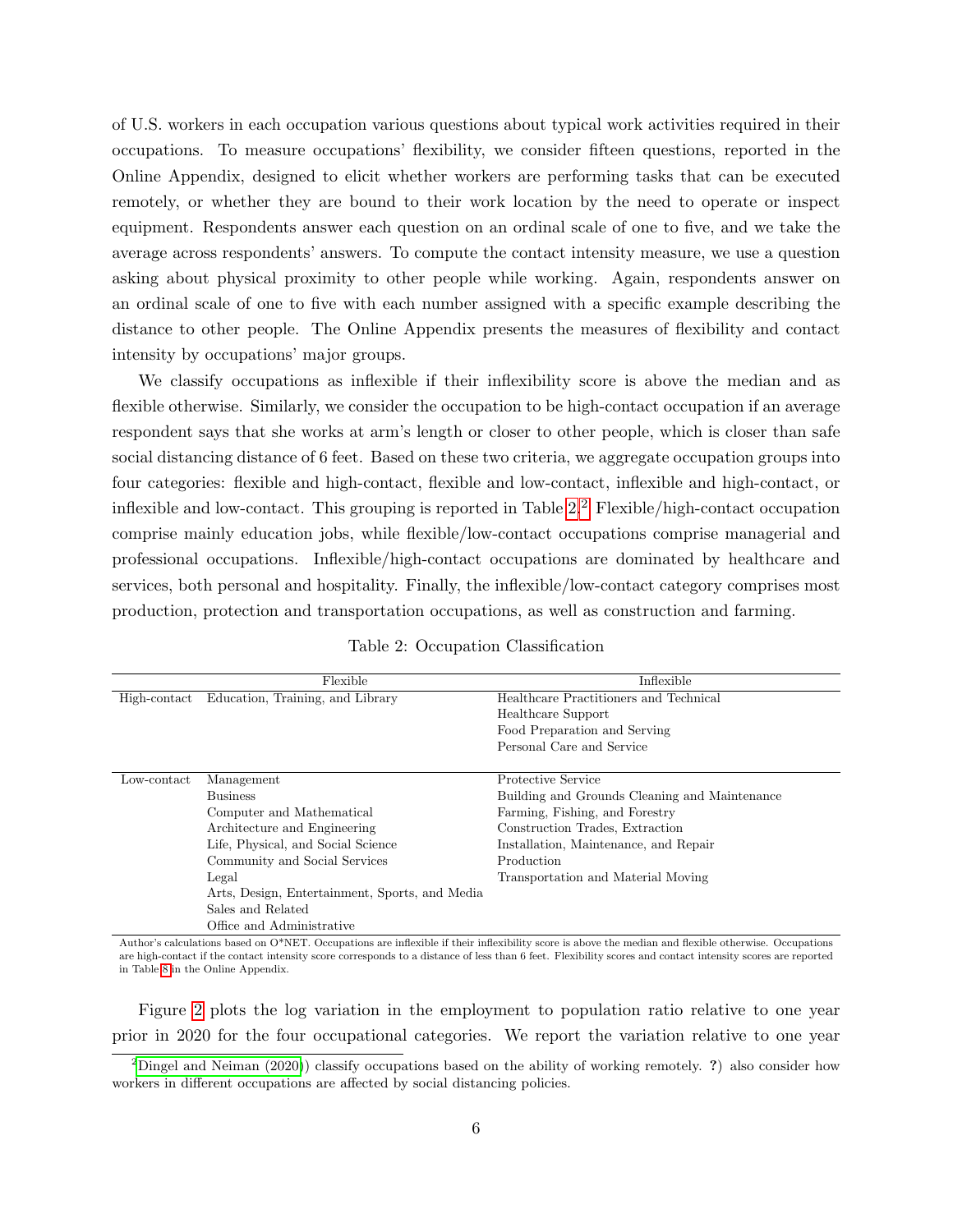prior to account for seasonality in employment variation by occupation.<sup>[3](#page-7-0)</sup> Inflexible/high-contact occupations show the largest decline in employment, reaching a trough of -38% in April, and only recovering to -12% by September, with further declines by the end of the year. Inflexible/lowcontact occupations are the second worst hit, with a decline in employment of close to 30% in April, though employment for these occupations is only 5% lower than one year prior by the fall. Employment in flexible/high-contact occupations dropped to a low of -17% relative to one year prior in April but recovered rapidly, and has remained 2-8% lower than one year prior in the summer and fall. Finally, flexible/low-contact occupations were the least impacted, with a drop in employment of -9% relative to one year prior in April, and a recovery to 2-4% lower relative to one year prior from June onward. Inflexible/high-contact and inflexible/low-contact occupations comprise most workers deemed essential, even if this designation varies by state [\(Blau, Koebe, and Meyerhofer](#page-25-6) [\(2020\)](#page-25-6)). Yet, these two categories experience the biggest decline in employment.



Figure 1: Log variation in E/P from from one year prior by occupation. Source: Authors' calculations based on the CPS.

Table [3](#page-8-0) reports the distribution of workers by gender across occupations for four categories defined in Table [2.](#page-6-0) The inflexible/high-contact occupations are the most vulnerable to the COVID-19 shock and are dominated by female workers. We find that 23% of female workers are employed in occupations that are inflexible/high-contact, while only 7% of men work in these occupations, corresponding to a female share of employment in these occupations of 73%. Flexible/high-contact occupations also exhibit a high female share at 74%. Male workers are disproportionately rep-

<span id="page-7-0"></span><sup>3</sup>Flexible/high-contact occupations, which primarily include teaching occupations, are the only category displaying seasonable variation. Results are very similar for all categories to considering log variations from February 2020.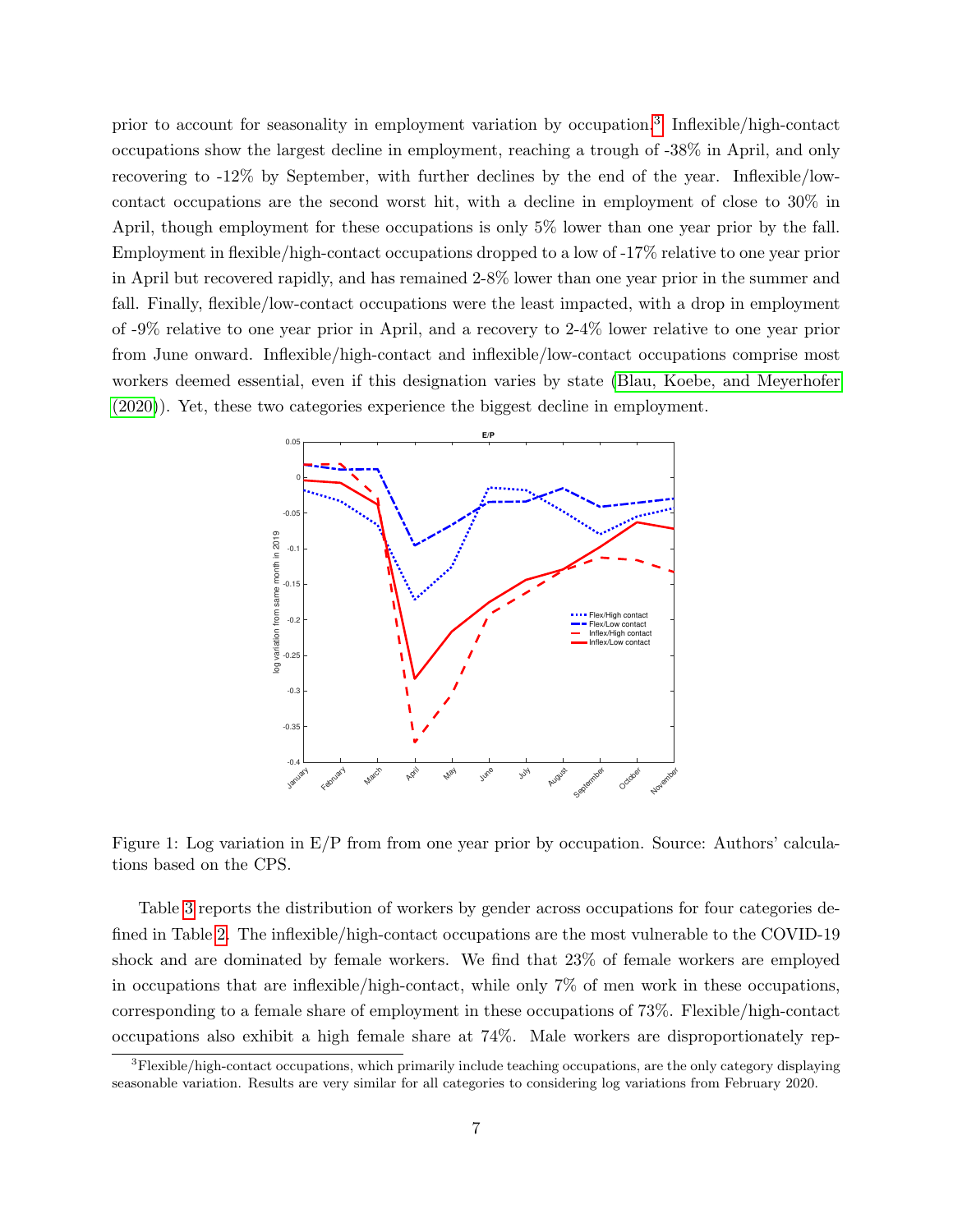resented in inflexible, low-contact occupations, with 39% of male workers but only 9% of female workers are employed in these occupations, with a female share of employment of only 17% in this category. Flexible/low-contact occupations are the largest category, accounting for 53% of overall employment, specifically 57% of female employment and 50% of male employment, with a female share of 49%.

<span id="page-8-0"></span>

| Group                    | Employed women $(\%)$ Employed men $(\%)$ |    | Total employed $(\%)$ | Female share $(\%)$ |
|--------------------------|-------------------------------------------|----|-----------------------|---------------------|
| Flexible, High-contact   |                                           |    |                       |                     |
| Flexible, Low-contact    |                                           |    |                       | 49                  |
| Inflexible, High-contact |                                           |    |                       | مس                  |
| Inflexible, Low-contact  |                                           | 39 |                       |                     |

Table 3: Occupational Distribution by Gender

Source: Author's calculations based on February 2020 CPS.

Figure [2](#page-9-0) displays the log variation in the employment to population ratio by occupation and gender. For flexible/low-contact occupations, which account for the biggest share of employment, the drop in employment in the spring was similar for men and women, though female employment remained approximately 1 percentage point lower in the summer and fall compared to men. For flexible/high-contact occupations, employment for women fell by approximately 5 percentage points more in April and in the fall compared to men, though the drop in employment for women was smaller than for men in the summer. For the inflexible occupational categories, there are some notable differences. For inflexible/high-contact occupations, men's employment fell by 8 percentage points more in April compared to women. Though it recovered to approximately 18% lower relative to one year prior by July, it stayed at that level or lower through the fall. By contrast for women, employment was only 13% lower relative to one year prior by August, and it has remained mostly stable through the fall. For inflexible/low-contact occupations the pattern is reversed. Women's employment dropped to 42% relative to one year prior in April and only 25% for men. Men's employment recovered slowly but steadily, reaching a level 10% lower than 1 year prior by September. Women's employment also eventually recovered to that level, though there was a period of further reduction in early fall.

Two patterns emerge from these results. First, for flexible/low-contact occupations, the recovery in employment was smaller for women. Though the difference by gender is small, it is still notable as this category accounts for the largest share of female employment, and therefore affects a large segment of the female workforce. The second pattern is that in inflexible occupations, workers with the lowest representation by gender lost more jobs. This may be due to negative selection of male workers into female dominated inflexible/high-contact occupations and of female workers into the male dominated inflexible/low-contact occupations. Additionally, essential frontline workers are concentrated in inflexible/low-contact occupations and since, as documented in [Blau, Koebe, and](#page-25-6) [Meyerhofer \(2020\)](#page-25-6), they are more likely to be men, this may contribute to the greater decline of employment for women in this category.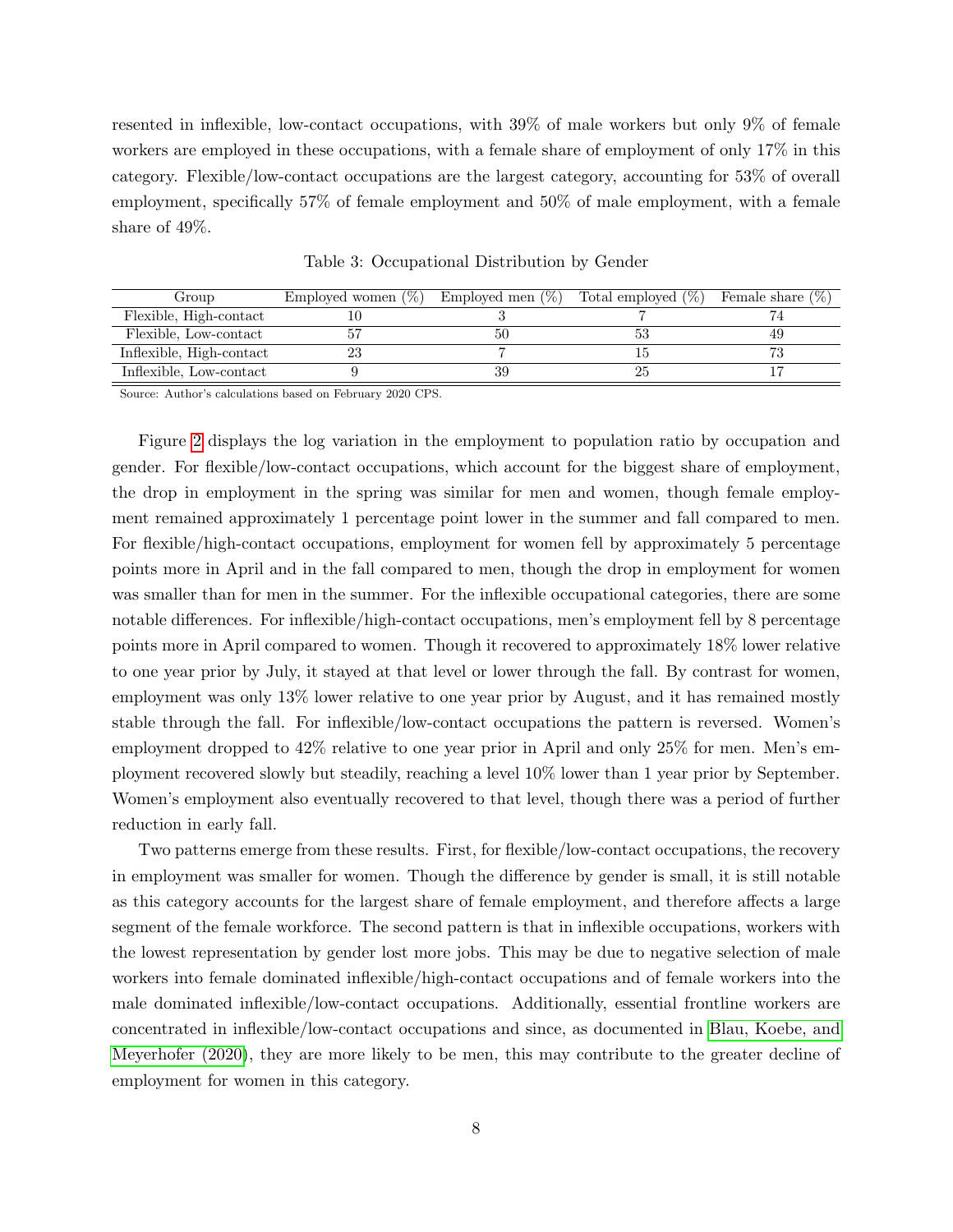<span id="page-9-0"></span>

Figure 2: Log variation in E/P from from one year prior in 2020. Source: CPS

The Online Appendix documents the cyclical behavior of employment for the occupational categories we define by gender and marital status. Flexible/low-contact occupations are the least cyclical for all workers, followed by inflexible/high-contact occupations, whereas inflexible/lowcontact occupations display the highest cyclicality. [Albanesi et al. \(2020\)](#page-25-2) show that this variation is driven by differences in the skill distribution, with workers without a college degree disproportionately represented in inflexible/low-contact occupations. Additionally, workers in high-contact occupations tend to be employed in service providing industries, which are less cyclical than goods producing industries. However, within occupations large differences remain by gender and marital status, reflecting the aggregate pattern document in Table [1.](#page-3-1)

The behavior of employment over the course of the pandemic is driven by a combination of demand and supply factors that likely differ by gender and are influenced by age and education, in addition to the presence of children. To disentangle these effects, we turn to a labor flow approach to employment dynamics and use regressions to control for age and education.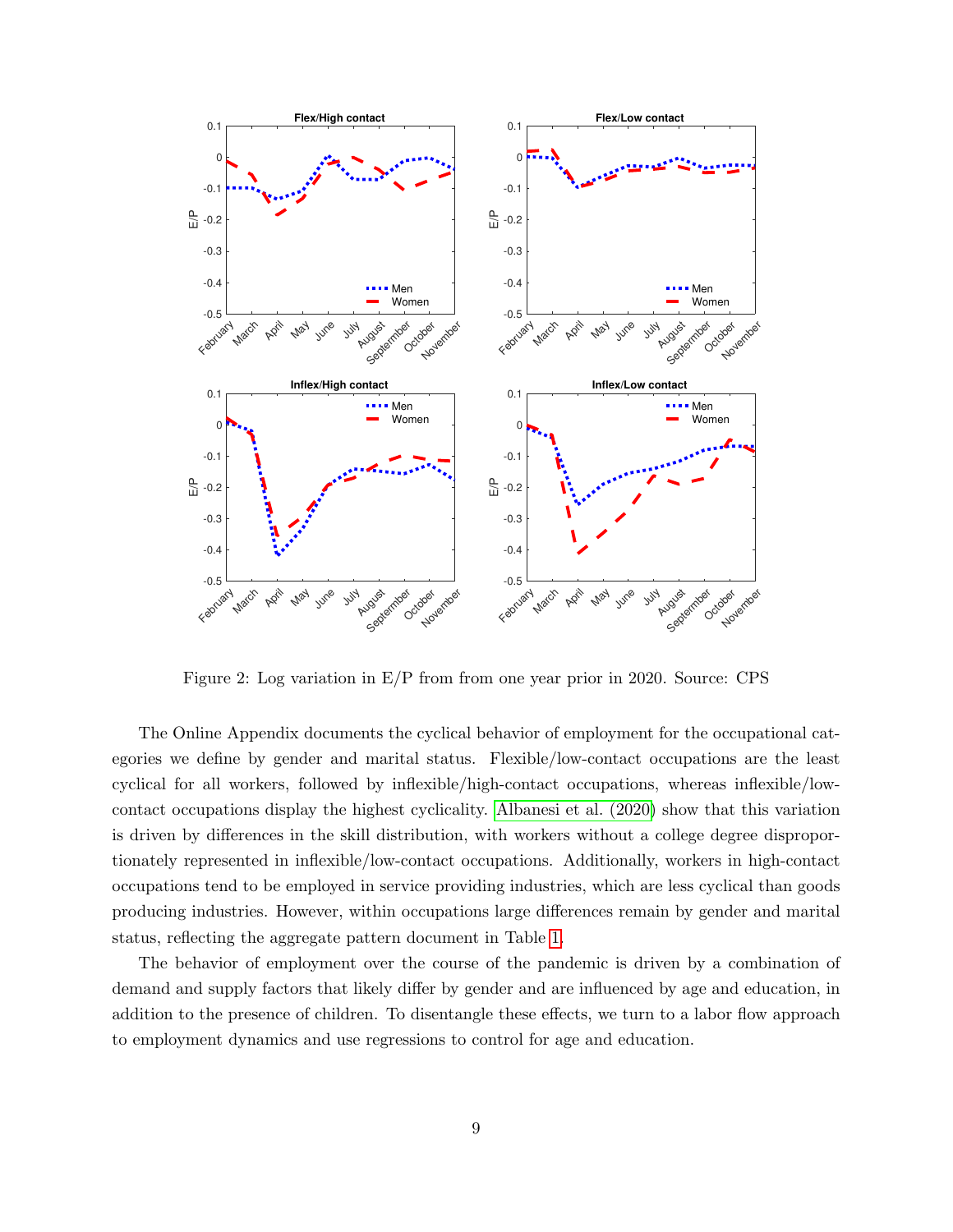## <span id="page-10-0"></span>4 Labor Market Impact of the Covid-19 Recession

To examine the dynamics of employment over the course of 2020, we estimate the following regression:

<span id="page-10-2"></span>
$$
y_{i,t} = \alpha + \sum_{\tau=1}^{3} \beta_{\tau} \times I(\tau) + \gamma I^{i}(f) + \delta I^{i}(m) + \eta I^{i}(c) + \nu X_{t}^{i} + \epsilon_{i,t}
$$
\n
$$
\tag{2}
$$

where i indexes an individual,  $t \geq 2$  is a month in 2020,  $\tau$  is an indicator variable for one of three phases of the pandemic, with  $\tau = 1$  corresponding to March to May,  $\tau = 2$  corresponding to June to August and  $\tau = 3$  corresponding to September to December. The variable  $I^{i}(f)$  is a dummy for gender, equal to 1 for female,  $I^{i}(m)$  is a dummy for marital status, equal to 1 for married, and  $I^{i}(c)$ is a dummy for children under the age of 12 present, equal to 1 if they are, and  $X_t^i$  include a set of controls for age, educational attainment and, in some specifications, occupation, as categorized in Section [3.](#page-5-0) Additionally, we include a full set of interactions between the phase effects and the gender, marital status and presence of children dummies, and the age, education and occupation controls. The coefficients  $\beta_{\tau}$  estimate the effect of each phase of the pandemic on the dependent variable. The coefficients on the interactions estimate the differential impact of the pandemic on individuals by gender, marital status and presence of children in each phase of the pandemic. The estimated value of  $\alpha$  will be the average value of the dependent variable for male, single, childless individuals in February 2020.

We consider three main outcomes: employment, unemployment, and non-participation. Additionally, we estimate this specification for employment to unemployment (EU) and unemployment to employment (UE) flows to isolate labor demand, and employment to non-participation (EN), unemployment to non-participation (UN) flows, to isolate labor supply effects.<sup>[4](#page-10-1)</sup> The definition of labor market status follows the CPS except that those who report being employed but absent from work for no particular reasons are classified as unemployed. The stock variables are based on the repeated cross-sectional data. To construct the labor status transitions, we utilize the panel structure of the CPS. Additional details are reported in the Online Appendix.

We begin with employment, unemployment and non-participation. Table [4](#page-11-0) reports the average change in these variables in each phase of the pandemic relative to February 2020, calculated from the change for each demographic group weighted by the corresponding population shares for February 2020. We report these estimates for the specification with and without occupation controls. We also report the share of the change accounted for by women for each specification. The rest of the table reports the estimated change relative to February 2020 in the three phases for the pandemic for each demographic group, for the specification with occupational controls.

<span id="page-10-1"></span>Employment declined on average by 5.3% in spring, 5.1% in summer and 2.7% in the fall without

 ${}^{4}$ [Lee, Park, and Shin \(2021\)](#page-27-12) estimate a similar specification focussing only on April 2020 and November 2020 and they do not examine labor flows.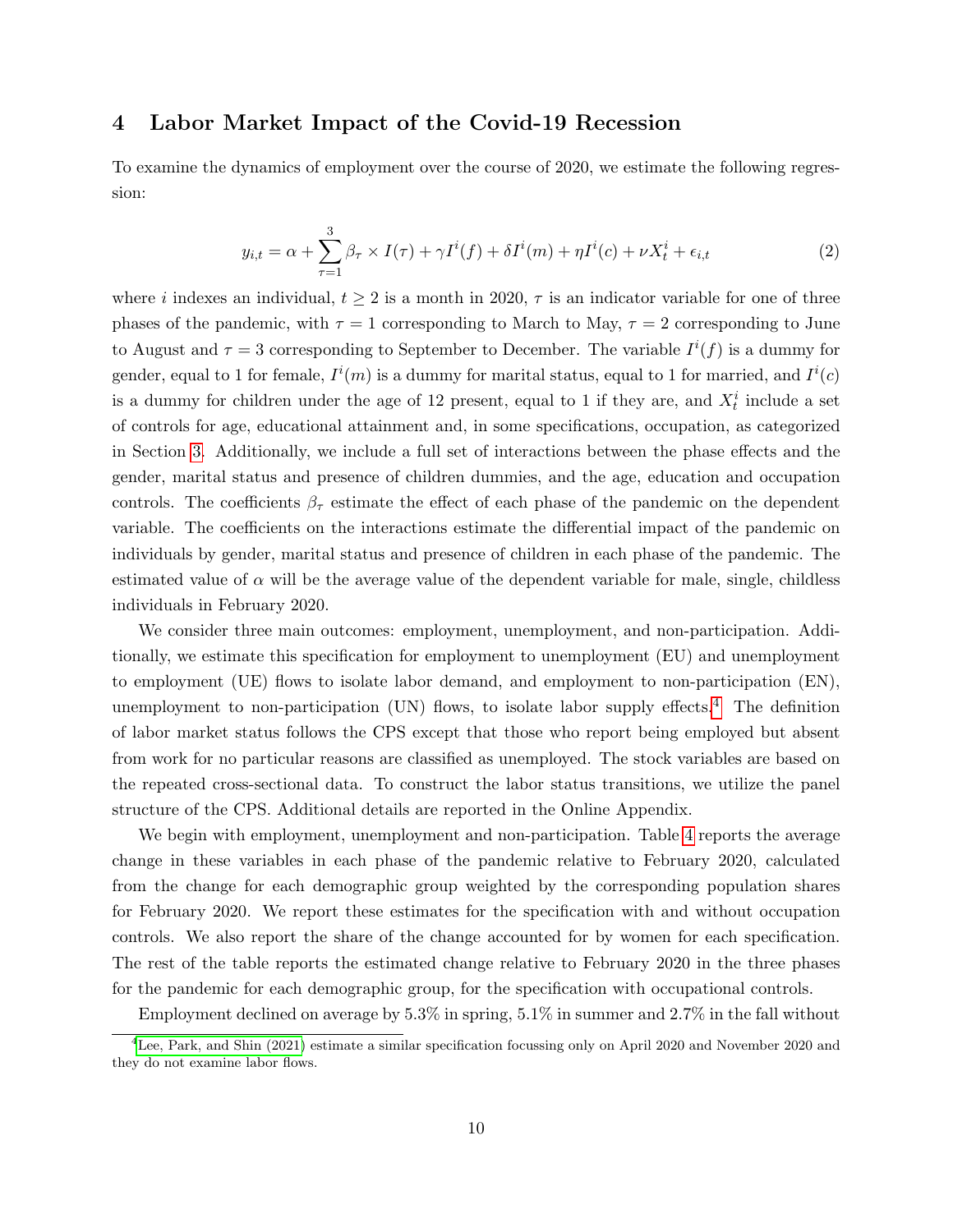|                                       |            | Employment |            |           | Unemployment |           | Non-participation |         |         |
|---------------------------------------|------------|------------|------------|-----------|--------------|-----------|-------------------|---------|---------|
| Change since February 2020            | Spring     | Summer     | Fall       | Spring    | Summer       | Fall      | Spring            | Summer  | Fall    |
| Average                               |            |            |            |           |              |           |                   |         |         |
| $W/\sigma$ controlling for occupation | $-5.3$     | $-5.1$     | $-2.7$     | 5.0       | 4.8          | 2.4       | 0.3               | 0.3     | 0.2     |
| Share women                           | 64.3       | 63.97      | 59.3       | 63.74     | 63.21        | 57.7      | 72.7              | 76.42   | 77.61   |
| Controlling for occupation            | $-3.6$     | $-3.3$     | $-2.8$     | 3.5       | 3.2          | 2.8       | 0.1               | 0.1     | 0.1     |
| Share women                           | 65.9       | 63.2       | 59.4       | 65.8      | 62.6         | 56.9      | 69.5              | 85.6    | 179.1   |
| Men                                   |            |            |            |           |              |           |                   |         |         |
| Single $w/o$ children                 | $-3.42***$ | $-3.34***$ | $-3.17***$ | $3.22***$ | $3.22***$    | $3.32***$ | 0.19              | 0.11    | $-0.14$ |
| Single with children                  | $-1.93$    | $-2.72**$  | $-0.76$    | 2.22      | $3.21***$    | 0.87      | $-0.29$           | $-0.49$ | $-0.1$  |
| Married w/o children                  | $-1.32**$  | $-2***$    | $-1.78***$ | $1.34***$ | $1.9***$     | $1.76***$ | $-0.02$           | 0.09    | 0.01    |
| Married with children                 | $-2.47***$ | $-1.82***$ | $-2.11***$ | $2.45***$ | $1.88***$    | $2.22***$ | $\theta$          | $-0.06$ | $-0.11$ |
| Women                                 |            |            |            |           |              |           |                   |         |         |
| Single $w/o$ children                 | $-5.07***$ | $-4.41***$ | $-4.29***$ | $4.84***$ | $4.16***$    | $3.98***$ | 0.23              | 0.24    | $0.3*$  |
| Single with children                  | $-3.05***$ | $-4.09***$ | $-3.33***$ | $2.7***$  | $3.99***$    | $3.15***$ | 0.35              | 0.1     | 0.18    |
| Married $w/o$ children                | $-3.76***$ | $-3.91***$ | $-2.61***$ | $3.85***$ | $3.89***$    | $2.62***$ | $-0.08$           | 0.01    | $-0.01$ |
| Married with children                 | $-5.35***$ | $-3.79***$ | $-2.73***$ | $5.19***$ | $3.53***$    | $2.42***$ | 0.15              | 0.26    | $0.29*$ |

<span id="page-11-0"></span>Table 4: Change in Employment, Unemployment, Non-participation by Demographic Groups

The table reports selected estimates from specification [2](#page-10-2) for employment, unemployment and non-participation. The full set of estimates are reported in the Online Appendix. Phases of the pandemic correspond to March to May for Spring, June to August for Summer, September to December for Fall. The average effect is obtained by summing the contribution of each demographic group, obtained by multiplying the corresponding estimated effect for each phase of the pandemic with the group's population share in February 2020. The average effect is reported for the specification without and with occupational controls. In each case, "Share women" is the sum of all female contributions divided by the average effect for the specification with occupation controls. The effects by demographic groups are reported for the specification with occupational controls. Asterisks denote significance levels, \* for 10%, \*\* for 5% and \*\*\* for 1%. Population shares In February 2020 are reported in the Online Appendix. All values in percentage. Source: Authors' calculations based on CPS.

occupation controls, and by 3.6%, 3.3% and 2.8% controlling for occupations. This suggests that the occupational distribution can account for over a third of the decline in employment in spring and summer. The share of this change accounted by women is similar with and without occupational controls, ranging from 63 to 66% in the spring and summer and equal to 59% in the fall, much larger than women's share in the population in February 2020, which was 52%. Figure [3,](#page-12-0) panels (a) and (b) displays the gender differences in the changes in employment in the three phases of the pandemic by demographic group, with and without occupation controls. The figure clearly shows that women in all demographic groups suffer larger losses in employment compared to men at every stage of the pandemic, with the biggest gender differences estimated for married women with children, whose employment falls by an additional 4 percentage points compared to men in that category in the spring and summer. For married women without children, employment falls by 3 percentage points more than for men in that category over the same time period. Among single parents, women's employment falls by 2.5 percentage points more than men's in summer, and among single individuals without children, women's employment losses are 2 percentage points larger than men's in spring and 1 percentage point larger in summer. Controlling for occupations attenuates the gender differences in employment losses by about one third in spring and summer. For fall, controlling for occupation reduces the gender gaps in employment losses for married workers, though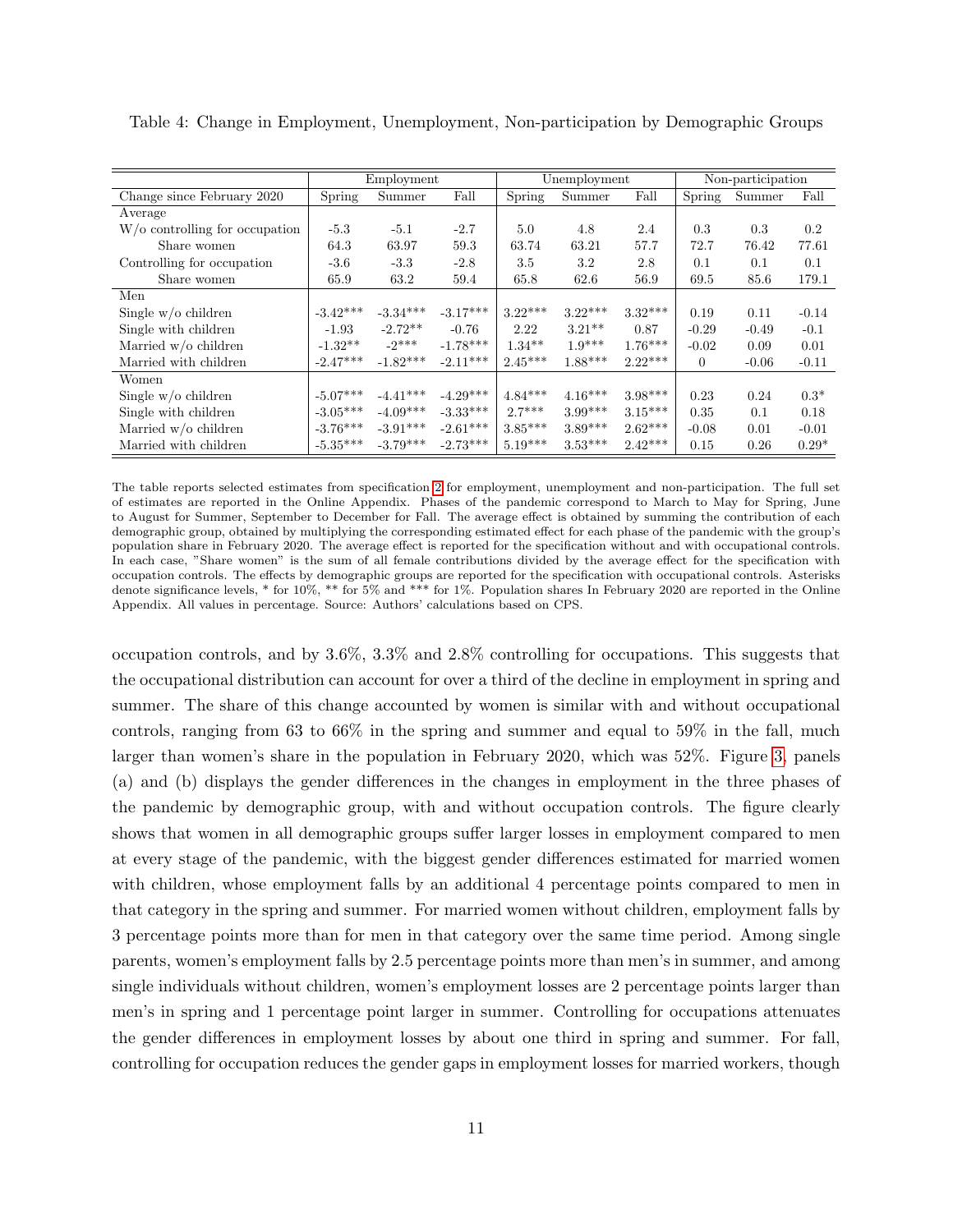it magnifies these gaps for single workers. For single women with children there is a significantly larger drop in employment relative to comparable men only in the fall. These estimates suggest that for single mothers and married women, the occupation distribution plays a limited role in accounting for the gender gaps in the drop in employment.

<span id="page-12-0"></span>

Figure 3: Female-male difference in changes in employment since February 2020, estimated from equation [2](#page-10-2) with and without occupation controls. See note to Table [4.](#page-11-0) Error bars denote 90% confidence intervals. Source: Author's calculations from CPS.

We find a very similar pattern for unemployment, both in terms of the average response, the contribution of occupation controls and for the gender wage gaps by demographic group. Figure [8](#page-33-0) in the Online Appendix displays the gender differences in the change in unemployment by demographic group with and without occupation controls.

Turning to non-participation increases on average by 0.3 percentage points in spring and summer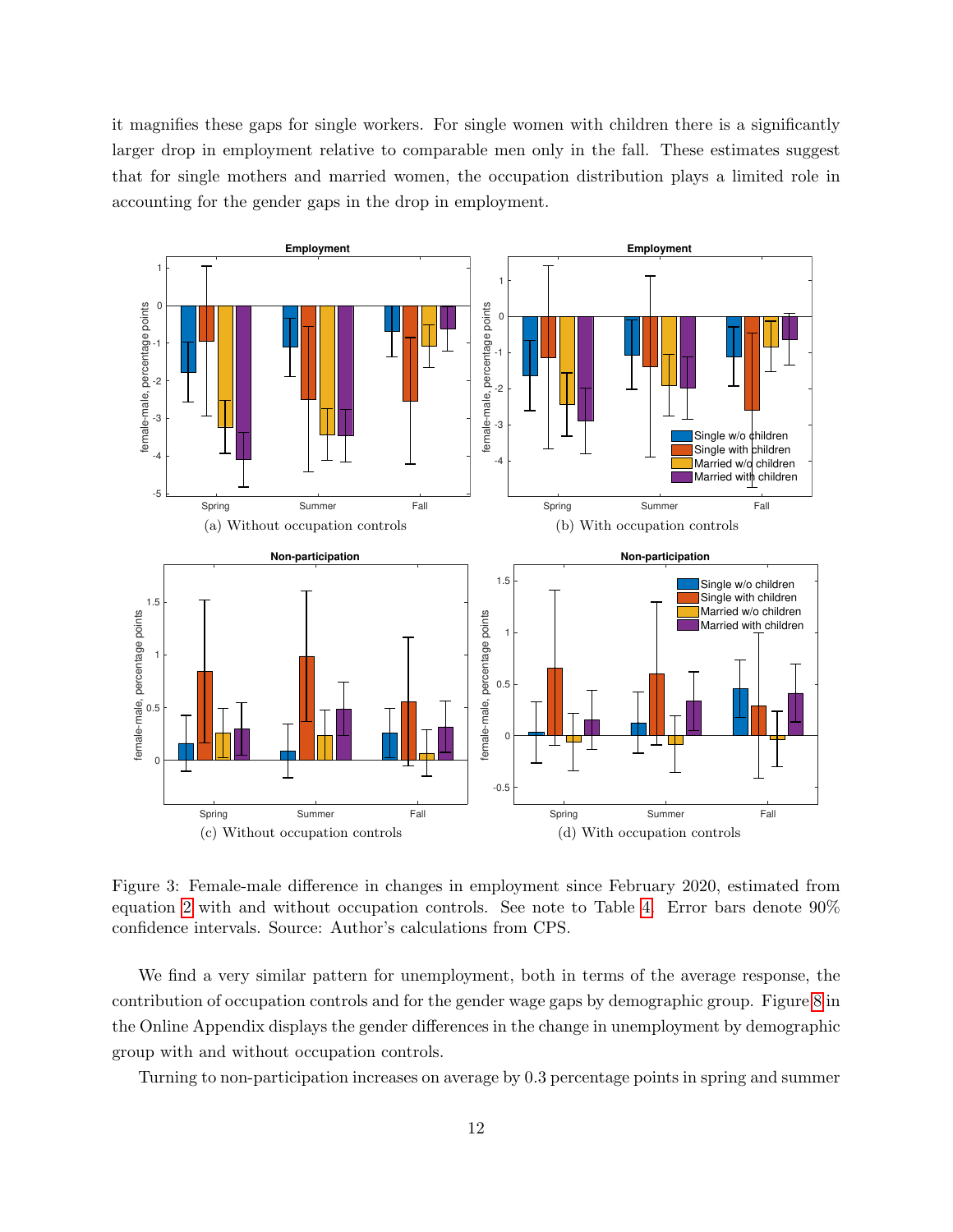and by 0.2 percentage points in the fall without controlling for occupation, and by 0.1 percentage points in spring, summer and fall with occupation controls, suggesting that the occupational distribution accounts for one half to two thirds this rise during the pandemic. Without occupation controls, women's share of the rise in non-participation ranges from 73% in spring to 78% in the fall. Controlling for occupation, women account for 70% of the rise in non-participation in the spring, 86% in the summer and 179% in the fall, as male non-participation declines over that time period, whereas it rises substantially for women. Figure [3,](#page-12-0) panels (c) and (d), displays the gender differences by demographic group for the three phases for the pandemic. Without controlling for occupation, gender differences are particularly large and significant for single parents, among whom women's non-participation rises by nearly 1 percentage point more than men's in the spring and summer. They are also sizable for married parents, among whom women experience a rise in non-participation of approximately 0.5 percentage points more than men in summer and fall. Controlling for occupation reduces the gender gap substantially in the spring and summer, but not in the fall, when single women without children and married women with children show a rise in non-participation that is approximately 0.5 percentage points higher than comparable men. This suggests that the occupation distribution is a more important factor in the response of non-participation for single mothers than it is for married mothers.

To explore the potential role of labor demand and supply factors during the pandemic, we also examine gross labor market flows. To capture the impact of demand factors, we consider the employment to unemployment flow (EU) and the unemployment to employment flow (UE). The EU flow is commonly interpreted as a measure of job destruction and usually rises dramatically at the start of recessions. The UE flow measures the rate at which the unemployed find jobs, and it tends to fall dramatically in recessions and rise during recoveries. To capture the impact of labor supply factors, we consider the employment to non-participation flow (EN) and the unemployment to participation flow (UN). The first captures voluntarily quits, while the second is often interpreted as a key measure of labor market attachment during recessions.<sup>[5](#page-13-0)</sup> The estimates of the effect of the pandemic on these flows by demographic group are reported in Table [5.](#page-14-0)[6](#page-13-1)

We find that EU rises by 3 percentage points in spring, 2 percentage points in summer and 0.5 percentage points in fall, and controlling for occupations lowers these values by a third in the spring and summer, while raises the value for fall to 0.8. These are large changes, as on average monthly EU flows range between 1.5-2 percentage points for men and 1-1.5 percentage points for

<span id="page-13-0"></span><sup>&</sup>lt;sup>5</sup>See [Krusell et al. \(2017\)](#page-27-13) for a detailed documentation of the cyclical properties of gross job flows in the United States.

<span id="page-13-1"></span><sup>&</sup>lt;sup>6</sup>The possibility of classification error is an important concern when analyzing gross job flows. Earlier research has found these errors to be sizable for transitions between unemployment and non-participation. A standard approach to correct this issue is to adjust the gross flows data using [Abowd and Zellner \(1985\)](#page-25-7) estimates of misclassification probabilities based on resolved labor force status in CPS reinterview surveys, as in [Elsby, Hobijn, and Sahin \(2015\)](#page-26-8). However, given the short time span of our data and the exceptional nature of the labor markets transitions during the pandemic, it is questionable that those corrections accurately capture the extent of misclassification for our sample. For that reason, we do not apply any adjustment.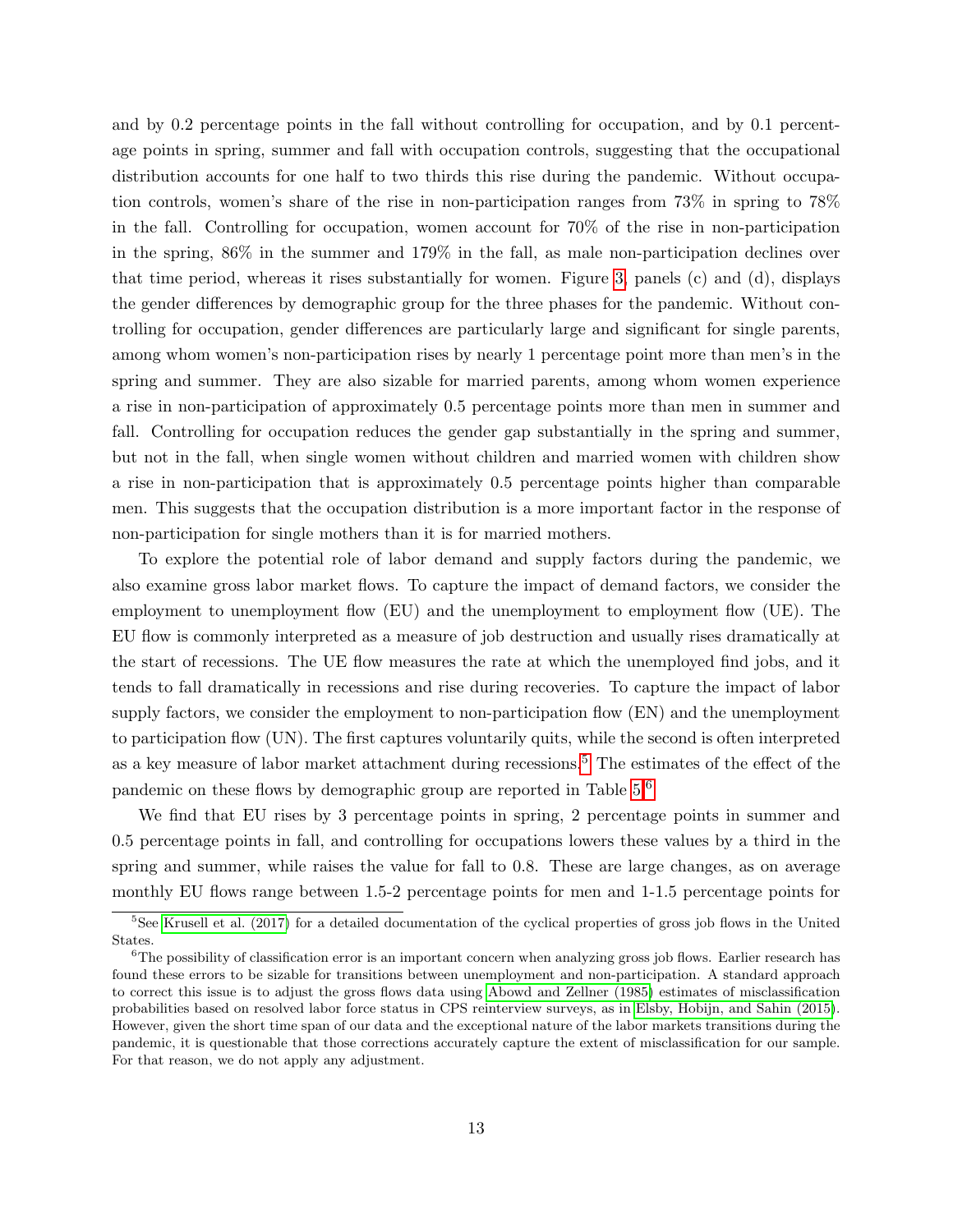<span id="page-14-0"></span>

|                                |           | EU        |           |         | UE      |           |          | EN        |          |          | UN       |          |
|--------------------------------|-----------|-----------|-----------|---------|---------|-----------|----------|-----------|----------|----------|----------|----------|
| Change since February 2020     | Spring    | Summer    | Fall      | Spring  | Summer  | Fall      | Spring   | Summer    | Fall     | Spring   | Summer   | Fall     |
| Average                        |           |           |           |         |         |           |          |           |          |          |          |          |
| W/o controlling for occupation | 2.9       | 1.9       | 0.5       | $-0.3$  | $-0.5$  | $-0.8$    | 0.2      | 0.2       | 0.1      | 0.1      | 0.1      | 0.1      |
| Share women                    | 65.1      | 65.8      | 70.4      | 57.6    | 63.8    | 60.9      | 68.8     | 79.1      | 55.8     | 71.0     | 61.1     | 60.7     |
| Controlling for occupation     | 1.8       | 1.3       | 0.8       | $-0.4$  | $-0.3$  | $-0.5$    | 0.2      | 0.1       | 0.1      | 0.0      | 0.0      | 0.1      |
| Share women                    | 66.8      | 59.4      | 57.3      | 72.5    | 96.1    | 79.4      | 55.4     | 101.8     | 67.2     | 120.4    | 107.8    | 64.5     |
| Men                            |           |           |           |         |         |           |          |           |          |          |          |          |
| Single $w/o$ children          | $1.57***$ | $1.08***$ | $0.78**$  | $-0.54$ | $-0.33$ | $-0.35$   | $0.32**$ | 0.01      | 0.06     | 0.02     | 0.06     | 0.09     |
| Single with children           | $-0.22$   | 1.12      | 0.34      | $-0.88$ | $-1.25$ | $-1.57$   | $-0.39*$ | $-0.43$   | $-0.22$  | $-0.04*$ | 0.14     | $-0.01$  |
| Married w/o children           | $0.77*$   | $1***$    | $0.64**$  | 0.64    | 0.67    | 0.49      | $\Omega$ | 0.06      | $0.16*$  | $\Omega$ | $-0.04$  | $0.06*$  |
| Married with children          | $1.38***$ | $1.07***$ | $0.74***$ | $-0.45$ | $-0.04$ | $-0.44$   | 0.09     | $-0.03$   | 0.08     | $-0.02$  | $-0.07$  | $-0.02$  |
| Women                          |           |           |           |         |         |           |          |           |          |          |          |          |
| Single $w/o$ children          | $2.2***$  | $1.17***$ | $0.89***$ | $-0.72$ | $-0.77$ | $-0.67$   | 0.2      | $0.26***$ | $0.16*$  | 0.05     | $0.16**$ | 0.09     |
| Single with children           | $1.85***$ | $2.46***$ | $1.16***$ | $-0.08$ | 0.83    | $-0.35$   | 0.31     | 0.28      | 0.11     | 0.04     | $-0.16$  | $\Omega$ |
| Married w/o children           | $2.09***$ | $1.56***$ | $0.73**$  | $-0.33$ | $-0.49$ | $-0.63$   | 0.03     | $0.16*$   | 0.12     | $\Omega$ | $-0.02$  | 0.11     |
| Married with children          | $2.81***$ | $1.28***$ | $0.97***$ | $-0.64$ | $-0.62$ | $-1.1***$ | 0.19     | $0.18*$   | $0.21**$ | $\Omega$ | 0.07     | 0.05     |

Table 5: Change in Labor Flows by Demographic Group

The table reports selected estimates from specification [2](#page-10-2) for labor flows EU, UE, EN, UN. The full set of estimates are reported in the Online Appendix. Phases of the pandemic correspond to March to May for Spring, June to August for Summer, September to December for Fall. The average effect is obtained by summing the contribution of each demographic group, obtained by multiplying the corresponding estimated effect for each phase of the pandemic with the group's population share in February 2020. The average effect is reported for the specification without and with occupational controls. In each case, "Share women" is the sum of all female contributions divided by the average effect for the specification with occupation controls. The effects by demographic groups are reported for the specification with occupational controls. Asterisks denote significance levels, \* for 10%, \*\* for 5% and \*\*\* for 1%. Population shares In February 2020 are reported in the Online Appendix. All values in percentage. Source: Authors' calculations based on CPS.

women in 1976-2007 (see Albanesi and Sahin  $(2018)$ ). Women contribute to 67% of this rise in the spring, 59% in the summer and 57% in the fall, controlling for occupations, which is lower than women's share without occupation controls in spring and summer, suggesting that the occupation distribution substantially contributes to explaining gender differences in EU flows over that period. This can be seen in Figure [4,](#page-15-0) which displays the gender gaps by demographic groups with and without occupation controls. These gaps are substantial in spring and summer for all demographic groups, ranging from 1 percentage point for single without children to 2.2 percentage points for married with children in spring, and ranging from 0.5 percentage points for single without children to 1.5 percentage points for single with children in summer. Controlling for occupations mostly eliminates the gender differences in summer and fall, though they remain significant and sizable for spring, at approximately 1.25 percentage points for married workers and 2 percentage points for workers who are single with children. These results suggest married women and single women with children were disproportionately impacted by job losses in the spring, beyond the effects associated with their occupation distribution.

Turning to UE flows, they show a substantial decline of 0.3 percentage points in spring, 0.5 percentage points in summer and 0.8 percentage points in fall, suggesting that the labor market has not yet reached a recovery phase. Occupational controls reduce the magnitude of the effect of the pandemic in summer and fall, though most of the effects by demographic group and corresponding gender gaps are not statistically significant.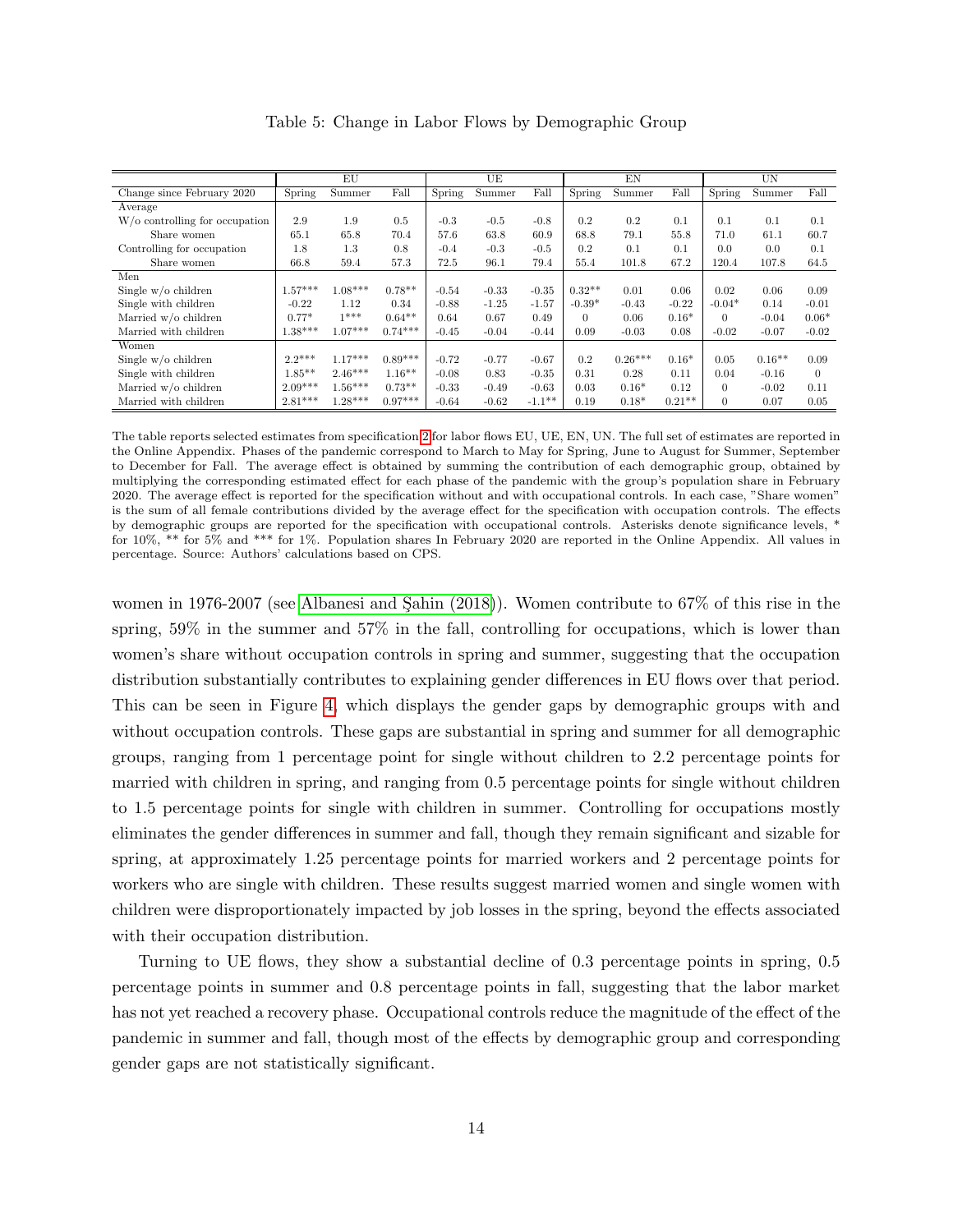<span id="page-15-0"></span>

Figure 4: Female-male difference in changes in EU flows since February 2020, estimated from equation [2](#page-10-2) with and without occupation controls. See note to Table [5.](#page-14-0) Error bars denote 90% confidence intervals. Source: Author's calculations from CPS.

For the flows into non-participation, we find a substantive rise during the pandemic with a sizable gender difference. EN flows rose 0.2 percentage points in spring, and by 0.1 percentage points in summer and fall. This is a very large increase as the average EN flows have averaged approximately  $0.023$  for men and  $0.035$  for women in recent years (Albanesi and Sahin  $(2018)$ ). Controlling for occupation moderates this rise only for the summer. While the contributions to the rise in EN were similar by sex in the spring, women account for 102% of the increase in EN for the summer and 67% for the fall controlling for occupation. Married women with children in the fall and single women without children in the summer and single men without children in the spring display the largest increases to the rise in EN. By contrast EN falls of single men with children in all phases of the pandemic, and for married men with children in the summer. As shown in Figure [5,](#page-16-0) controlling for occupations, the gender differences in the change in EN are only significant for single women with children in the spring and summer, for whom EN rises by 0.7 percentage points more than comparable men, and married women with children in the summer, for whom EN rises by 0.2 percentage points more than for comparable men. Turning to UN flows, we find that there is an increase of 0.1 percentage points during the pandemic. This rise is disproportionately accounted for by women, controlling for occupation, particularly in the spring and summer, however we do not find significant gender differences by demographic group.

The disproportionate rise in EN flows for women during the pandemic is striking, as it follows several decades of continued convergence in EN flows across genders (Albanesi and Sahin (2018)). Historically, women have exhibited higher EN flows than men, with most of the difference accounted for by men's higher rate of job to job transition (EE flows), with the gap mostly accounted for by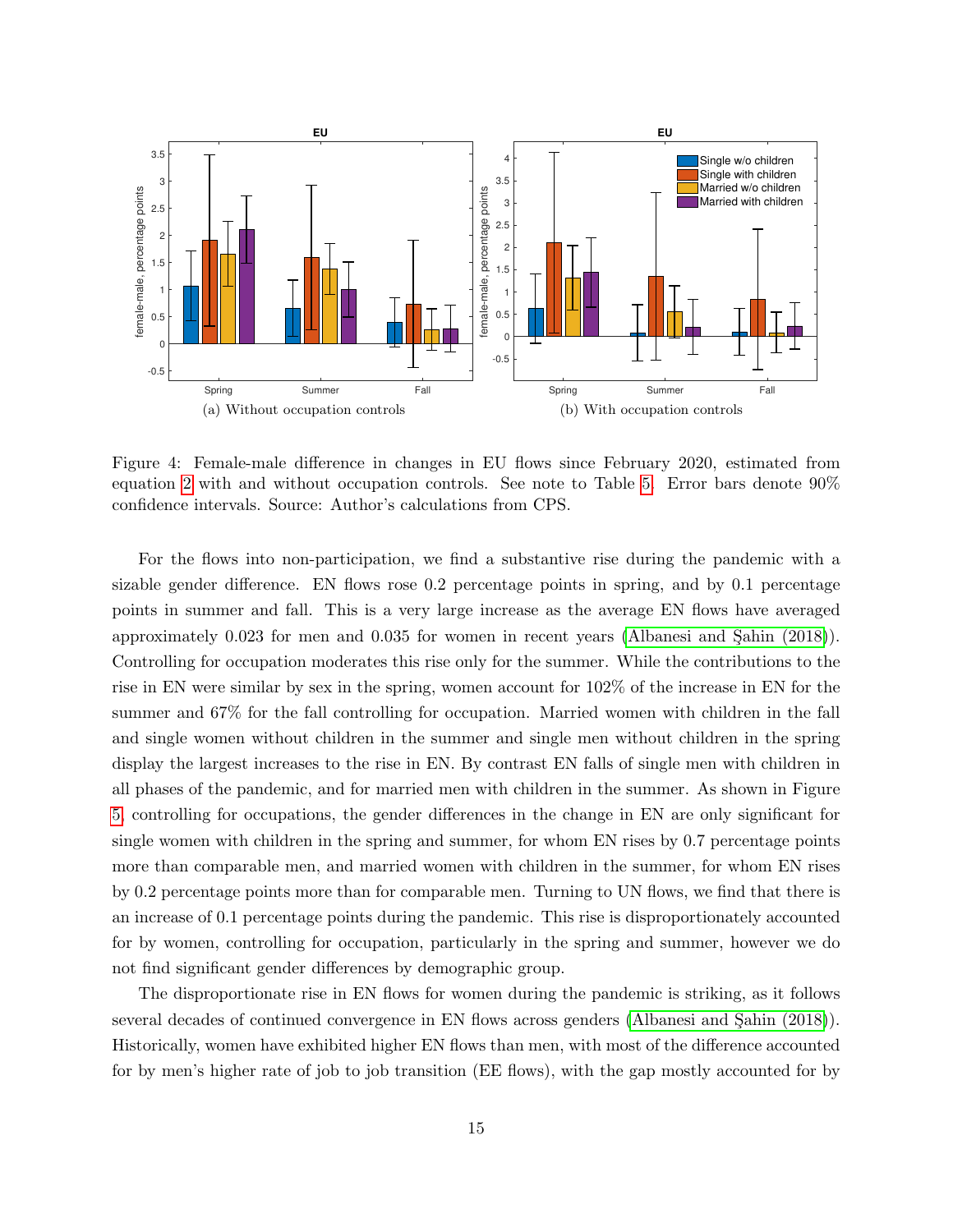<span id="page-16-0"></span>

Figure 5: Female-male difference in changes in EN and UN flows since February 2020, estimated from equation [2](#page-10-2) with occupation controls. See note to Table [5.](#page-14-0) Error bars denote 90% confidence intervals. Source: Author's calculations from CPS.

women's tendency to exit the labor force temporarily after the birth of a child [\(Royalty \(1998\)](#page-27-14)). However, as women's participation has grown, there has been a decline in their EN transition rates. Additionally, as shown in [Ellieroth \(2019\)](#page-26-1), women's EN flow rate tends to fall in recessions. We do not find significant gender differences in the behavior of UN flows during the pandemic It bears noting that historically UN flows have been higher for women than for men. However, women's increased labor force attachment has determined a converge (Albanesi and Sahin (2018)) that has considerably contributed to increasing the average duration of unemployment in the United States since the early 1990s [\(Abraham and Shimer \(2001\)](#page-25-8)).

#### <span id="page-16-1"></span>4.1 Comparison to the Great Recession

To understand how the pandemic recession differs from a standard business cycle, we replicate the previous analysis for the great recession. We estimate a version of equation [2,](#page-10-2) where the prerecession phase corresponds to March 2007 to November 2007, and we consider 3 phases of the subsequent business cycle. The Recession phase, December 2007 to June 2009, which corresponds to the NBER recession dates, the Recovery 1 phase, July 2009 to December 2010, and the Recovery 2 phase, January 2011 to July 2012. We split the recovery in two phases, as most labor market indicators substantially lagged GDP and aggregate demand during the first part of the recovery. The full regression results are reported in the Online Appendix, Table [6](#page-18-0) reports the average effects on the recession in the three phases and the contribution of women and Figure [7](#page-21-0) displays the gender differences by demographic group for the most salient variables.

Employment falls 2.5 percentage points on average in the Recession phase, and by 1.7 percentage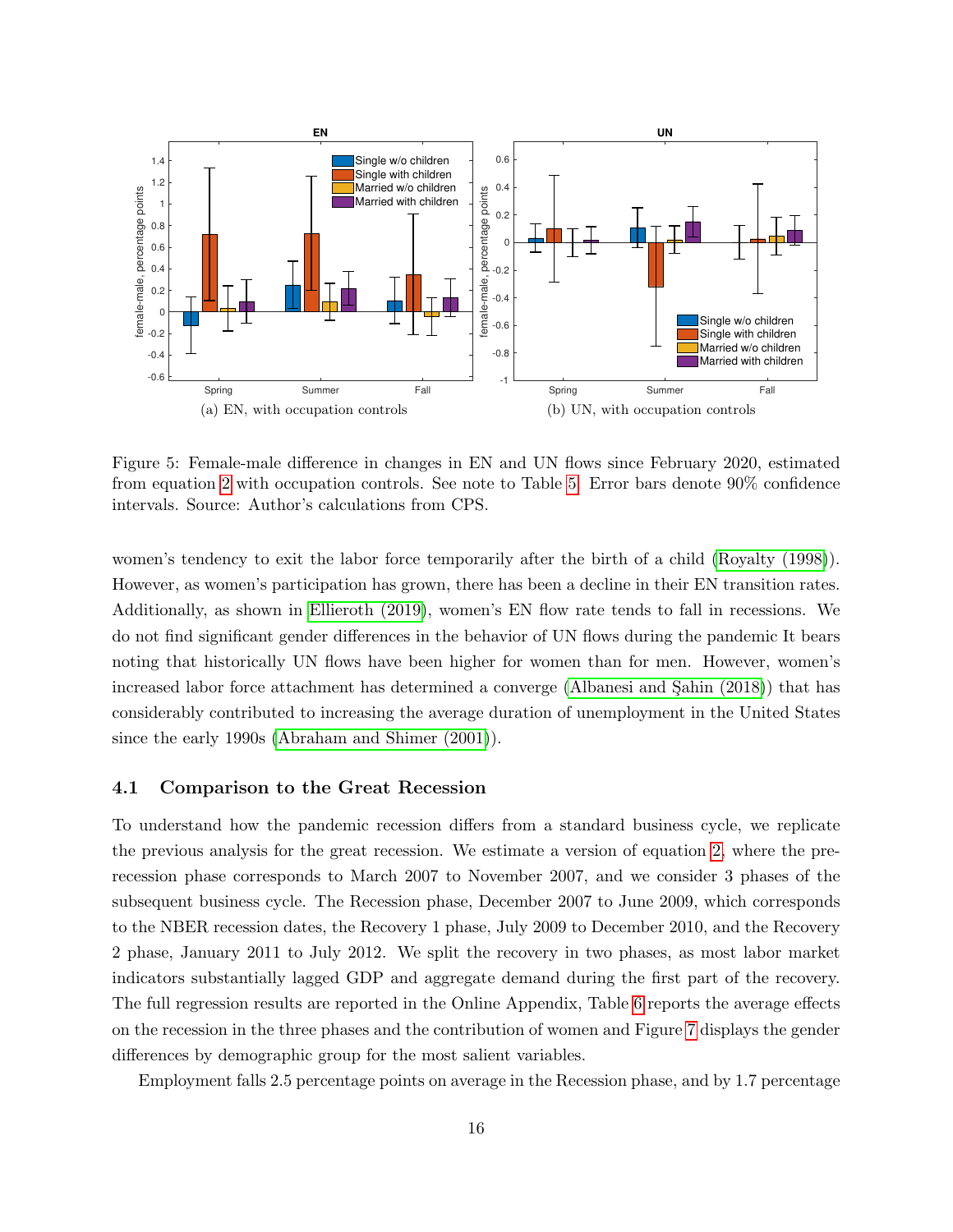points in the Recovery 1 phase, and returns to pre-recession levels in the Recovery 2 phase, without controlling for occupations. The share of employment changes accounted for by women is only 11% in the Recession phase, and rises to 33% in the recovery 1 phase. Adding occupation controls attenuates the average employment decline in the Recession phase, but increases it substantially in the two recovery phases, and increases the share of the change in employment accounted for by women to 43% in the Recession phase, 49% in the Recovery 1 phase and 52% in the Recovery 2 phase. These results suggest that the occupational distribution is a significant factor in women's smaller losses in employment compared to men. This is confirmed in Figure 6, where panels (a) and (b) display the gender differences by demographic group for employment, with and without occupational controls.

Women's employment losses are sizably smaller than men's for every demographic group in the specification without occupational controls. Among single workers without children, women's employment falls by 2 percentage points less than men's in the Recession phase, and 2.5 percentage points less in the Recovery 1 phase. Among single parents, women's employment falls by 3 percentage points less than men's in both the Recession and Recovery 1 phase. The gender gaps for married workers are smaller, with women's employment dropping by 1 percentage point less than men's in the Recession phase. In the recovery phase, among married workers without children, the drop in women's employment is 1.5 percentage points smaller than men's, while it is 1 percentage point smaller for married parents. In the Recovery 2 phase, the gender gap is still sizable for single workers without children, with women's employment dropping 1.5 percentage points less than men's, while gender gaps decline substantially in magnitude for the other demographic groups. Controlling for occupation eliminates gender gaps for married workers in all phases. For single workers without children, gender gaps are reduced by about half in all phases. For single parents, gender gaps also shrink by half in the Recession and Recovery 1 phase, while in during Recovery 2 women's employment drop is 0.75 percentage points bigger than men's. The pattern is similar for unemployment and EU flows, suggesting that women perform better than men during the great recession and the ensuing recovery. While the occupational distribution accounts for most of the gender difference in employment and unemployment changes for married workers, single women retain an advantage compared to single men at the trough of the recession and its immediate aftermath.

Turning to non-participation, it rose on average by 0.3 percentage points relative to pre-recession in the Recession and Recovery 1 phase, and by 0.2 percentage points in the Recovery 2 phase, without controlling for occupation, with women accounting for approximately 85% of this change. However, once occupation controls are included, average non-participation decreases by 0.1 percentage points at every stage of the cycle, with women accounting for 74-82% of this change. The bottom panels in Figure 6 display the gender gaps by demographic groups, with and without occupation controls. In the specification without occupational controls, men's non-participation rises by more than women for every demographic group, with the largest gender gaps recorded for single parents.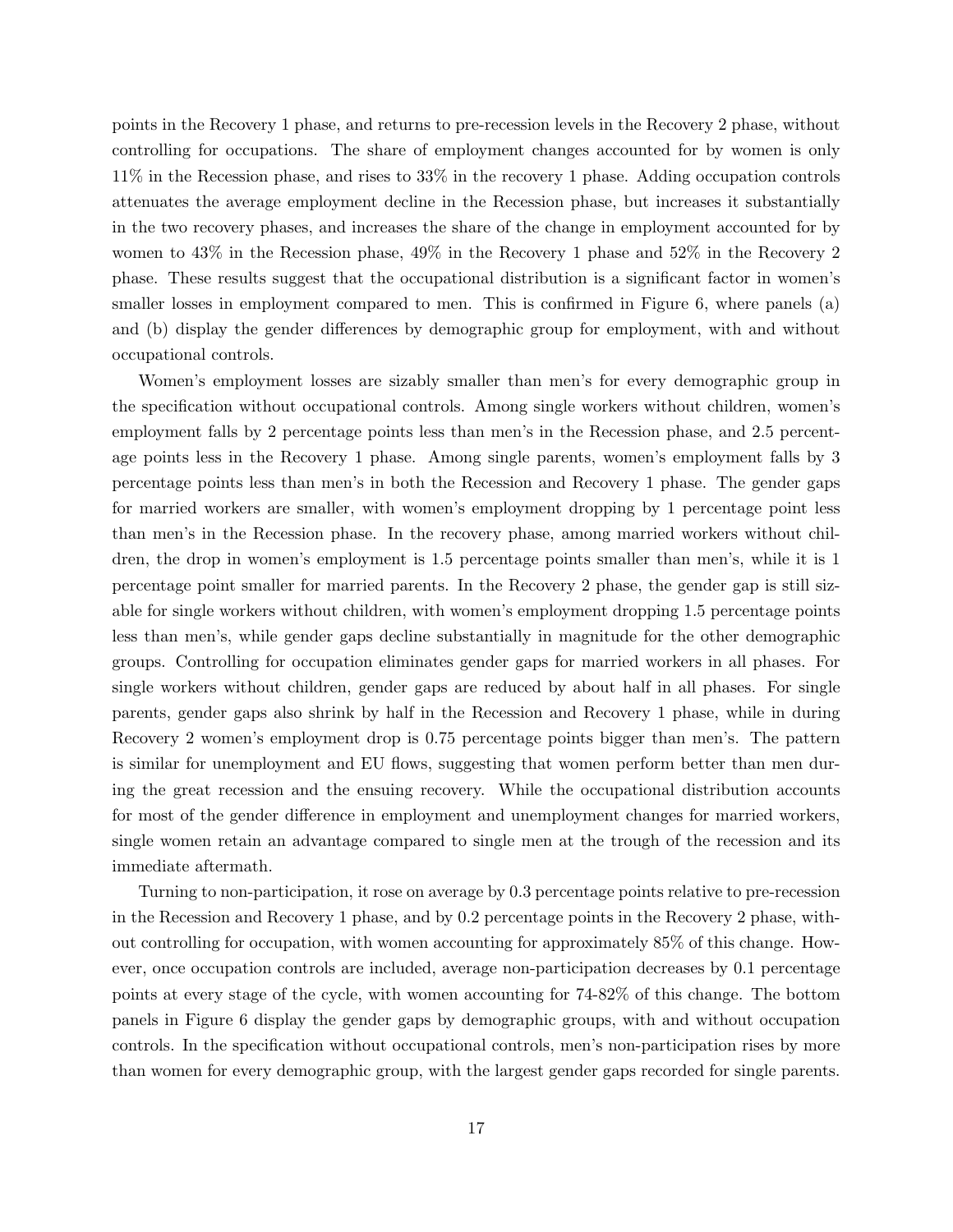|                                             |            | Employment |            |           | Unemployment |            | Non-participation |            |            |  |
|---------------------------------------------|------------|------------|------------|-----------|--------------|------------|-------------------|------------|------------|--|
| Change since pre-recession                  | Recession  | Recovery 1 | Recovery 2 | Recession | Recovery 1   | Recovery 2 | Recession         | Recovery 1 | Recovery 2 |  |
| Average                                     |            |            |            |           |              |            |                   |            |            |  |
| $\overline{W/o}$ controlling for occupation | $-2.5$     | $-1.7$     | 0.0        | 2.6       | 1.8          | 0.0        | 0.3               | 0.3        | 0.2        |  |
| Share women                                 | 11.4       | 33.1       | 38.8       | 16.8      | 34.9         | 40.7       | 85.9              | 84.0       | 84.5       |  |
| Controlling for occupation                  | $-1.4$     | $-2.7$     | $-1.7$     | 1.5       | 2.8          | 1.8        | $-0.1$            | $-0.1$     | $-0.1$     |  |
| Share women                                 | 43.0       | 48.7       | 52.4       | 45.0      | 50.0         | 54.0       | 80.6              | 81.6       | 74.1       |  |
| Men                                         |            |            |            |           |              |            |                   |            |            |  |
| Single $w/o$ children                       | $-2.4***$  | $-4.46***$ | $-2.81***$ | $2.4***$  | $4.48***$    | $2.89***$  | $\theta$          | $-0.01$    | $-0.07$    |  |
| Single with children                        | $-4.25***$ | $-6.23***$ | $-3.55***$ | $4.19***$ | $6.24***$    | $3.56***$  | 0.05              | $\Omega$   | $\Omega$   |  |
| Married w/o children                        | $-1.19***$ | $-1.86***$ | $-0.81***$ | $1.27***$ | $1.9***$     | $0.87***$  | $-0.07$           | $-0.04$    | $-0.06$    |  |
| Married with children                       | $-0.96***$ | $-1.74***$ | $-0.9***$  | $1.01***$ | $1.81***$    | $0.98***$  | $-0.04$           | $-0.07$    | $-0.07*$   |  |
| Women                                       |            |            |            |           |              |            |                   |            |            |  |
| Single $w/o$ children                       | $-1.09***$ | $-3.09***$ | $-2.07***$ | $1.23***$ | $3.26***$    | $2.21***$  | $-0.13***$        | $-0.16***$ | $-0.13***$ |  |
| Single with children                        | $-2.34***$ | $-5.1***$  | $-4.43***$ | $2.46***$ | $5.3***$     | $4.78***$  | $-0.11$           | $-0.19*$   | $-0.34***$ |  |
| Married w/o children                        | $-1.01***$ | $-1.73***$ | $-0.99***$ | $1.13***$ | $1.87***$    | $1.12***$  | $-0.11*$          | $-0.14***$ | $-0.13***$ |  |
| Married with children                       | $-0.98***$ | $-2.07***$ | $-1.08***$ | $1.11***$ | $2.27***$    | $1.32***$  | $-0.11*$          | $-0.19$    | $-0.24***$ |  |

<span id="page-18-0"></span>Table 6: Employment, Unemployment, Non-participation by Demographic Group, Great Recession

The table reports selected estimates from specification [2](#page-10-2) for employment, unemployment and non-participation. The full set of estimates are reported in the Online Appendix. Pre-recession corresponds to March 2007 to November 2007. Phases of the great recession correspond to December 2007 to June 2009 for Recession, July 2009 to December 2010 for Recovery 1, and January 2011 to July 2012 for Recovery 2. The average effect is obtained by summing the contribution of each demographic group, obtained by multiplying the corresponding estimated effect for each phase of the pandemic with the group's population share pre-recession. The average effect is reported for the specification without and with occupational controls. In each case, "Share women" is the sum of all female contributions divided by the average effect for the specification with occupation controls. Population shares pre-recession are reported in the Online Appendix. The effects by demographic groups are reported for the specification with occupational controls. Asterisks denote significance levels, \* for 10%, \*\* for 5% and \*\*\* for 1%. All values in percentage. Source: Authors' calculations based on CPS.

In the specification with occupation controls, non-participation declines by more for women than for men, and gender gaps are most pronounced for single parents and married parents in the Recovery 2 phase. Estimates for EN and UN flows confirm the pattern that prevails for non-participation.

#### 4.2 Discussion

Our analysis suggests that during 2020, women with children experienced a substantial reduction in labor supply in addition to the losses in employment from the decline in demand for labor in service occupations most affected by the pandemic. This decline in labor supply was concentrated among married women in the fall and was likely driven by the increased childcare needs associated with the disruptions to school activities associated with the pandemic.

Why did mothers respond to the lack of predictable in person schooling activities in households where fathers are also present? Likely, gender norms played a role, but assuming that parents decide on the distribution of child supervision responsibilities in a cooperative fashion, this response should be driven by differences in the opportunity cost as measured by wages. It is well documented that in the United States and other advanced economies, there is a substantial child penalty for mothers that reduces their wages throughout the course of their lifetime [\(Cortes and Pan \(2020\)](#page-26-9)). The penalty is driven by a combination occupational choices, labor supply on the intensive and extensive margin, and differences in wages, that begin well before women have children and have an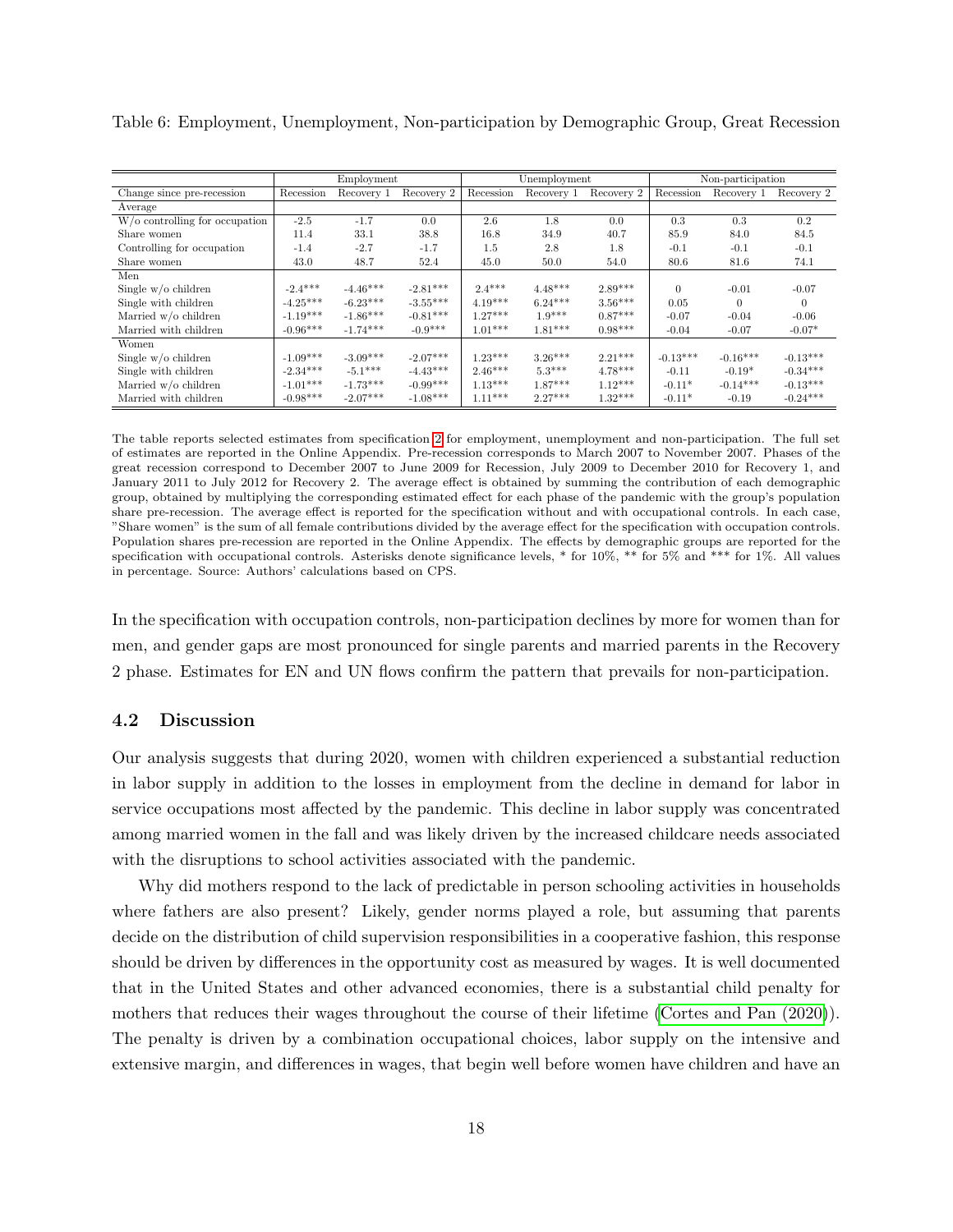

Figure 6: Female-male difference in changes in unemployment since March-November 2007, estimated from equation [2](#page-10-2) with and without occupation controls for the great recession. See note to Table [6.](#page-18-0) Error bars denote 90% confidence intervals. Source: Author's calculations from CPS.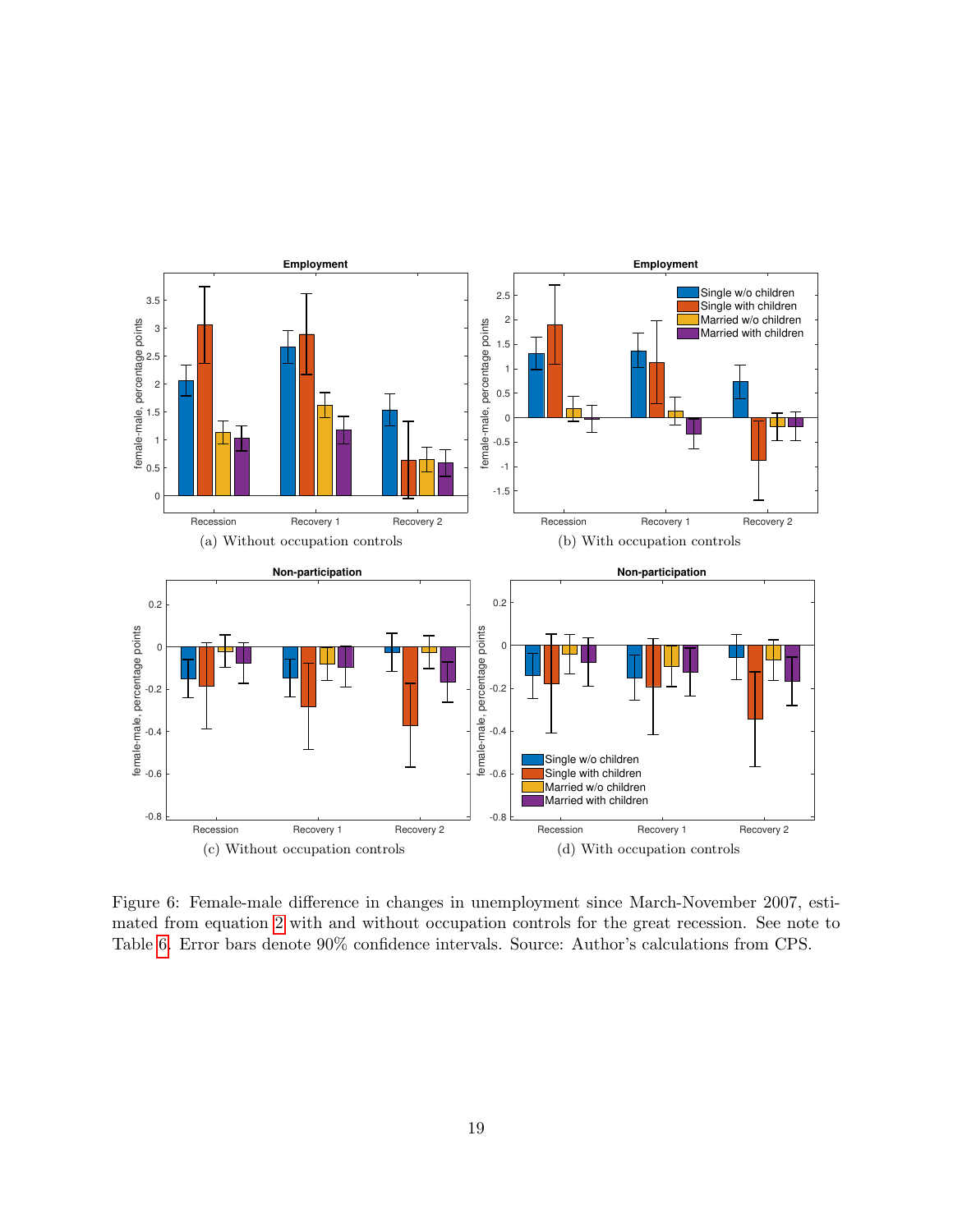effect throughout their working lives [\(Kleven, Landais, and Søgaard \(2019\)](#page-27-15) and [Adda, Dustmann,](#page-25-4) [and Stevens \(2017\)](#page-25-4)). The mean child penalty can be decomposed into explained effects, such as differences in mean values of background characteristics like education and race, and unexplained effects, which include the child penalty and different returns on non-child characteristics for mothers, compared to non-mothers or men. [Cortes and Pan \(2020\)](#page-26-9) estimate that the long run child penalty– three years or more after having the first child– for US mothers is 39% and they also find that child related penalties account for two thirds of the overall gender wage gap in the last decade.

Given the child penalty, most working mothers at the start of the pandemic were likely to be earning less than their spouses, and for those households the optimal response to the increased child supervision needs was for mothers to reduce labor supply. This option would be available to families for whom husbands' earnings are high enough. While this prediction is hard to test in real time given the unavailability of data on earnings by labor market transition at a monthly frequency, if this mechanism is at play, we should observe two patterns as the pandemic hits. First, earnings for husbands whose wives remain in the labor force should fall compared to those of husbands whose wives do not participate. Second, for two earner households, earnings of wives who remain employed should rise compared to their husbands. Figure [7](#page-21-0) displays evidence that is broadly consistent with these patterns. The left panel displays husbands' weekly earnings by their wives' employment status in February 2020 and in the three phases of the pandemic. Compared to February 2020, earnings for husbands with employed wives fall in comparison to those of husbands whose wives are out of the labor force. However, the differences in weekly earnings are relatively small, and revert to pre-pandemic levels by fall. The right panel displays the wife/husband wage ratio for two earner couples. This ratio increased from 85% in February 2020 to 102% in spring 2020 and remained elevated at 98% in summer, though it dropped to pre-pandemic levels by the fall. This evidence is consistent with the hypothesis the mothers' lower wages can explain their departure from the workforce in response to the childcare demands driven by the pandemic, but a deeper analysis is warranted as more data becomes available.

Of course, the child penalty may have affected the demand for women's labor during the pandemic, in addition to their labor supply. [Cajner et al. \(2020\)](#page-26-10) show that employment losses were concentrated disproportionately among lower wage workers at the beginning of the pandemic and [Chetty et al. \(2020\)](#page-26-2) find that by the fall, lower wage workers' employment was still more than 20% below pre-pandemic values, with a much larger recovery for higher wage workers. Given that the child penalty tends to relegate women at the lower end of the wage distribution, it may have also played a role in their disproportionate loss of employment during the spring.

## <span id="page-20-0"></span>5 Continuing Impacts

It is hard to grapple with the full extent and duration of the possible impact of COVID-19 on labor markets and the overall economy going forward. We focus on the prospective continuing effects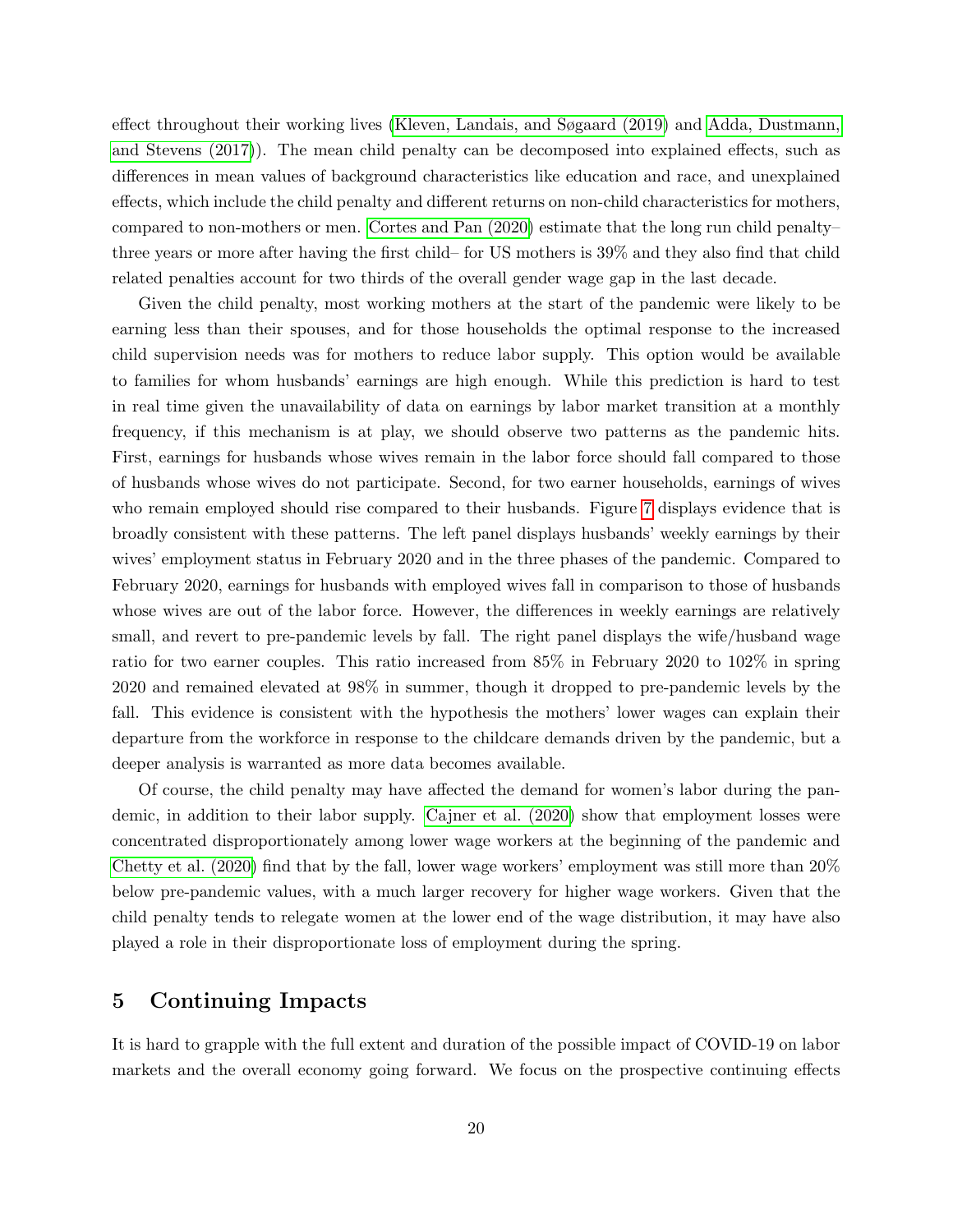<span id="page-21-0"></span>

Figure 7: Husband's weekly earnings by wife's employment status and wife/husband earning ratio for couples who are both employed in 2020. Spring corresponds to March-May, Summer to June-August, Fall to September-December. Source: Author's calculations from CPS.

on women via the likely impact on their relative wages and on the whether the susceptibility to automation of the occupations most adversely affected by COVID-19 may impede a full recovery of aggregate employment.

#### 5.1 Gender Wage Gaps

Working mothers have been disproportionately hit by employment losses during the pandemic, both in terms of labor demand and labor supply. This may have effects well beyond the duration of the pandemic. The impact on wages and lifetime earnings of mothers who leave the labor force temporarily to take care of children are substantial. [Adda, Dustmann, and Stevens \(2017\)](#page-25-4) estimate that the component of the child penalty associated with "atrophy" during spells of nonparticipation, due to human capital depreciation or skill obsolescence, accounts for 13% of the overall gender wage gap. Additionally, employer investments in human capital and the career paths offered to women are affected by the expectation of career interruptions [\(Albanesi and Olivetti](#page-25-9) [\(2009\)](#page-25-9)). After many decades of increasing labor market attachment for women [\(Goldin \(2006\)](#page-26-11)), the reduction in mother's labor supply associated with the pandemic may reverse the slow progress made in this area. [Alon et al. \(2020a\)](#page-25-10) conjecture that the rise in remote work may help women, as it may increase sharing of child care responsibilities with fathers now working remotely. While this may be a possibility for some parents, the rise in mothers' non-participation during the pandemic suggests that in the aggregate this is unlikely to play a large role. In addition, remote work has grown for most classes of workers during the pandemic, but it has increased considerably more for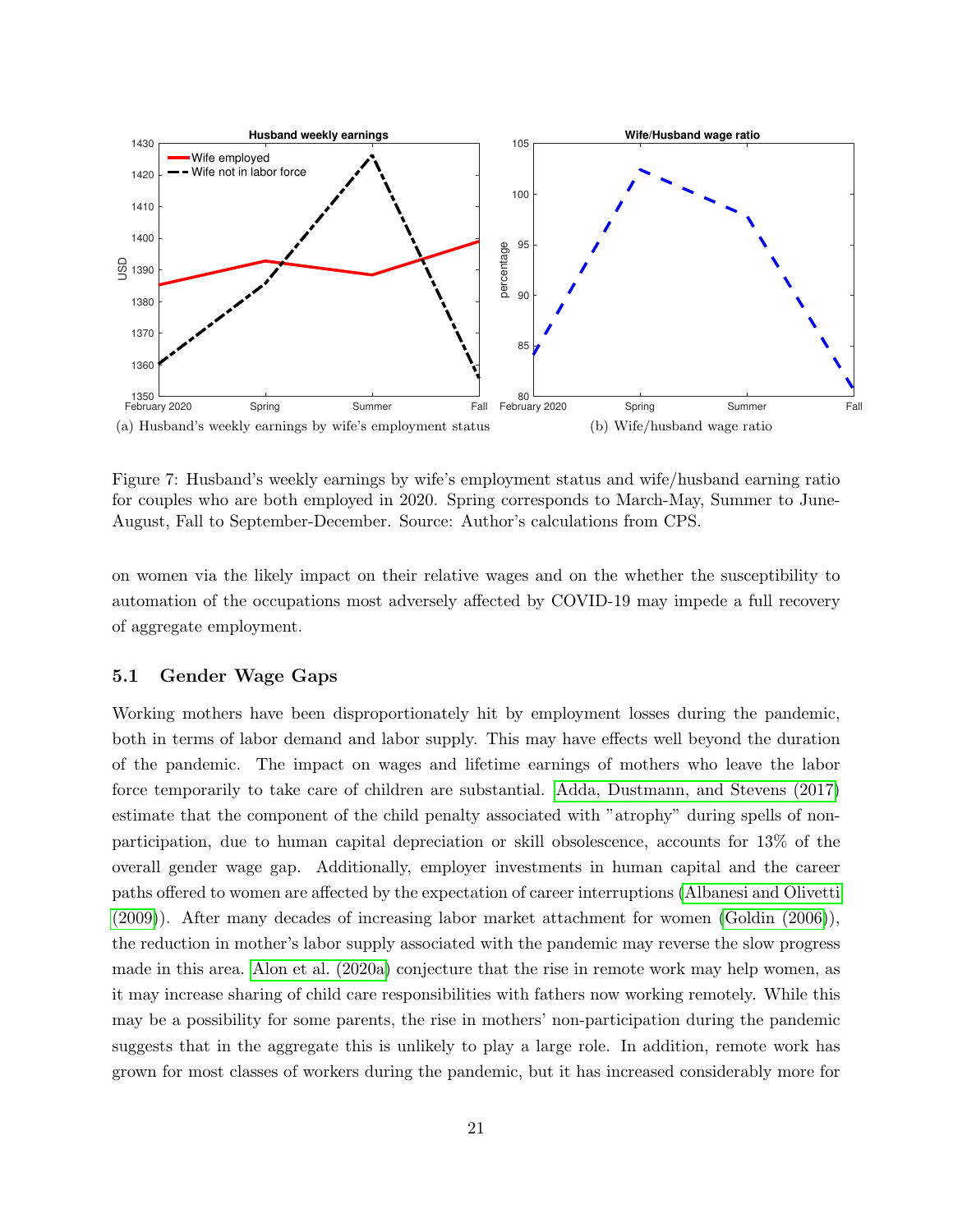women [\(Bick, Blandin, and Mertens \(2020\)](#page-25-11)). Lack of flexibility has long been seen as a barrier to women's career advancement (Goldin  $(2014)$ , Cortés and Pan  $(2019)$ ), and increased ability to work remotely, which is expected to continue after the pandemic, when child care needs are normalized, may benefit women. However, if it is mostly women who continue to take advantage of remote work arrangements, they may be stigmatized and miss out on career advancement opportunities, particularly in highly competitive professional and managerial occupations.

#### 5.2 Employment Recovery

A critical question as we look forward to the end of the pandemic is whether employment will return to pre-pandemic level and jobs that were lost during the pandemic will be reinstated. While employment losses during the pandemic were concentrated in occupations and industries that typically fare well during standard recessions, we can still examine the patterns of labor market recovery in recent business cycles to gain some perspective. Since the 1990 recession, the US has experienced "jobless recoveries," that is, even as GDP and aggregate demand rebound from the trough of the cycle, labor market indicators continue to stagnate and employment struggles to attain pre-recession levels. Two main factors appear to be behind this phenomenon.

[Albanesi \(2019\)](#page-25-0) argues that the subdued behavior of employment during recoveries since the 1990s is driven by the flattening of female labor force participation over that period. Recoveries have always been jobless for men, but as long as female labor force participation was rising, female employment tended to grow very rapidly in recoveries, leading to faster growth in aggregate employment. Since female participation stopped trending upwards, the rate of growth of women's employment during recoveries has been similar to men's, leading to sluggish performance in the aggregate. Given that women have been more strongly affected by the pandemic and that their labor force participation has fallen, while it does not usually decline in recessions, if the recovery from the pandemic is associated with a rebound of female participation to pre-pandemic levels this may lead to a more energetic and faster recovery in aggregate employment compared to recent cycles. However, a second explanation for jobless recoveries points in the opposite direction. The hypothesis is that the slow and incomplete rebound of aggregate employment is due structural change leading to a permanent decline in manufacturing employment [\(Groshen and Potter \(2003\)](#page-26-3)) and routine jobs [\(Jaimovich and Siu \(2020\)](#page-27-1)). While these phenomena are driven by slow moving trends in technology, the job losses associated with the resulting restructuring are concentrated in recessions. As the economy recovers, those jobs are not reinstated and firms meet the rebound in demand with labor saving new technologies. This phenomenon affects primarily middle skill jobs which are particularly cyclical (Foote and Ryan  $(2015)$ ), and is a key mechanism through which the trend toward job polarization [\(Acemoglu and Autor \(2011\)](#page-25-12)) has affected business cycles.

While the pandemic has affected service occupations that have been less sensitive to standard business cycle variation and may seem less amenable to automation, it is useful to examine whether there is the potential to replace the workers who have been laid off during the pandemic with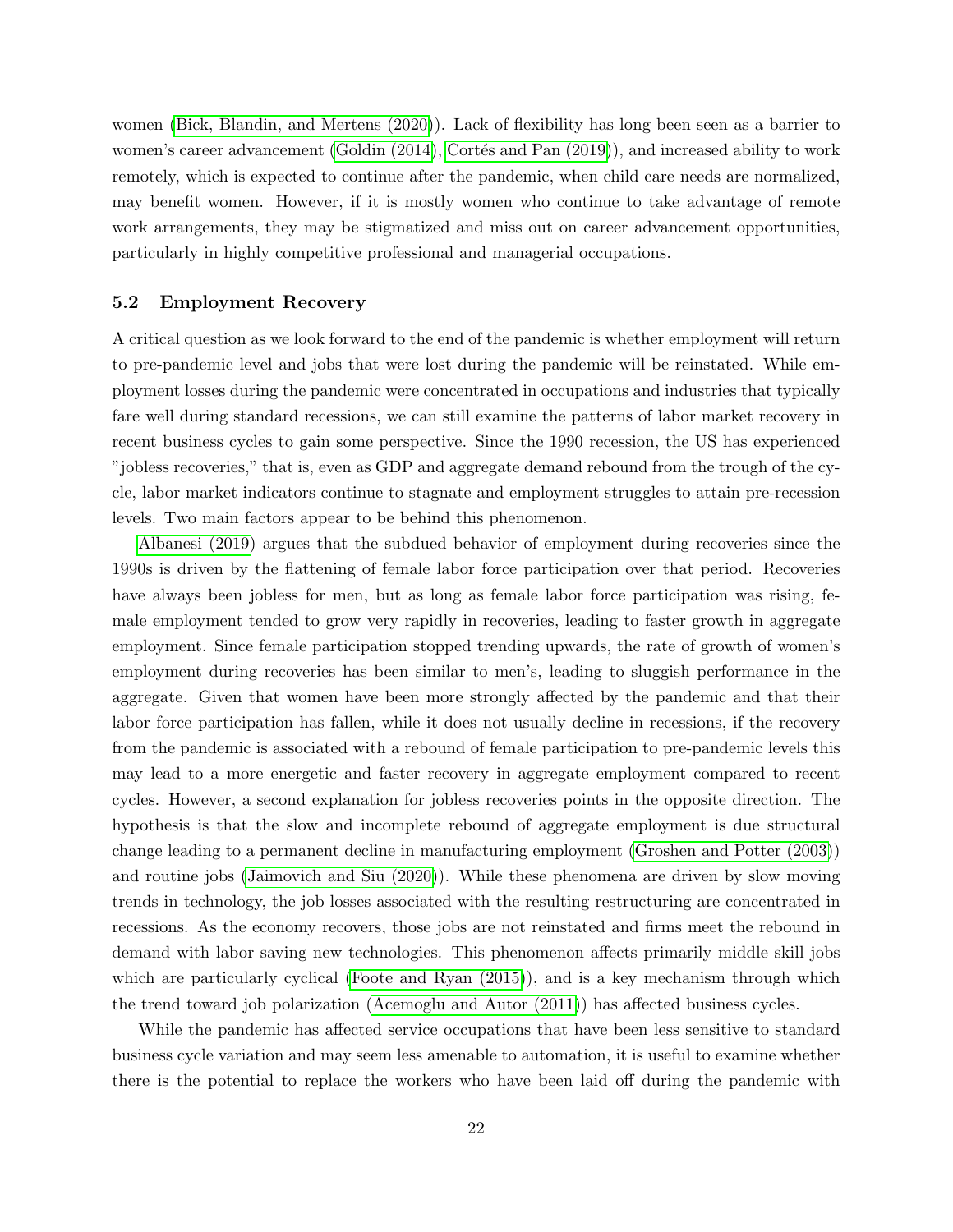technologies. Embracing automation, software and AI to reduce labor intensity, as demand recovers post-pandemic, has the added advantage of saving employers from the costs of adapting workplaces and practices to mitigate the ongoing risk of infection that is expected to persist, as long as a substantial fraction of the world population does not have access to vaccines and remains susceptible to the coronavirus. To examine the susceptibility to automation by occuption, we use two proxies. One is Routine Task-Intensity (RTI), an index developed in [Autor and Dorn \(2013\)](#page-25-5) that calculates the routine, manual, and abstract task inputs in each occupation based on job task requirements from the Dictionary of Occupational Titles (DOT).[7](#page-23-0) Higher values of RTI correspond to higher susceptibility to automation, and we classify occupations with above median RTI as High-RTI occupations. As an alternative, we also use the question 'How automated is your current job?' in O\*NET. Answers are on the scale of 1 (Not at all automated) to 5 (Completely automated). To derive an occupation based measure, we compute the average score for each occupation and classified occupations with score higher than the median as Highly Automatable occupations.

Table 7: Susceptibility to Automation by Occupation

<span id="page-23-1"></span>

| Occupation               | Share of High-RTI | Share of Highly Automatable |
|--------------------------|-------------------|-----------------------------|
| Flexible, High-Contact   | 9.1               | 8.2                         |
| Flexible, Low-Contact    | 63                | 61.3                        |
| Inflexible, High-Contact | 45.3              | 40                          |
| Inflexible, Low-Contact  | 50.9              | 49.8                        |

All values in percentage. Source: Authors' calculations based on [Autor and Dorn \(2013\)](#page-25-5) and O\*NET.

The share of High-RTI occupations and Highly Automatable occupations in the four occupation categories we introduced in Section [3](#page-5-0) are very similar and are reported in Table [7.](#page-23-1) We find that approximately 40-45% of the inflexible/high-contact occupations, the category most affected by the pandemic, are susceptible to automation. This is only slightly lower than for inflexible/low-contact occupations, the most exposed to standard recessions, of which approximately 50% are highly susceptible to automation. The most automatable occupational category is the flexible/low-contact, as it includes Office and Administrative and Sales and Related occupations, which are cognitive and routine. The least automatable group of occupations is flexible/high-contact comprised of Education, Training, and Library occupations. These findings suggest that even health care and personal service occupations are susceptible to automation, leaving open the possibility that employment losses in those occupations may not be fully reversed as the broader economy recovers from the pandemic.

Another factor that may prevent the full recovery of employment post-pandemic is the expected continuation of remote work for many workers in flexible/high contact occupations [\(Altig](#page-25-13) [et al. \(2020\)](#page-25-13)). The normalization of remote work may displace office time and business travel, leading to a permanent decline in the demand for building cleaning, security and maintenance ser-

<span id="page-23-0"></span><sup>&</sup>lt;sup>7</sup>RTI is defined as the log(routine task input) - log(abstract task input) - log(manual task input).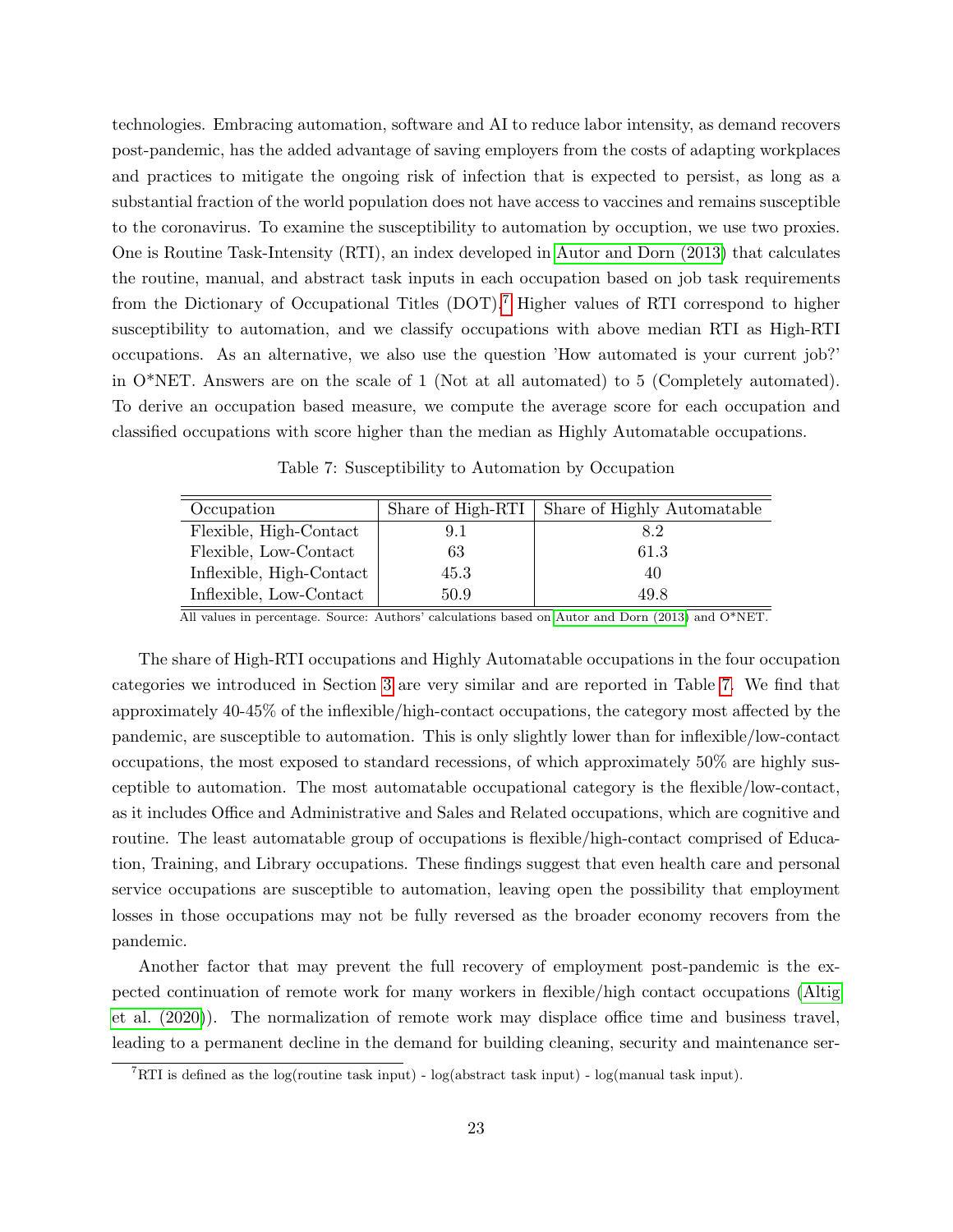vices, hospitality services, transportation and other support services [\(Autor and Reynolds \(2020\)](#page-25-14)). This raises the prospect that the workers employed in these jobs, mainly concentrated in the inflexible/high contact and inflexible/low-contact occupations based on our categorization, will not rebound to pre-pandemic level of employment.

## 6 Conclusion

The emergence of COVID-19 has been an unprecedented shock to labor markets in the United States and around the world. Unlike in standard recessions, the adverse impact of the pandemic on employment, unemployment and labor force participation has mostly hit women, particularly mothers. Both labor demand factors, such women's disproportionate representation in service occupations most vulnerable to the pandemic, and labor supply factors, like closures of childcare centers and in-person schools, contributed to this outcome. While the pandemic may end in the United States as vaccines become widely available, some of its labor market impacts may be long lived. The increase in non-participation for women will likely reduce their wages when they re-enter the workforce. Additionally, many occupations that have suffered from large employment losses during the pandemic are highly susceptible to automation. This raises the prospect that as the economy recovers, at least some of the jobs lost may not be reinstated.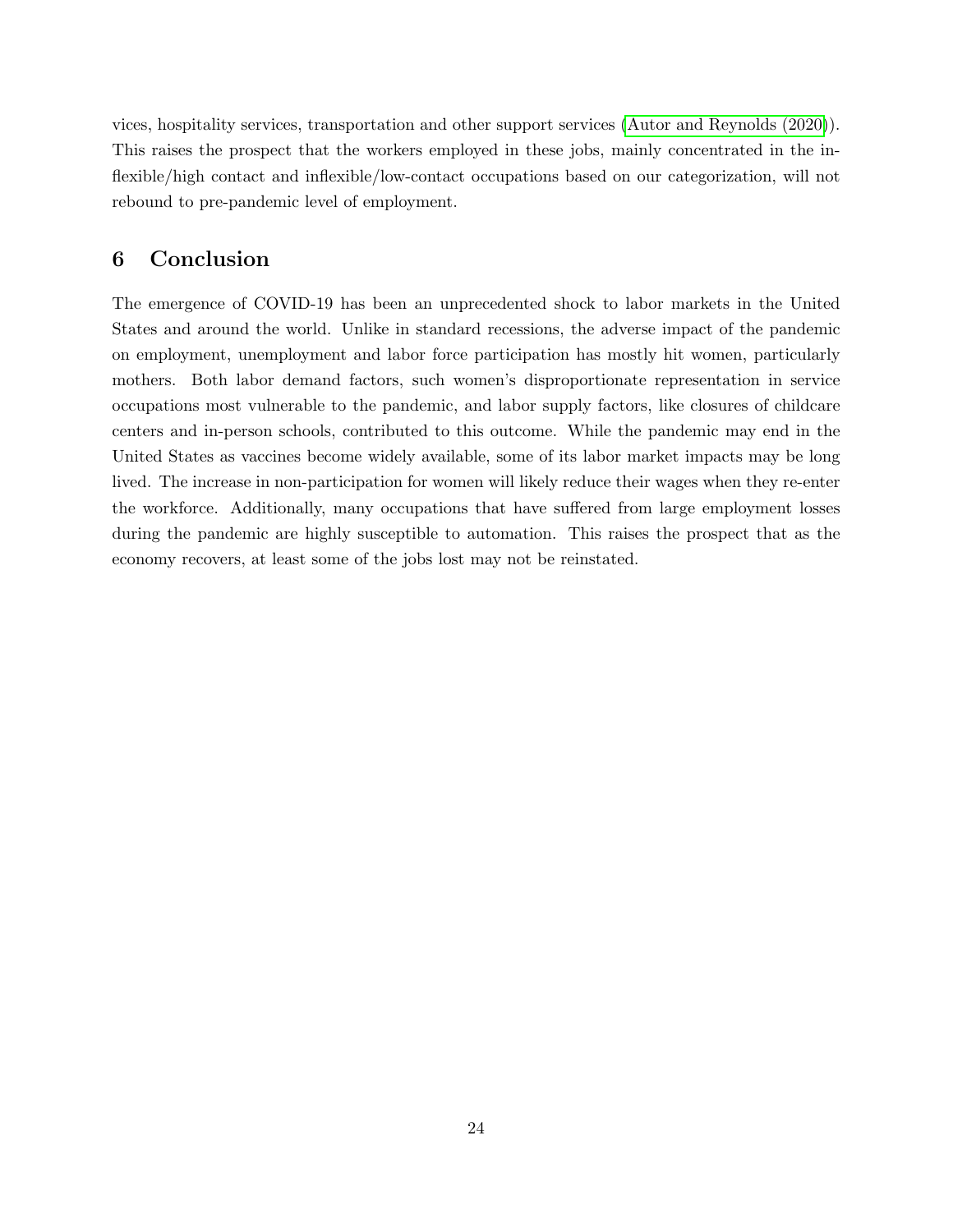## References

- <span id="page-25-7"></span>Abowd, John M, and Arnold Zellner. 1985. "Estimating gross labor-force flows." Journal of Business & Economic Statistics 3 (3): 254–283.
- <span id="page-25-8"></span>Abraham, Katharine G, and Robert Shimer. 2001, October. "Changes in Unemployment Duration and Labor Force Attachment." Working paper 8513, National Bureau of Economic Research.
- <span id="page-25-12"></span>Acemoglu, Daron, and David Autor. 2011. "Skills, tasks and technologies: Implications for employment and earnings." In *Handbook of labor economics*, Volume 4, 1043–1171. Elsevier.
- <span id="page-25-4"></span>Adda, Jérôme, Christian Dustmann, and Katrien Stevens. 2017. "The career costs of children." Journal of Political Economy 125 (2): 293–337.
- <span id="page-25-0"></span>Albanesi, Stefania. 2019, March. "Changing Business Cycles: The Role of Women's Employment." Working paper 25655, National Bureau of Economic Research.
- <span id="page-25-2"></span>Albanesi, Stefania, Rania Gihleb, Jialin Huo, and Jiyeon Kim. 2020. "Household insurance and the macroeconomic impact of the novel coronavirus." Unpublished Manuscript, University of Pittsburgh.
- <span id="page-25-9"></span>Albanesi, Stefania, and Claudia Olivetti. 2009. "Home production, market production and the gender wage gap: Incentives and expectations." Review of Economic dynamics 12 (1): 80–107.
- <span id="page-25-1"></span>Albanesi, Stefania, and Ayşegül Sahin. 2018. "The gender unemployment gap." Review of Economic Dynamics 30:47–67.
- <span id="page-25-10"></span>Alon, Titan, Matthias Doepke, Jane Olmstead-Rumsey, and Michle Tertilt. 2020a, April. "The Impact of COVID-19 on Gender Equality." Working paper 26947, National Bureau of Economic Research.
- <span id="page-25-3"></span>. 2020b, August. "This Time It's Different: The Role of Women's Employment in a Pandemic Recession." Working paper 27660, National Bureau of Economic Research.
- <span id="page-25-13"></span>Altig, David E, Jose Maria Barrero, Nicholas Bloom, Steven J Davis, Brent Meyer, Emil Mihaylov, and Nicholas B Parker. 2020. "Firms Expect Working from Home to Triple."
- <span id="page-25-14"></span>Autor, David, and Elisabeth Reynolds. 2020. "The nature of work after the COVID crisis: Too few low-wage jobs." The Hamilton Project, Brookings.
- <span id="page-25-5"></span>Autor, David H., and David Dorn. 2013. "The Growth of Low-Skill Service Jobs and the Polarization of the US Labor Market." American Economic Review 103 (5): 1553–97 (August).
- <span id="page-25-11"></span>Bick, Alexander, Adam Blandin, and Karel Mertens. 2020. "Work from home after the COVID-19 Outbreak."
- <span id="page-25-6"></span>Blau, Francine D, Josefine Koebe, and Pamela A Meyerhofer. 2020. "Who are the Essential and Frontline Workers?" Technical Report, National Bureau of Economic Research.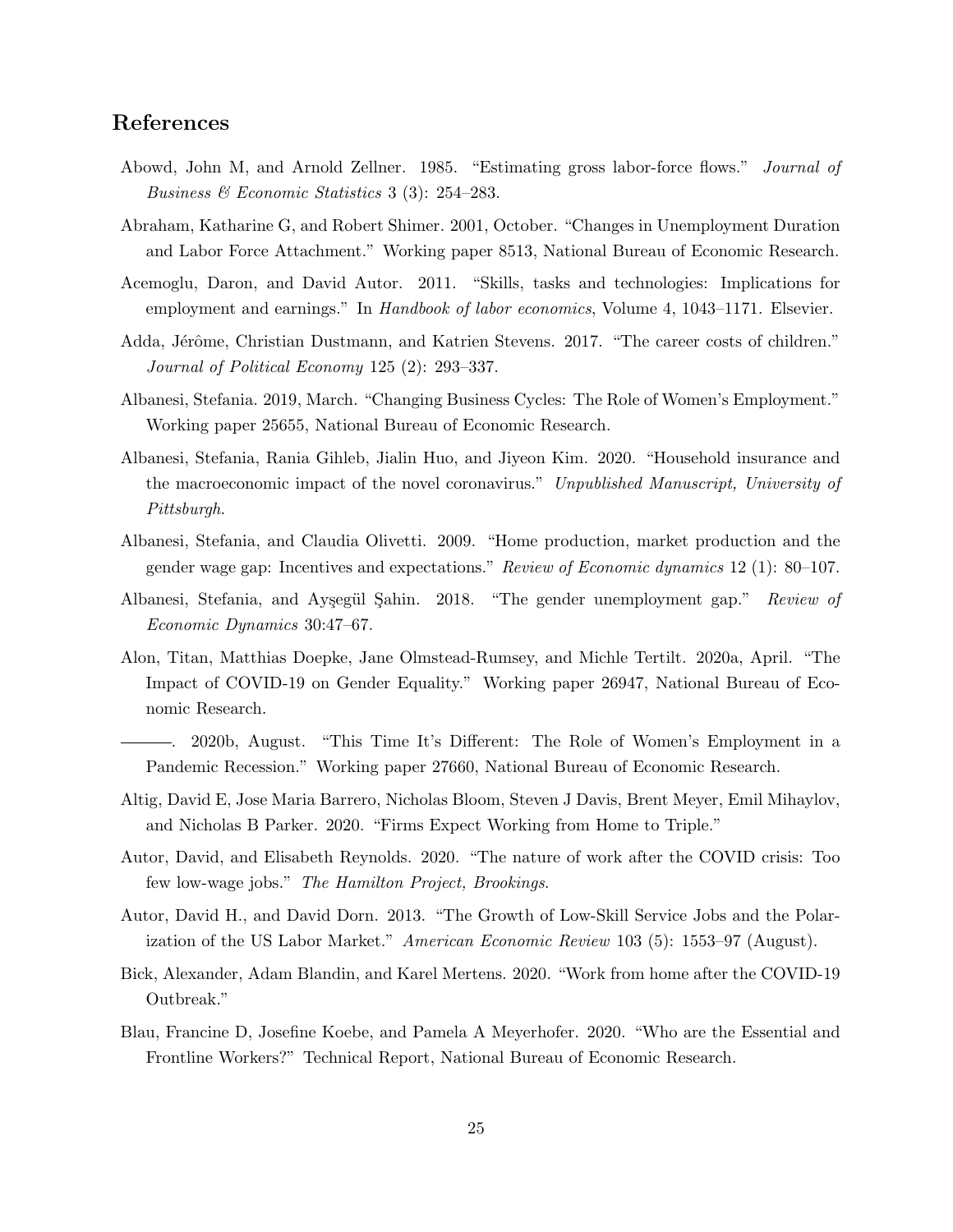- <span id="page-26-6"></span>Blundell, Richard, Luigi Pistaferri, and Itay Saporta-Eksten. 2016. "Consumption Inequality and Family Labor Supply." American Economic Review 106 (2): 387–435 (February).
- <span id="page-26-10"></span>Cajner, Tomaz, Leland D Crane, Ryan A Decker, John Grigsby, Adrian Hamins-Puertolas, Erik Hurst, Christopher Kurz, and Ahu Yildirmaz. 2020, May. "The U.S. Labor Market during the Beginning of the Pandemic Recession." Working paper 27159, National Bureau of Economic Research.
- <span id="page-26-2"></span>Chetty, Raj, John N Friedman, Nathaniel Hendren, Michael Stepner, and The Opportunity Insights Team. 2020. The economic impacts of COVID-19: Evidence from a new public database built using private sector data. National Bureau of Economic Research.
- <span id="page-26-4"></span>Cortes, Patricia, and Jessica Pan. 2018. "Occupation and gender." The Oxford handbook of women and the economy, pp. 425–452.
- <span id="page-26-13"></span>Cortés, Patricia, and Jessica Pan. 2019. "When time binds: Substitutes for household production, returns to working long hours, and the skilled gender wage gap." Journal of Labor Economics 37 (2): 351–398.
- <span id="page-26-9"></span>Cortes, Patricia, and Jessica Pan. 2020, October. "Children and the Remaining Gender Gaps in the Labor Market." Working paper 27980, National Bureau of Economic Research.
- <span id="page-26-5"></span>Cullen, Julie Berry, and Jonathan Gruber. 2000. "Does unemployment insurance crowd out spousal labor supply?" *Journal of labor Economics* 18 (3): 546–572.
- <span id="page-26-7"></span>Dingel, Jonathan I, and Brent Neiman. 2020. "How many jobs can be done at home?" Journal of Public Economics 189:104235.
- <span id="page-26-0"></span>Doepke, Matthias, and Michèle Tertilt. 2016. "Families in macroeconomics." In Handbook of macroeconomics, Volume 2, 1789–1891. Elsevier.
- <span id="page-26-1"></span>Ellieroth, Kathrin. 2019. "Spousal Insurance, Precautionary Labor Supply, and the Business Cycle." Technical Report, Indiana University.
- <span id="page-26-8"></span>Elsby, Michael W.L., Bart Hobijn, and Aysegul Sahin. 2015. "On the importance of the participation margin for labor market fluctuations." Journal of Monetary Economics 72:64–82.
- <span id="page-26-14"></span>Foote, Christopher L, and Richard W Ryan. 2015, March. "Labor Market Polarization Over the Business Cycle." Working paper 21030, National Bureau of Economic Research.
- <span id="page-26-11"></span>Goldin, Claudia. 2006. "The quiet revolution that transformed women's employment, education, and family." American economic review 96 (2): 1–21.
- <span id="page-26-12"></span>. 2014. "A grand gender convergence: Its last chapter." American Economic Review 104 (4): 1091–1119.
- <span id="page-26-3"></span>Groshen, Erica L, and Simon Potter. 2003. "Has structural change contributed to a jobless recovery?" Current Issues in Economics and Finance 9, no. 8.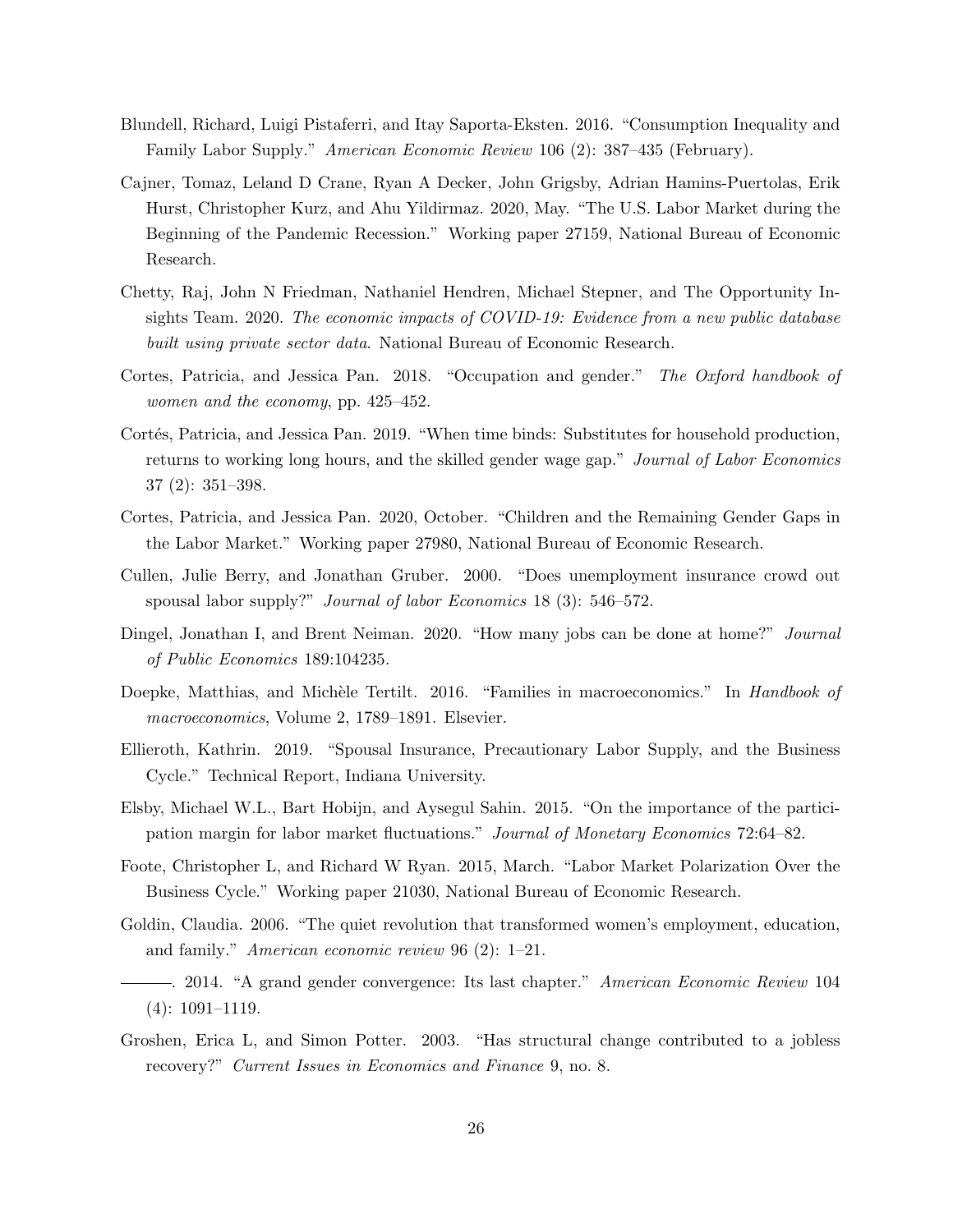- <span id="page-27-1"></span>Jaimovich, Nir, and Henry E Siu. 2020. "Job polarization and jobless recoveries." Review of Economics and Statistics 102 (1): 129–147.
- <span id="page-27-7"></span>Juhn, Chinhui, and Simon Potter. 2007. "Is there still an added-worker effect?" FRB of New York Staff Report, no. 310.
- <span id="page-27-15"></span>Kleven, Henrik, Camille Landais, and Jakob Egholt Søgaard. 2019. "Children and gender inequality: Evidence from Denmark." American Economic Journal: Applied Economics 11 (4): 181–209.
- <span id="page-27-13"></span>Krusell, Per, Toshihiko Mukoyama, Richard Rogerson, and Aysegul Sahin. 2017. "Gross Worker Flows over the Business Cycle." American Economic Review 107 (11): 3447–76 (November).
- <span id="page-27-12"></span>Lee, Sang Yoon Tim, Minsung Park, and Yongseok Shin. 2021. "Hit Harder, Recover Slower? Unequal Employment Effects of the Covid-19 Shock." Technical Report, National Bureau of Economic Research.
- <span id="page-27-5"></span>Lundberg, Shelly. 1985. "The added worker effect." Journal of Labor Economics 3 (1, Part 1): 11–37.
- <span id="page-27-11"></span>Mankart, Jochen, and Rigas Oikonomou. 2017. "Household search and the aggregate labour market." *The Review of Economic Studies* 84 (4): 1735–1788.
- <span id="page-27-3"></span>Mincer, Jacob. 1991. "Education and unemployment." Technical Report, National Bureau of Economic Research.
- <span id="page-27-0"></span>Olsson, Jonna. 2019. "Structural transformation of the labor market and the aggregate economy." Technical Report, Unpublished Manuscript, University of Amsterdam.
- <span id="page-27-10"></span>Ortigueira, S., and N. Siassi. 2013. "How important is intra-household risk sharing for savings and labor supply?" Journal of Monetary Economics 60(6):650–666.
- <span id="page-27-9"></span>Park, Seonyoung, Donggyun Shin, et al. 2020. "Welfare consequences of rising wage risk in the United States: Self-selection into risky jobs and family labor supply adjustments." Technical Report.
- <span id="page-27-6"></span>Parker, Susan W, and Emmanuel Skoufias. 2004. "The added worker effect over the business cycle: evidence from urban Mexico." Applied Economics Letters 11 (10): 625–630.
- <span id="page-27-2"></span>Ravn, Morten O, and Harald Uhlig. 2002. "On adjusting the Hodrick-Prescott filter for the frequency of observations." Review of economics and statistics 84 (2): 371–376.
- <span id="page-27-14"></span>Royalty, Anne Beeson. 1998. "Job-to-job and job-to-nonemployment turnover by gender and education level." Journal of labor economics 16 (2): 392–433.
- <span id="page-27-4"></span>Shimer, Robert. 1998. "Why is the US unemployment rate so much lower?" NBER Macroeconomics Annual 13:11–61.
- <span id="page-27-8"></span>Shore, Stephen H. 2010. "For better, for worse: Intrahousehold risk-sharing over the business cycle." The Review of Economics and Statistics 92 (3): 536–548.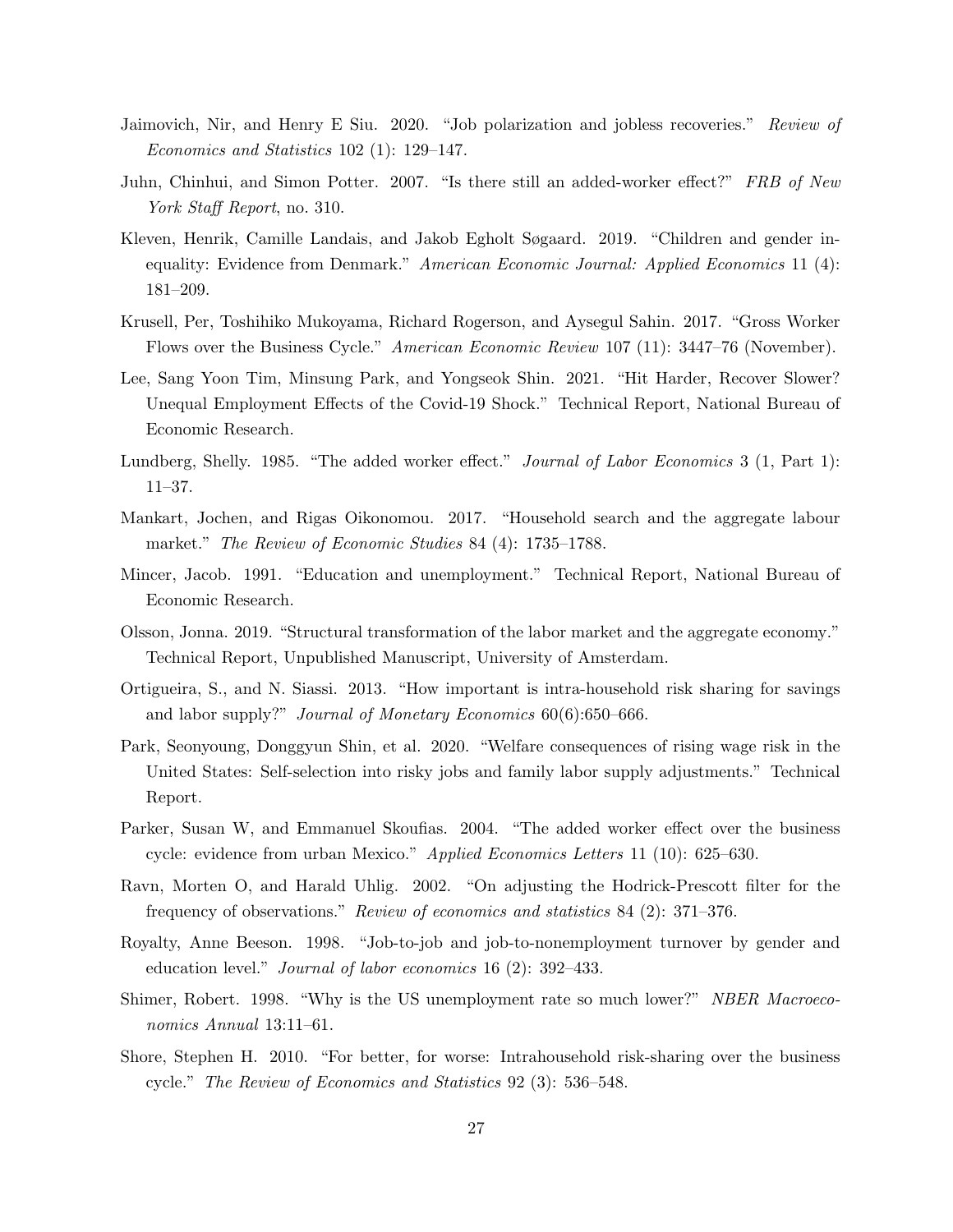- <span id="page-28-1"></span>Stephens, M. Jr. 2002. "Worker displacement and the added worker effect." Journal of Labor Economics 20(3):504–537.
- <span id="page-28-0"></span>Taylor, Paul. 2010. "The Decline of Marriage and Rise of New Families." Pew research center.
- <span id="page-28-2"></span>Wu, Chunzan, and Dirk Krueger. 2021. "Consumption insurance against wage risk: Family labor supply and optimal progressive income taxation." American Economic Journal: Macroeconomics 13 (1): 79–113.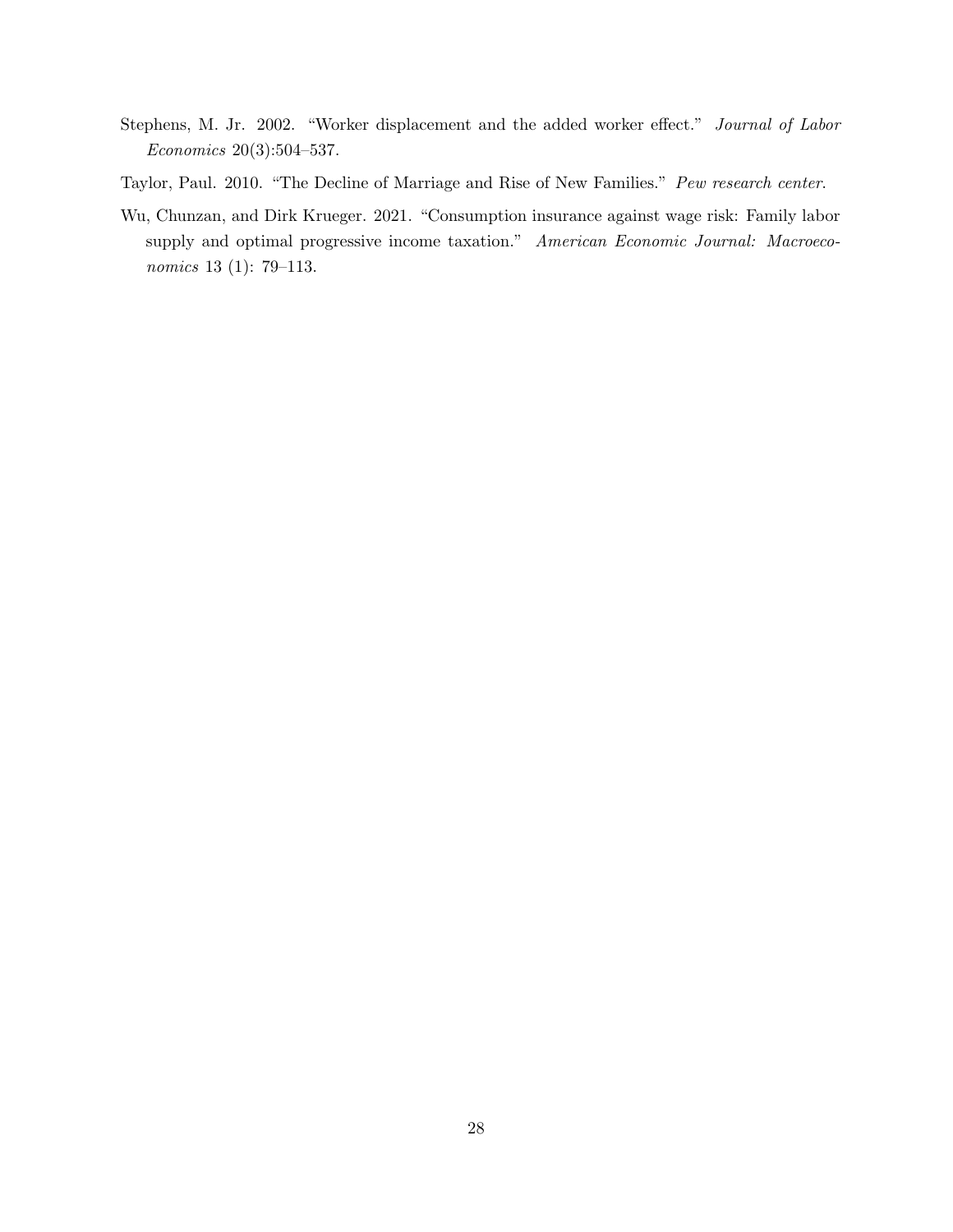# Appendix

## A Data

We use monthly data from the Current Population Survey (CPS) between January 2020 and November 2020. The sample includes workers of age from 25 to 54. Armed force excluded. Those whose current or past occupation information is unavailable are excluded. The labor market statuses are divided into three groups: Employed, Unemployed, Not in the Labor Force. The distinction across categories follows the definition from the CPS except that those who report being employed but absent from work for no particular reasons are classified as unemployed. The stock variables are based on the repeated cross-sectional data. To construct the labor status transitions, we utilize the panel structure of the CPS where the individuals are surveyed for four consecutive months, absent from the survey for eight months, and then re-surveyed for another four months. We match individual observations across consecutive months using the IPUMS-CPS identifier (CPSIDP). To verify the matching process, we made sure the matched-individuals have the consistent age, gender, and race. Using the IPUMS-CPS identifier gives us a 99 percent of matching success rate (In the analysis about the great recession, the success rate drops to 95 percent). With the panel data created, we calculate monthly labor market status transition for each individual. For example, if an individual reports being employed in month  $t - 1$  and not being in the labor force in month t, we conclude they made a  $E$  to N transition in  $t$ .

For the analysis of husbands' earnings by wives' employment status, we use earnings information from the Outgoing Rotation Groups (Earner Study) in the CPS. The Outgoing Rotation Group consists of the households who are being interviewed for the fourth month or eighths month. Household members who are employed at the time are asked additional questions regarding earnings and hours worked. We identify married couples using SPLOC, the variable that gives the person number of a respondent?s spouse who lives in the same household. If a man-woman pair in the sample share the same household serial number and their SPLOC corresponds to each other?s person number, we consider them as a married couple.

## B Occupational Classification

We create the measures of flexibility and physical contact intensity using data from the Occupational Information Network (O\*NET). O\*NET survey started in 1998 and updated on an irregular basis. We use the most recent version published in February 2020. O\*NET survey asks a random sample of U.S. workers in each occupation various questions about typical work activities required in their occupations. Respondents answer each question on an ordinal scale of one to five. To measure occupations' flexibility, we take the average across respondents answers to the following fifteen questions:

- How frequently does your current job require electronic mail?
- How often is dealing with violent or physical aggressive people a part of your current job?
- How often does your current job require you to work outdoors, exposed to all weather conditions?
- How often does your current job require that you be exposed to diseases or infection?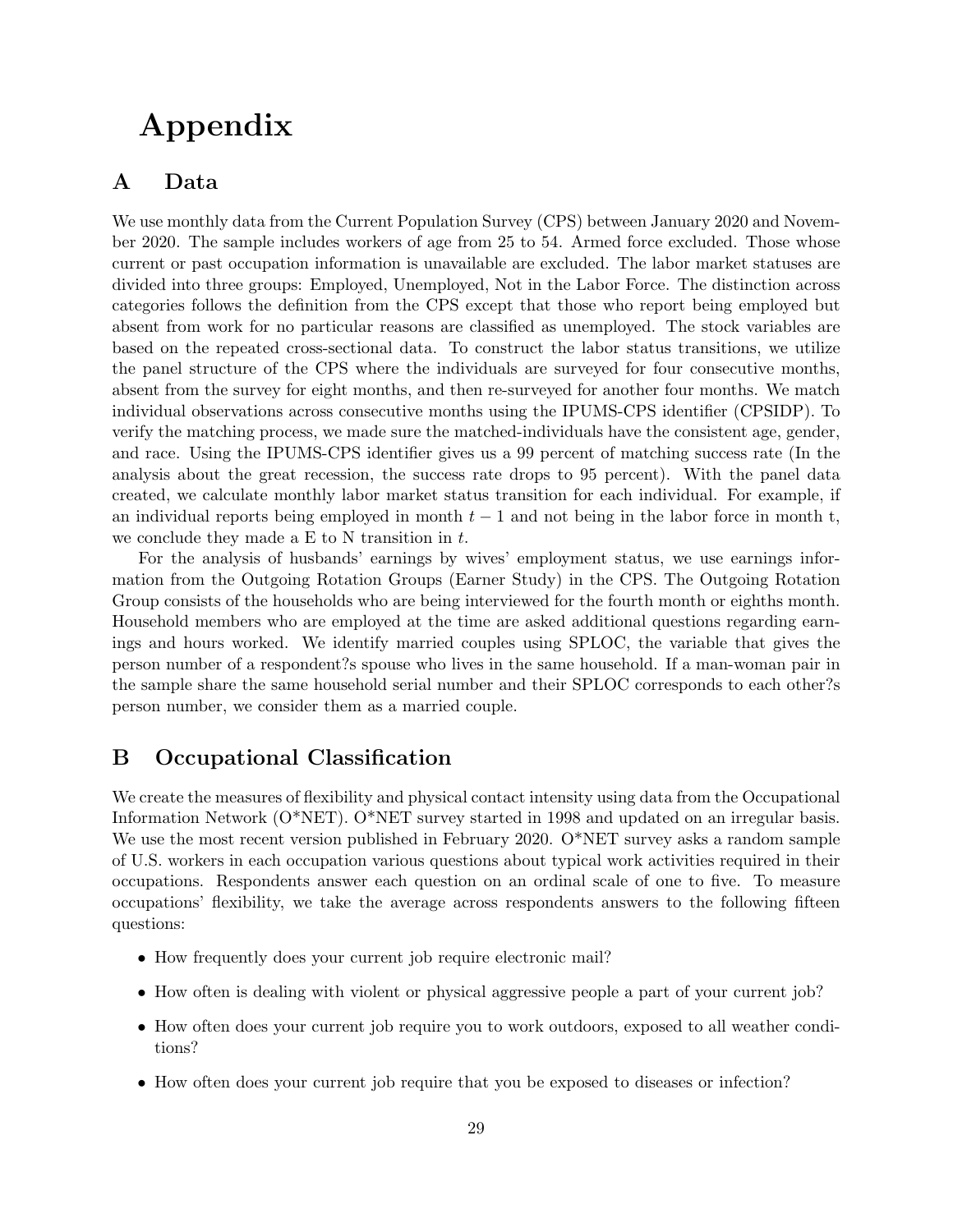- How often does your current job require that you be exposed to minor burns, cuts, bites, or stings?
- How much time in your current job do you spend walking or running?
- In your current job, how often do you wear common protective or safety equipment such as safety shoes, glasses, gloves, hearing protection, hard hats, or life jackets?
- How important is inspecting equipment, structures, or materials to the performance of your current job?
- How important is performing general physical activities to the performance of your current job?
- How important is handling and moving objects to the performance of your current job?
- How important is controlling machines and processes to the performance of your current job?
- How important is operating vehicles, mechanized devices, or equipment to the performance of your current job?
- How important is repairing and maintaining mechanical equipment to the performance of your current job?
- How important is repairing and maintaining electronic equipment to the performance of your current job?
- How important is performing for or working directly with the public to the performance of your current job?

To compute the contact intensity measure, we use the following question asking about physical proximity to other people:

• How physically close to other people are you when you perform your current job?

Again, respondents answer on an ordinal scale of one to five. Unlike other questions, however, each number is assigned with a specific example describing the physical distance to other people (1: beyond 100 ft., 2: private office, 3: shared office, 4: at arm's length, 5: near touching). Table [8](#page-31-0) presents the measures of flexibility and physical contact intensity by occupations' major groups.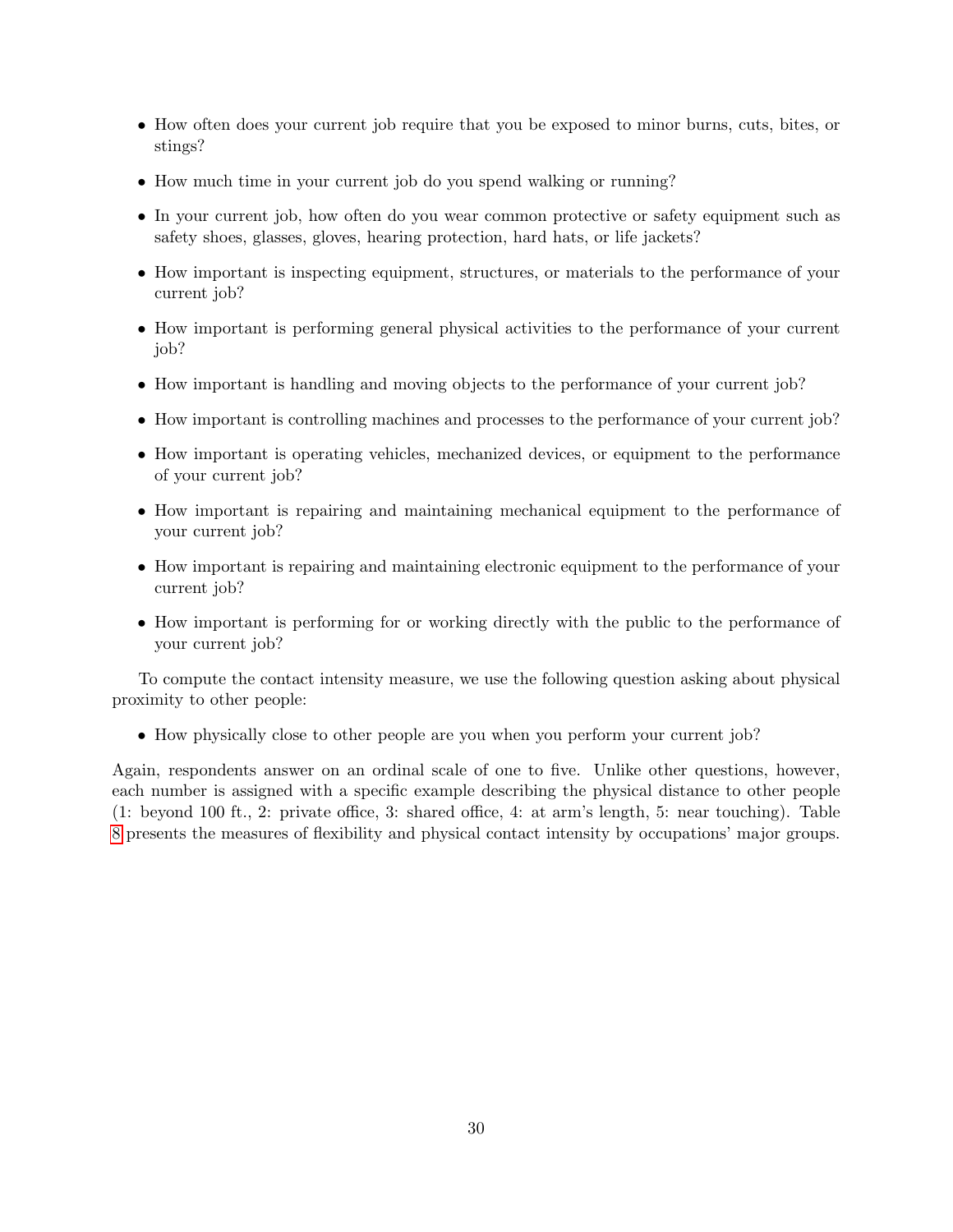<span id="page-31-0"></span>

| SOC code | Occupation Group                               | Inflexibility | Intensity |
|----------|------------------------------------------------|---------------|-----------|
| 11       | Management                                     | $2.0\,$       | $3.0\,$   |
| 13       | <b>Business</b>                                | $1.5\,$       | 2.8       |
| 15       | Computer and Mathematical                      | 1.4           | 2.6       |
| 17       | Architecture and Engineering                   | 2.1           | 3.0       |
| 19       | Life, Physical and Social Science              | 1.9           | 2.7       |
| 21       | Community and, Social Services                 | 1.9           | 3.2       |
| 23       | Legal                                          | $1.6\,$       | 2.4       |
| 25       | Education, Training and Library                | 2.1           | 4.3       |
| 27       | Arts, Design, Entertainment, Sports, and Media | 1.8           | 3.2       |
| 29       | Healthcare Practitioners, and Technical        | 2.6           | 4.4       |
| 31       | Healthcare Support                             | 2.6           | 4.8       |
| 33       | Protective Service                             | 2.7           | 3.8       |
| 35       | Food Preparation and Serving                   | 2.7           | 4.2       |
| 37       | Building, Grounds Cleaning and Maintenance     | 3.0           | 2.9       |
| 39       | Personal Care and Service                      | 2.5           | 4.2       |
| 41       | Sales and Related                              | 2.1           | 3.6       |
| 43       | Office and Administrative                      | 2.1           | 3.4       |
| 45       | Farming, Fishing and Forestry                  | 3.0           | 3.3       |
| 47       | Construction Trades and Extraction             | 3.3           | 4.0       |
| 49       | Installation, Maintenance and Repair           | 3.3           | 3.4       |
| 51       | Production                                     | 2.9           | 3.4       |
| 53       | Transportation and Material Moving             | 3.0           | $3.6\,$   |

Table 8: Occupations by Flexibility and Contact Intensity

Author's calculations based on O\*NET.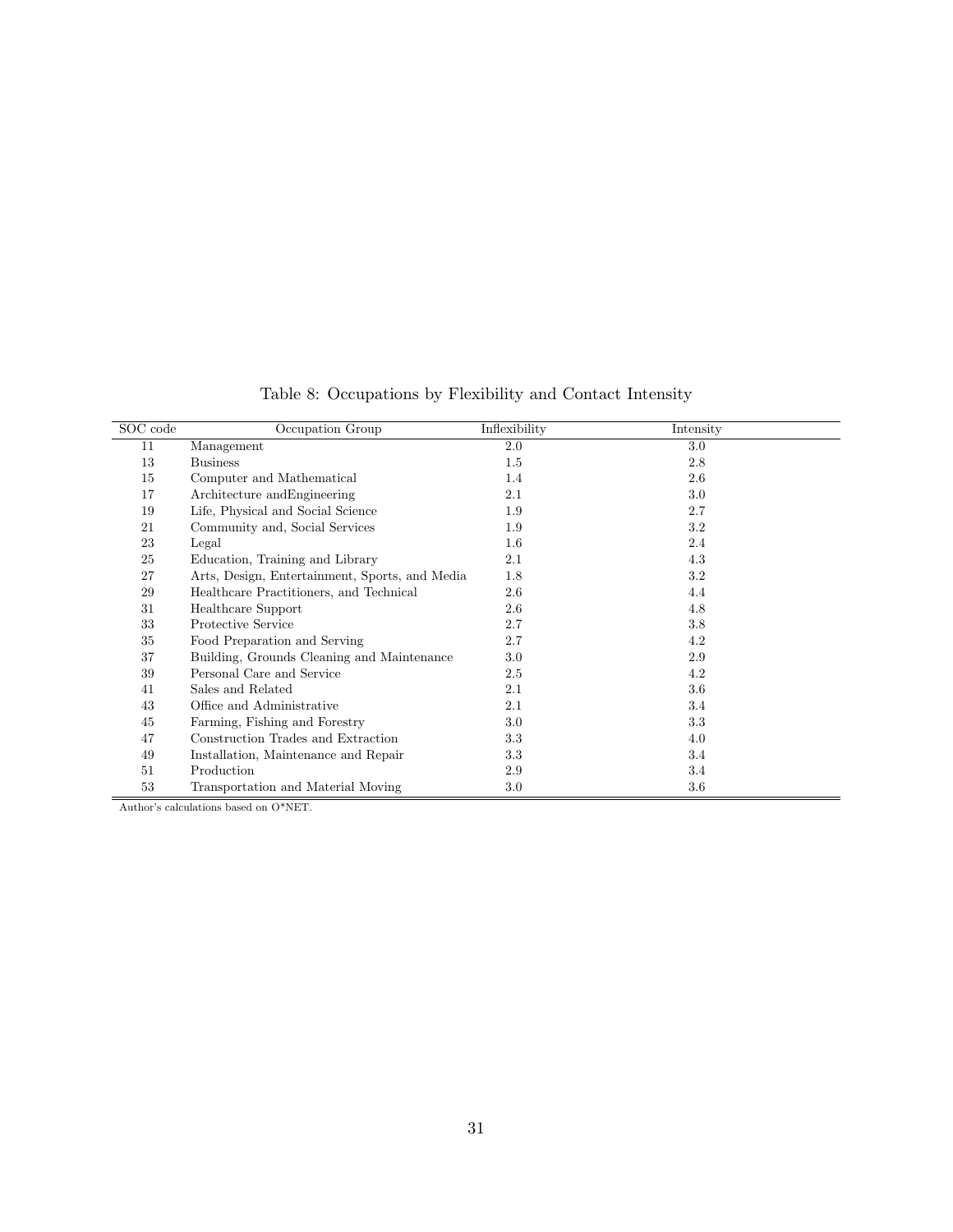## C Exposure to Standard Recessions by Occupation

We report summary statistics on the cyclicality of employment by gender, marital status and occupation. We consider the four occupational categories defined in Section [3](#page-5-0) and we measure employment as the employment to population ratio for each category of worker. We extract the cyclical component from the employment series with a Hodrick-Prescott filter with smoothing parameter  $\lambda = 6.5$ . Flexible/Low contact occupation have the lowest standard deviation relative to GDP, whereas Inflexible/Low contact have the highest, though both have high correlations with GDP lagged by one year. Inflexible/High contact occupations have the lowest standard deviation relative to GDP and the lowest correlation.

Within occupation, there is a substantive difference in the standard deviation relative with and the correlation to GDP by gender and marital status. For both single and married workers, men display higher cyclicality, and the cyclicality is substantially higher for singles compared to married for both men and women. The gender differences in these measure of cyclicality are most pronounced for single workers. for all occupations other than Inflexible/High contact, there are only very small differences in cyclicality between married men and married women.



Standard deviation relative to and correlation with GDP per capita of E/P per capita by gender and marital status, 1976-2018. Source: Albanesi et al. (2020) based on CPS March Supplement.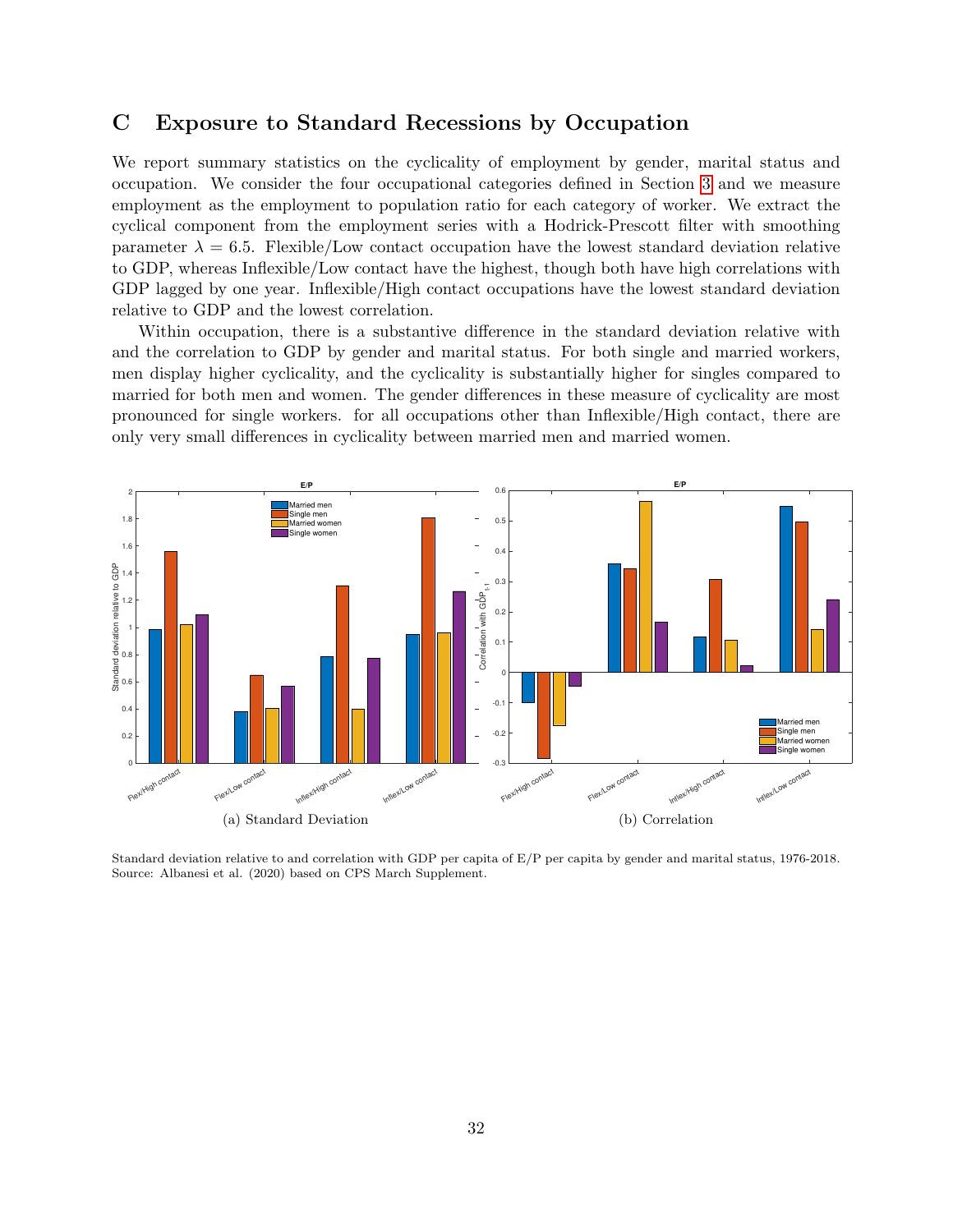## D Regression Results

We report the full set of estimation results for specification [2](#page-10-2) estimated during the pandemic (Section [4\)](#page-10-0) and during the great recession (Section [4.1\)](#page-16-1). All specification include age and education controls. Individuals belong to one of the three age groups, aged 25-34, 35-44 and 45-54 years old. Likewise, we divide the sample into three education categories: high school degree or less, some college, and bachelor's degree or higher. To control any age-specific or education-specific impact of the pandemic, we include the age group dummies and education group dummies as well as their interactions with the recession phases in all specifications.

As the measure of occupation, we use the 2-digit Standard Occupational Classification (SOC) code provided by the CPS. To take into account the recessions' impact by occupation, we include 2-digit occupation dummies and their interactions with the recession phases.

<span id="page-33-1"></span>The share in the population of each demographic group is reported in Table [9.](#page-33-1)

Table 9: Share of Population by Demographic Group

|                     |                       |                      | Men                  |                                             | Women |      |  |                                                                   |  |  |
|---------------------|-----------------------|----------------------|----------------------|---------------------------------------------|-------|------|--|-------------------------------------------------------------------|--|--|
|                     | Single $w/o$ children | Single with children | Married w/o children | Married with children   Single w/o children |       |      |  | Single with children Married $w/o$ children Married with children |  |  |
| February 2020       | 19.15                 | 2.28                 | 10.1                 | 13.8                                        | 16.51 |      |  | 14.2f                                                             |  |  |
| March-November 2007 | 16.49                 |                      |                      | 15.06                                       |       | 5.36 |  |                                                                   |  |  |
|                     |                       |                      |                      |                                             |       |      |  |                                                                   |  |  |

All values in percentage. Source: Authors' calculations from CPS.

<span id="page-33-0"></span>

Figure 8: Female-male difference in changes in unemployment since February 2020, estimated from equation [2](#page-10-2) with and without occupation controls. See note to Table [4.](#page-11-0) Error bars denote 90% confidence intervals. Source: Author's calculations from CPS.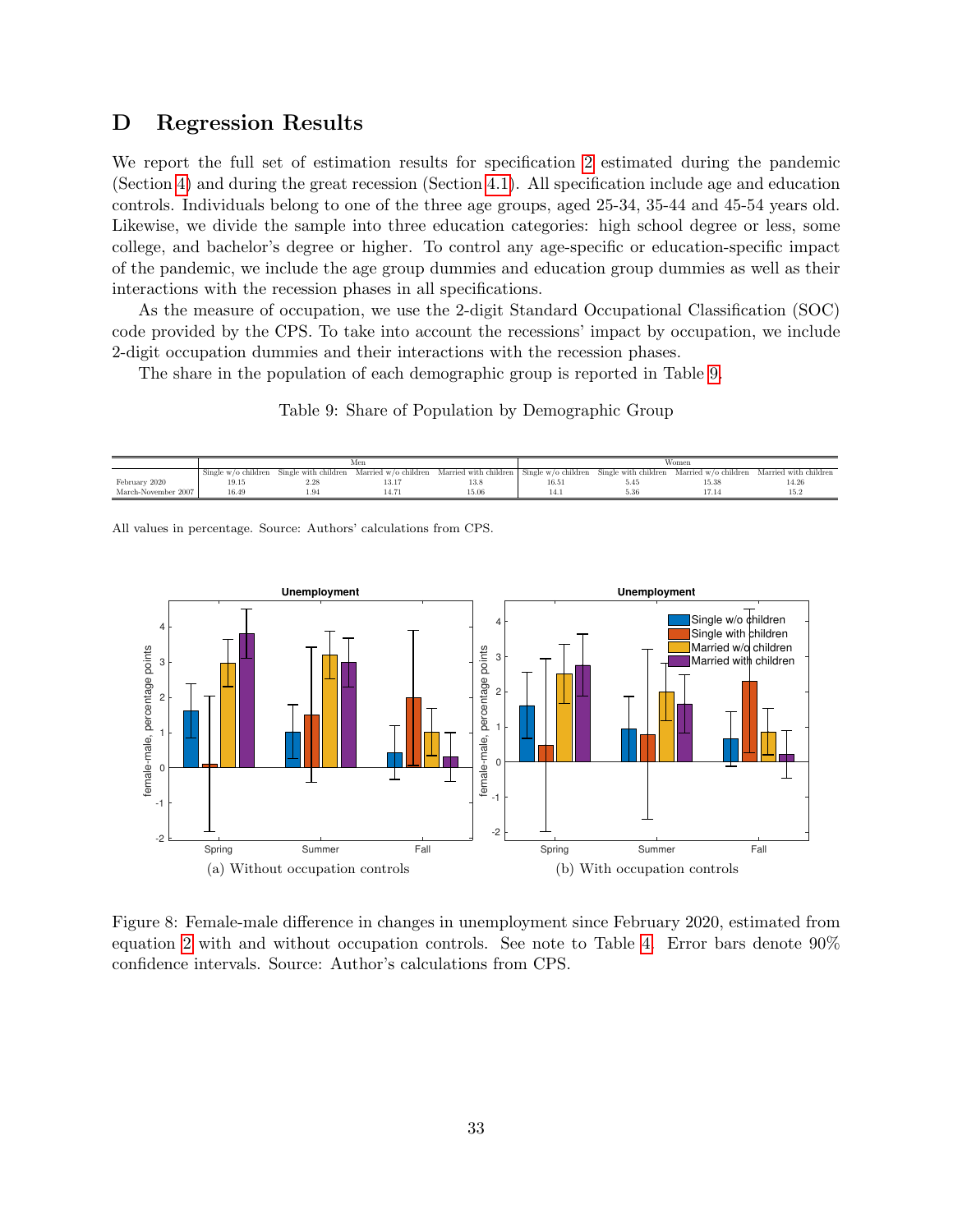|                                |                        | Employment             |                        | Unemployment           | <b>NILF</b>            |                        |  |
|--------------------------------|------------------------|------------------------|------------------------|------------------------|------------------------|------------------------|--|
|                                | $w/$ Occ.              | $w/0$ Occ.             | $w/$ Occ.              | $w$ /o Occ.            | $w/$ Occ.              | $w$ /o Occ.            |  |
|                                |                        |                        |                        |                        |                        |                        |  |
| Spring                         | $-0.056***$            | $-0.034***$            | $0.052***$             | $0.032***$             | $0.004***$             | 0.002                  |  |
|                                | (0.004)                | (0.006)                | (0.004)                | (0.006)                | (0.001)                | (0.002)                |  |
| Summer                         | $-0.053***$            | $-0.033***$            | $0.050***$             | $0.032***$             | $0.003**$              | 0.001                  |  |
|                                | (0.004)                | (0.006)                | (0.004)                | (0.005)                | (0.001)                | (0.002)                |  |
| Fall                           | $-0.034***$            | $-0.032***$            | $0.033***$             | $0.033***$             | 0.001                  | $-0.001$               |  |
|                                | (0.004)                | (0.005)                | (0.003)                | (0.005)                | (0.001)                | (0.002)                |  |
| Female                         | $0.017***$<br>(0.003)  | $0.013***$             | $-0.016***$            | $-0.012***$            | $-0.001$               | $-0.001$               |  |
| Married                        | $0.032***$             | (0.003)<br>$0.031***$  | (0.003)<br>$-0.029***$ | (0.003)<br>$-0.028***$ | (0.001)<br>$-0.003***$ | (0.001)<br>$-0.004***$ |  |
|                                | (0.003)                | (0.003)                | (0.002)                | (0.003)                | (0.001)                | (0.001)                |  |
| Children                       | $-0.009$               | $-0.019**$             | 0.007                  | $0.019**$              | 0.002                  | 0.000                  |  |
|                                | (0.007)                | (0.009)                | (0.006)                | (0.008)                | (0.002)                | (0.002)                |  |
| Female*Married                 | $-0.021***$            | $-0.023***$            | $0.017**$              | $0.018***$             | $0.004***$             | $0.005***$             |  |
|                                | (0.004)                | (0.004)                | (0.003)                | (0.004)                | (0.001)                | (0.002)                |  |
| Female*Children                | $-0.009$               | $-0.003$               | 0.006                  | $-0.002$               | 0.002                  | 0.005                  |  |
|                                | (0.008)                | (0.010)                | (0.007)                | (0.010)                | (0.003)                | (0.003)                |  |
| Married*Children               | 0.011                  | $0.022**$              | $-0.007$               | $-0.020**$             | $-0.004$               | $-0.001$               |  |
|                                | (0.007)                | (0.009)                | (0.006)                | (0.009)                | (0.002)                | (0.003)                |  |
| Female*Married*Children        | $-0.001$               | $-0.006$               | $-0.000$               | 0.009                  | 0.001                  | $-0.003$               |  |
| Female*Spring                  | (0.008)<br>$-0.018***$ | (0.011)<br>$-0.016***$ | (0.008)<br>$0.016***$  | (0.010)<br>$0.016***$  | (0.003)<br>0.002       | (0.003)<br>0.000       |  |
|                                | (0.005)                | (0.006)                | (0.005)                | (0.006)                | (0.002)                | (0.002)                |  |
| Female*Summer                  | $-0.011**$             | $-0.011*$              | $0.010**$              | $0.009*$               | 0.001                  | 0.001                  |  |
|                                | (0.005)                | (0.006)                | (0.004)                | (0.006)                | (0.002)                | (0.002)                |  |
| Female*Fall                    | $-0.007*$              | $-0.011**$             | 0.004                  | 0.007                  | $0.003*$               | $0.005***$             |  |
|                                | (0.004)                | (0.005)                | (0.004)                | (0.005)                | (0.001)                | (0.002)                |  |
| Married*Spring                 | $0.033***$             | $0.021***$             | $-0.029***$            | $-0.019***$            | $-0.005***$            | $-0.002$               |  |
|                                | (0.005)                | (0.005)                | (0.004)                | (0.005)                | (0.001)                | (0.002)                |  |
| Married*Summer                 | $0.027***$             | $0.013**$              | $-0.024***$            | $-0.013***$            | $-0.002$               | $-0.000$               |  |
|                                | (0.004)                | (0.005)                | (0.004)                | (0.005)                | (0.001)                | (0.002)                |  |
| Married*Fall                   | $0.021***$             | $0.014***$             | $-0.021***$            | $-0.016***$            | $-0.000$               | 0.002                  |  |
|                                | (0.004)                | (0.004)                | (0.004)                | (0.004)                | (0.001)                | (0.001)                |  |
| Children*Spring                | 0.004<br>(0.011)       | 0.015<br>(0.013)       | 0.002<br>(0.010)       | $-0.010$<br>(0.013)    | $-0.006*$<br>(0.003)   | $-0.005$<br>(0.004)    |  |
| Children*Summer                | 0.008                  | 0.006                  | 0.001                  | 0.000                  | $-0.008***$            | $-0.006*$              |  |
|                                | (0.010)                | (0.013)                | (0.010)                | (0.013)                | (0.003)                | (0.003)                |  |
| Children*Fall                  | $0.020**$              | $0.024**$              | $-0.017**$             | $-0.025**$             | $-0.003$               | 0.000                  |  |
|                                | (0.009)                | (0.011)                | (0.008)                | (0.011)                | (0.003)                | (0.003)                |  |
| Female*Married*Spring          | $-0.015**$             | $-0.008$               | $0.014**$              | 0.009                  | 0.001                  | $-0.001$               |  |
|                                | (0.006)                | (0.008)                | (0.006)                | (0.007)                | (0.002)                | (0.002)                |  |
| Female*Married*Summer          | $-0.023***$            | $-0.008$               | $0.022***$             | 0.011                  | 0.002                  | $-0.002$               |  |
|                                | (0.006)                | (0.007)                | (0.006)                | (0.007)                | (0.002)                | (0.002)                |  |
| Female*Married*Fall            | $-0.004$               | 0.003                  | 0.006                  | 0.002                  | $-0.002$               | $-0.005**$             |  |
| Female*Children*Spring         | (0.005)                | (0.006)                | (0.005)                | (0.006)                | (0.002)                | (0.002)                |  |
|                                | 0.008<br>(0.013)       | 0.005<br>(0.016)       | $-0.015$<br>(0.012)    | $-0.011$<br>(0.016)    | 0.007<br>(0.004)       | 0.006<br>(0.005)       |  |
| Female*Children*Summer         | $-0.014$               | $-0.003$               | 0.005                  | $-0.002$               | $0.009**$              | 0.005                  |  |
|                                | (0.013)                | (0.016)                | (0.012)                | (0.016)                | (0.004)                | (0.005)                |  |
| Female*Children*Fall           | $-0.018*$              | $-0.015$               | 0.016                  | 0.017                  | 0.003                  | $-0.002$               |  |
|                                | (0.011)                | (0.014)                | (0.010)                | (0.013)                | (0.004)                | (0.005)                |  |
| Married*Children*Spring        | $-0.011$               | $-0.026*$              | 0.004                  | 0.021                  | $0.007*$               | 0.005                  |  |
|                                | (0.011)                | (0.014)                | (0.011)                | (0.014)                | (0.004)                | (0.004)                |  |
| Married*Children*Summer        | $-0.007$               | $-0.004$               | $-0.000$               | $-0.000$               | $0.008**$              | 0.005                  |  |
|                                | (0.011)                | (0.014)                | (0.010)                | (0.014)                | (0.003)                | (0.003)                |  |
| Married*Children*Fall          | $-0.023**$             | $-0.027**$             | $0.020**$              | $0.029**$              | 0.003                  | $-0.002$               |  |
|                                | (0.009)                | (0.012)                | (0.009)                | (0.012)                | (0.003)                | (0.004)                |  |
| Female*Married*Children*Spring | $-0.017$<br>(0.014)    | $-0.010$<br>(0.018)    | $0.023*$<br>(0.014)    | 0.014<br>(0.017)       | $-0.006$<br>(0.005)    | $-0.004$<br>(0.005)    |  |
| Female*Married*Children*Summer | 0.013                  | 0.002                  | $-0.007$               | $-0.002$               | $-0.007$               | $-0.001$               |  |
|                                | (0.014)                | (0.018)                | (0.013)                | (0.017)                | (0.005)                | (0.005)                |  |
| Female*Married*Children*Fall   | $0.023*$               | 0.017                  | $-0.023**$             | $-0.023$               | $-0.000$               | 0.006                  |  |
|                                | (0.012)                | (0.015)                | (0.011)                | (0.014)                | (0.004)                | (0.005)                |  |
| Constant                       | $0.958***$             | $0.965***$             | $0.039***$             | $0.032***$             | $0.004***$             | $0.003***$             |  |
|                                | (0.002)                | (0.003)                | (0.002)                | (0.003)                | (0.001)                | (0.001)                |  |
|                                |                        |                        |                        |                        |                        |                        |  |
| Observations<br>R-squared      | 354,794<br>0.029       | 354,794<br>0.057       | 354,794<br>0.027       | 354,794<br>0.054       | 354,794<br>0.003       | 354,794<br>0.004       |  |
|                                |                        |                        |                        |                        |                        |                        |  |

Table 10: Regression Results: Stock analysis, Covid-19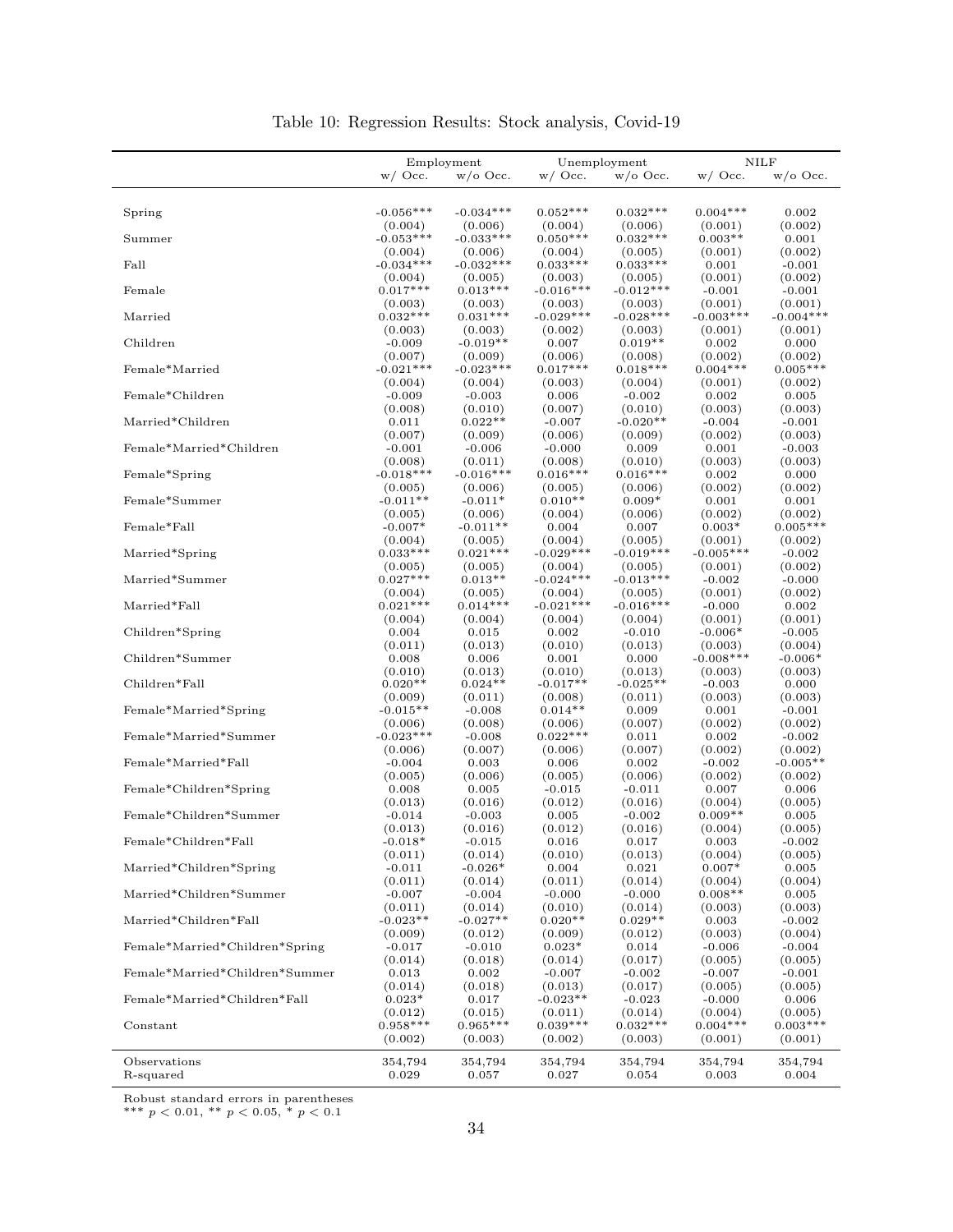|                                | E to N      |             | U to N     |            |             | ${\cal E}$ to ${\cal U}$ |
|--------------------------------|-------------|-------------|------------|------------|-------------|--------------------------|
|                                | $w/$ Occ.   | $w$ /o Occ. | $w/$ Occ.  | $w/0$ Occ. | $w/$ Occ.   | $w$ /o Occ.              |
|                                |             |             |            |            |             |                          |
|                                |             |             |            |            |             |                          |
| Spring                         | $0.003***$  | $0.003**$   | 0.001      | 0.000      | $0.027***$  | $0.016***$               |
|                                | (0.001)     | (0.001)     | (0.000)    | (0.001)    | (0.003)     | (0.005)                  |
| Summer                         | 0.001       | 0.000       | $0.002***$ | 0.001      | $0.014***$  | $0.011***$               |
|                                | (0.001)     | (0.001)     | (0.001)    | (0.001)    | (0.003)     | (0.004)                  |
| Fall                           | $0.002*$    | 0.001       | $0.001**$  | 0.001      | 0.002       | $0.008**$                |
|                                | (0.001)     | (0.001)     | (0.001)    | (0.001)    | (0.002)     | (0.004)                  |
| Female                         | $-0.000$    | $-0.001$    | $-0.000$   | $-0.000$   | $-0.006***$ | $-0.003$                 |
|                                | (0.001)     | (0.001)     | (0.000)    | (0.000)    | (0.002)     | (0.002)                  |
| Married                        |             |             |            |            | $-0.007***$ | $-0.006***$              |
|                                | $-0.000$    | $-0.001$    | 0.000      | $-0.000$   |             |                          |
|                                | (0.001)     | (0.001)     | (0.000)    | (0.000)    | (0.002)     | (0.002)                  |
| Children                       | 0.001       | 0.002       | 0.001      | 0.001      | 0.002       | 0.008                    |
|                                | (0.002)     | (0.003)     | (0.001)    | (0.001)    | (0.005)     | (0.007)                  |
| Female*Married                 | 0.001       | 0.001       | 0.000      | 0.001      | 0.004       | 0.003                    |
|                                | (0.001)     | (0.001)     | (0.000)    | (0.000)    | (0.003)     | (0.003)                  |
| Female*Children                | 0.001       | $-0.000$    | 0.001      | 0.001      | 0.002       | $-0.005$                 |
|                                | (0.002)     | (0.003)     | (0.001)    | (0.002)    | (0.006)     | (0.008)                  |
| Married*Children               | $-0.001$    | $-0.002$    | $-0.001$   | $-0.001$   | $-0.001$    | $-0.008$                 |
|                                | (0.002)     | (0.003)     | (0.001)    | (0.001)    | (0.005)     | (0.007)                  |
| Female*Married*Children        | $-0.000$    | 0.001       | $-0.001$   | $-0.001$   | 0.002       | 0.008                    |
|                                |             |             |            |            |             |                          |
|                                | (0.002)     | (0.003)     | (0.001)    | (0.002)    | (0.006)     | (0.008)                  |
| Female*Spring                  | 0.000       | $-0.001$    | 0.001      | 0.000      | $0.011***$  | 0.006                    |
|                                | (0.001)     | (0.002)     | (0.001)    | (0.001)    | (0.004)     | (0.005)                  |
| Female*Summer                  | 0.001       | $0.003*$    | 0.001      | 0.001      | $0.007**$   | 0.001                    |
|                                | (0.001)     | (0.001)     | (0.001)    | (0.001)    | (0.003)     | (0.004)                  |
| Female*Fall                    | 0.000       | 0.001       | $-0.000$   | 0.000      | 0.004       | 0.001                    |
|                                | (0.001)     | (0.001)     | (0.001)    | (0.001)    | (0.003)     | (0.003)                  |
| Married*Spring                 | $-0.004***$ | $-0.003**$  | $-0.000$   | $-0.000$   | $-0.012***$ | $-0.008*$                |
|                                | (0.001)     | (0.001)     | (0.001)    | (0.001)    | (0.004)     | (0.004)                  |
| Married*Summer                 |             |             |            | $-0.001*$  |             |                          |
|                                | $-0.001$    | 0.001       | $-0.002**$ |            | $-0.002$    | $-0.001$                 |
|                                | (0.001)     | (0.001)     | (0.001)    | (0.001)    | (0.003)     | (0.004)                  |
| Married*Fall                   | $-0.000$    | 0.001       | $-0.001$   | $-0.000$   | 0.001       | $-0.001$                 |
|                                | (0.001)     | (0.001)     | (0.001)    | (0.001)    | (0.003)     | (0.003)                  |
| Children*Spring                | $-0.004$    | $-0.007**$  | 0.000      | $-0.001$   | $-0.009$    | $-0.018*$                |
|                                | (0.002)     | (0.003)     | (0.002)    | (0.002)    | (0.008)     | (0.011)                  |
| Children*Summer                | $-0.003*$   | $-0.005$    | 0.000      | 0.001      | 0.000       | 0.000                    |
|                                | (0.002)     | (0.003)     | (0.002)    | (0.002)    | (0.007)     | (0.010)                  |
| Children*Fall                  | $-0.002$    | $-0.003$    | $-0.001$   | $-0.001$   | 0.000       | $-0.004$                 |
|                                | (0.002)     | (0.003)     | (0.001)    | (0.002)    | (0.006)     | (0.009)                  |
|                                |             |             |            |            |             |                          |
| Female*Married*Spring          | 0.002       | 0.002       | $-0.000$   | $-0.000$   | 0.006       | 0.007                    |
|                                | (0.002)     | (0.002)     | (0.001)    | (0.001)    | (0.005)     | (0.006)                  |
| Female*Married*Summer          | $-0.000$    | $-0.002$    | $-0.000$   | $-0.001$   | $0.007*$    | 0.005                    |
|                                | (0.001)     | (0.002)     | (0.001)    | (0.001)    | (0.004)     | (0.005)                  |
| Female*Married*Fall            | $-0.001$    | $-0.001$    | 0.001      | 0.000      | $-0.001$    | $-0.000$                 |
|                                | (0.001)     | (0.002)     | (0.001)    | (0.001)    | (0.004)     | (0.004)                  |
| Female*Children*Spring         | 0.004       | $0.008**$   | $-0.001$   | 0.001      | 0.008       | 0.015                    |
|                                | (0.003)     | (0.004)     | (0.002)    | (0.002)    | (0.010)     | (0.013)                  |
| Female*Children*Summer         | $0.004*$    | 0.005       | $-0.003$   | $-0.004$   | 0.009       | 0.013                    |
|                                | (0.003)     | (0.003)     | (0.002)    | (0.003)    | (0.009)     | (0.012)                  |
| Female*Children*Fall           |             |             |            |            |             |                          |
|                                | 0.002       | 0.002       | 0.001      | 0.000      | 0.003       | 0.007                    |
|                                | (0.003)     | (0.004)     | (0.002)    | (0.003)    | (0.008)     | (0.010)                  |
| Married*Children*Spring        | $0.005*$    | $0.008**$   | $-0.000$   | 0.001      | 0.012       | $0.024**$                |
|                                | (0.003)     | (0.003)     | (0.002)    | (0.002)    | (0.009)     | (0.011)                  |
| Married*Children*Summer        | 0.003       | 0.003       | $-0.001$   | $-0.001$   | 0.003       | 0.000                    |
|                                | (0.002)     | (0.003)     | (0.002)    | (0.002)    | (0.007)     | (0.011)                  |
| Married*Children*Fall          | 0.002       | 0.002       | 0.001      | 0.000      | 0.000       | 0.005                    |
|                                | (0.002)     | (0.003)     | (0.002)    | (0.002)    | (0.007)     | (0.009)                  |
| Female*Married*Children*Spring | $-0.003$    | $-0.008*$   | 0.001      | $-0.000$   | $-0.004$    | $-0.014$                 |
|                                | (0.004)     | (0.004)     | (0.002)    | (0.003)    | (0.012)     | (0.014)                  |
| Female*Married*Children*Summer |             |             |            | $0.006*$   |             |                          |
|                                | $-0.004$    | $-0.004$    | $0.004*$   |            | $-0.013$    | $-0.016$                 |
|                                | (0.003)     | (0.004)     | (0.002)    | (0.003)    | (0.010)     | (0.013)                  |
| Female*Married*Children*Fall   | $-0.000$    | $-0.001$    | $-0.002$   | 0.000      | $-0.003$    | $-0.006$                 |
|                                | (0.003)     | (0.004)     | (0.002)    | (0.003)    | (0.008)     | (0.011)                  |
| Constant                       | $0.001*$    | 0.001       | $-0.000$   | 0.000      | $0.013***$  | $0.009***$               |
|                                | (0.001)     | (0.001)     | (0.000)    | (0.000)    | (0.002)     | (0.003)                  |
|                                |             |             |            |            |             |                          |
| Observations                   | 224,512     | 224,512     | 224,512    | 224,512    | 224,512     | 224,512                  |
| R-squared                      | 0.002       | 0.003       | 0.001      | 0.001      | 0.017       | 0.030                    |

| Table 11: Regression Results: Flow analysis, Covid-19 |  |  |
|-------------------------------------------------------|--|--|
|                                                       |  |  |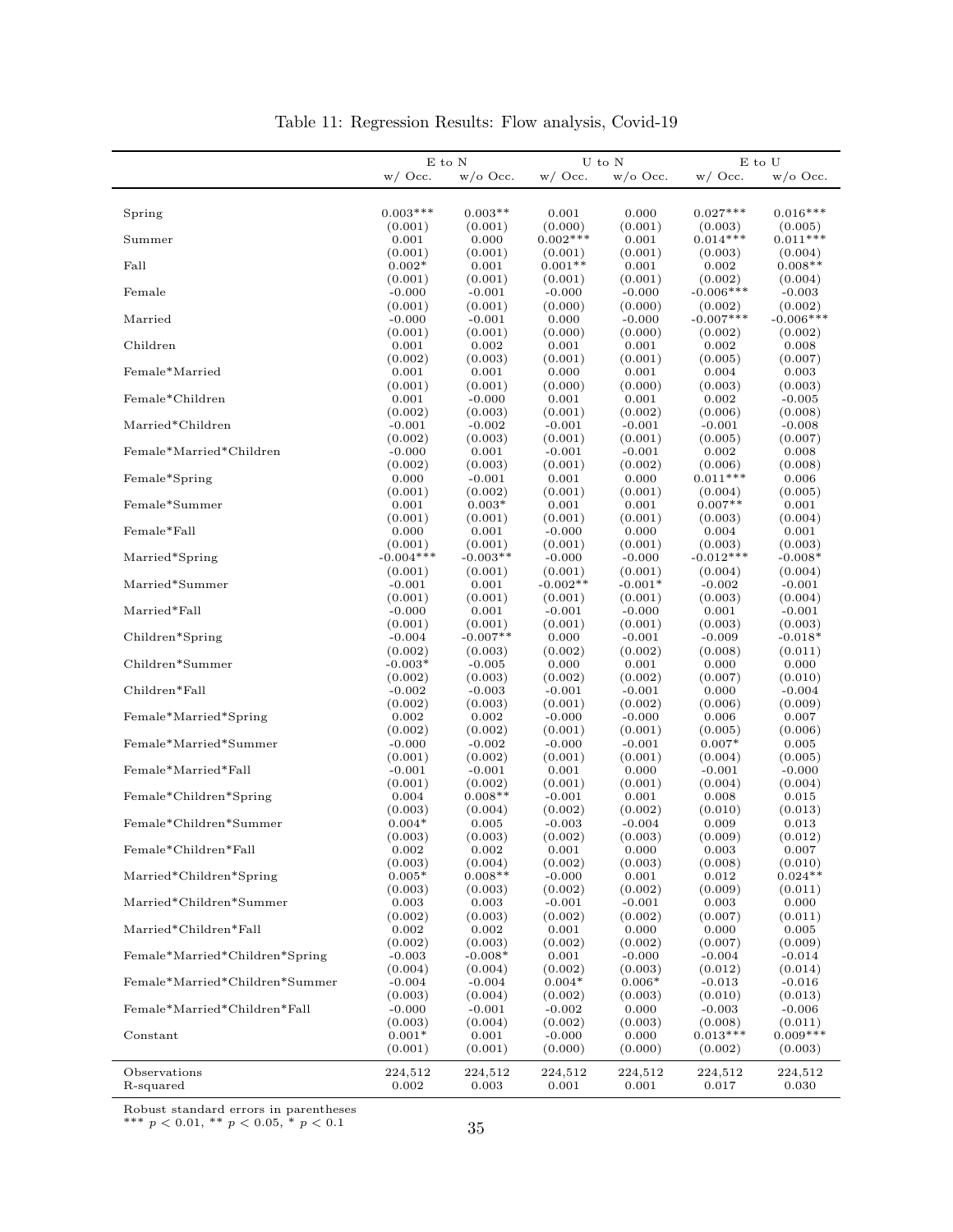|                                                                 |                     | N to U              |                      | U to E               |                       | $N$ to $E$            |  |
|-----------------------------------------------------------------|---------------------|---------------------|----------------------|----------------------|-----------------------|-----------------------|--|
|                                                                 | $w/$ Occ.           | $w$ /o Occ.         | $w/$ Occ.            | $w$ /o Occ.          | $w/$ Occ.             | $w/0$ Occ.            |  |
|                                                                 |                     |                     |                      |                      |                       |                       |  |
| Spring                                                          | 0.001               | 0.001               | $-0.007*$            | $-0.005$             | $-0.009***$           | $-0.008*$             |  |
|                                                                 | (0.002)             | (0.003)             | (0.004)              | (0.005)              | (0.003)               | (0.004)               |  |
| Summer                                                          | $0.004*$            | 0.002               | $-0.007*$            | $-0.003$             | $-0.010***$           | $-0.007$              |  |
|                                                                 | (0.002)             | (0.003)             | (0.004)              | (0.005)              | (0.003)               | (0.004)               |  |
| Fall                                                            | $-0.000$            | $-0.002$            | $-0.010***$          | $-0.004$             | $-0.010***$           | $-0.010**$            |  |
|                                                                 | (0.002)             | (0.003)             | (0.004)              | (0.005)              | (0.003)               | (0.004)               |  |
| Female                                                          | $-0.004**$          | $-0.003$            | 0.001                | 0.003                | 0.002                 | 0.000                 |  |
|                                                                 | (0.002)             | (0.002)             | (0.003)              | (0.004)              | (0.003)               | (0.004)               |  |
| Married                                                         | $-0.010***$         | $-0.009***$         | $-0.018***$          | $-0.018***$          | $-0.015***$           | $-0.012***$           |  |
|                                                                 | (0.002)             | (0.002)             | (0.003)              | (0.004)              | (0.003)               | (0.003)               |  |
| Children                                                        | $-0.004$            | $-0.002$            | 0.006                | 0.012                | $-0.015***$           | $-0.016***$           |  |
|                                                                 | (0.004)             | (0.005)             | (0.008)              | (0.010)              | (0.005)               | (0.005)               |  |
| Female*Married                                                  | $0.009***$          | $0.010***$          | $0.012**$            | $0.012**$            | $0.016***$            | $0.016***$            |  |
|                                                                 | (0.002)             | (0.003)             | (0.005)              | (0.006)              | (0.004)               | (0.005)               |  |
| Female*Children                                                 | $0.010**$           | $0.011*$            | $-0.008$             | $-0.016$             | $0.022**$             | $0.024***$            |  |
|                                                                 | (0.005)             | (0.006)             | (0.009)              | (0.011)              | (0.007)               | (0.008)               |  |
| Married*Children                                                | 0.004               | 0.002               | $-0.001$             | $-0.002$             | $0.013**$             | $0.013**$             |  |
|                                                                 | (0.004)             | (0.005)             | (0.008)              | (0.010)              | (0.005)               | (0.006)               |  |
| Female*Married*Children                                         | $-0.009*$           | $-0.008$            | 0.009                | 0.013                | $-0.016**$            | $-0.016*$             |  |
|                                                                 | (0.005)             | (0.007)             | (0.010)              | (0.013)              | (0.008)               | (0.009)               |  |
| Female*Spring                                                   | $0.005*$            | 0.004               | 0.002                | $-0.002$             | $-0.001$              | 0.001                 |  |
|                                                                 | (0.003)             | (0.003)             | (0.004)              | (0.005)              | (0.004)               | (0.004)               |  |
| Female*Summer                                                   | 0.004               | 0.005               | $-0.002$             | $-0.004$             | 0.004                 | 0.007                 |  |
|                                                                 | (0.003)             | (0.003)             | (0.004)              | (0.005)              | (0.004)               | (0.005)               |  |
| Female*Fall                                                     | $0.006**$           | $0.007**$           | 0.000                | $-0.003$             | 0.001                 | 0.003                 |  |
|                                                                 | (0.002)             | (0.003)             | (0.004)              | (0.005)              | (0.004)               | (0.004)               |  |
| Married*Spring                                                  | $-0.001$            | $-0.001$            | $0.010**$            | $0.012**$            | $0.006*$              | 0.002                 |  |
| Married*Summer                                                  | (0.002)<br>$-0.002$ | (0.003)<br>$-0.000$ | (0.004)<br>$0.008**$ | (0.005)<br>$0.010**$ | (0.003)<br>$0.010***$ | (0.004)<br>$0.008*$   |  |
|                                                                 |                     |                     | (0.004)              |                      |                       |                       |  |
| Married*Fall                                                    | (0.002)<br>0.003    | (0.003)<br>0.004    | $0.008**$            | (0.005)<br>$0.008*$  | (0.003)<br>$0.007**$  | (0.004)<br>0.004      |  |
|                                                                 | (0.002)             | (0.002)             | (0.004)              | (0.004)              | (0.003)               | (0.004)               |  |
| Children*Spring                                                 | $-0.000$            | $-0.002$            | 0.001                | $-0.004$             | $0.014**$             | $0.017**$             |  |
|                                                                 | (0.005)             | (0.006)             | (0.010)              | (0.012)              | (0.006)               | (0.008)               |  |
| Children*Summer                                                 | $-0.008$            | $-0.011*$           | $-0.003$             | $-0.009$             | 0.008                 | 0.003                 |  |
|                                                                 | (0.005)             | (0.006)             | (0.010)              | (0.012)              | (0.006)               | (0.007)               |  |
| Children*Fall                                                   | 0.005               | 0.004               | $-0.002$             | $-0.012$             | $0.017***$            | $0.020***$            |  |
|                                                                 | (0.005)             | (0.006)             | (0.009)              | (0.011)              | (0.006)               | (0.008)               |  |
| Female*Married*Spring                                           | $-0.004$            | $-0.006*$           | $-0.009$             | $-0.008$             | $-0.006$              | $-0.005$              |  |
|                                                                 | (0.003)             | (0.004)             | (0.006)              | (0.007)              | (0.005)               | (0.006)               |  |
| Female*Married*Summer                                           | 0.002               | $-0.000$            | $-0.003$             | $-0.007$             | $-0.014***$           | $-0.018***$           |  |
|                                                                 | (0.003)             | (0.004)             | (0.006)              | (0.007)              | (0.005)               | (0.006)               |  |
| Female*Married*Fall                                             | $-0.009***$         | $-0.011***$         | $-0.008$             | $-0.008$             | $-0.008*$             | $-0.008$              |  |
|                                                                 | (0.003)             | (0.004)             | (0.006)              | (0.007)              | (0.005)               | (0.006)               |  |
| Female*Children*Spring                                          | $-0.006$            | $-0.009$            | 0.003                | 0.010                | $-0.020**$            | $-0.022**$            |  |
|                                                                 | (0.006)             | (0.008)             | (0.012)              | (0.015)              | (0.009)               | (0.011)               |  |
| Female*Children*Summer                                          | 0.009               | 0.006               | 0.012                | $0.026*$             | $-0.017**$            | $-0.019**$            |  |
|                                                                 | (0.007)             | (0.008)             | (0.012)              | (0.014)              | (0.009)               | (0.010)               |  |
| $\label{eq:Female*Children*Fall} \textbf{Female*Children*Fall}$ | $-0.003$            | $-0.006$            | 0.006                | 0.015                | $-0.018**$            | $-0.023**$<br>(0.010) |  |
| Married*Children*Spring                                         | (0.007)<br>0.001    | (0.008)<br>0.002    | (0.011)<br>$-0.007$  | (0.013)<br>$-0.007$  | (0.009)<br>$-0.014**$ | $-0.016*$             |  |
|                                                                 | (0.005)             | (0.007)             | (0.010)              | (0.013)              | (0.007)               | (0.008)               |  |
| Married*Children*Summer                                         | 0.006               | 0.010               | $-0.001$             | 0.002                | $-0.011*$             | $-0.008$              |  |
|                                                                 | (0.005)             | (0.006)             | (0.010)              | (0.013)              | (0.007)               | (0.007)               |  |
| Married*Children*Fall                                           | $-0.006$            | $-0.004$            | $-0.002$             | 0.003                | $-0.016**$            | $-0.017**$            |  |
|                                                                 | (0.005)             | (0.006)             | (0.010)              | (0.012)              | (0.007)               | (0.008)               |  |
| Female*Married*Children*Spring                                  | 0.007               | 0.010               | 0.006                | $-0.002$             | $0.024**$             | $0.025**$             |  |
|                                                                 | (0.007)             | (0.009)             | (0.013)              | (0.016)              | (0.010)               | (0.012)               |  |
| Female*Married*Children*Summer                                  | $-0.011$            | $-0.011$            | $-0.011$             | $-0.020$             | $0.024**$             | $0.027**$             |  |
|                                                                 | (0.007)             | (0.009)             | (0.013)              | (0.016)              | (0.010)               | (0.011)               |  |
| Female*Married*Children*Fall                                    | 0.007               | 0.009               | $-0.005$             | $-0.011$             | $0.026***$            | $0.027**$             |  |
|                                                                 | (0.007)             | (0.009)             | (0.012)              | (0.014)              | (0.010)               | (0.012)               |  |
| Constant                                                        | $0.009***$          | $0.006***$          | $0.031***$           | $0.023***$           | $0.021***$            | $0.016***$            |  |
|                                                                 | (0.002)             | (0.002)             | (0.003)              | (0.004)              | (0.003)               | (0.004)               |  |
| Observations                                                    | 224,512             | 224,512             | 224,512              | 224,512              | 224,512               | 224,512               |  |
| R-squared                                                       | 0.005               | 0.010               | 0.005                | 0.012                | 0.006                 | 0.008                 |  |
|                                                                 |                     |                     |                      |                      |                       |                       |  |

Table 12: Regression Results: Flow analysis, Covid-19 (Continued)